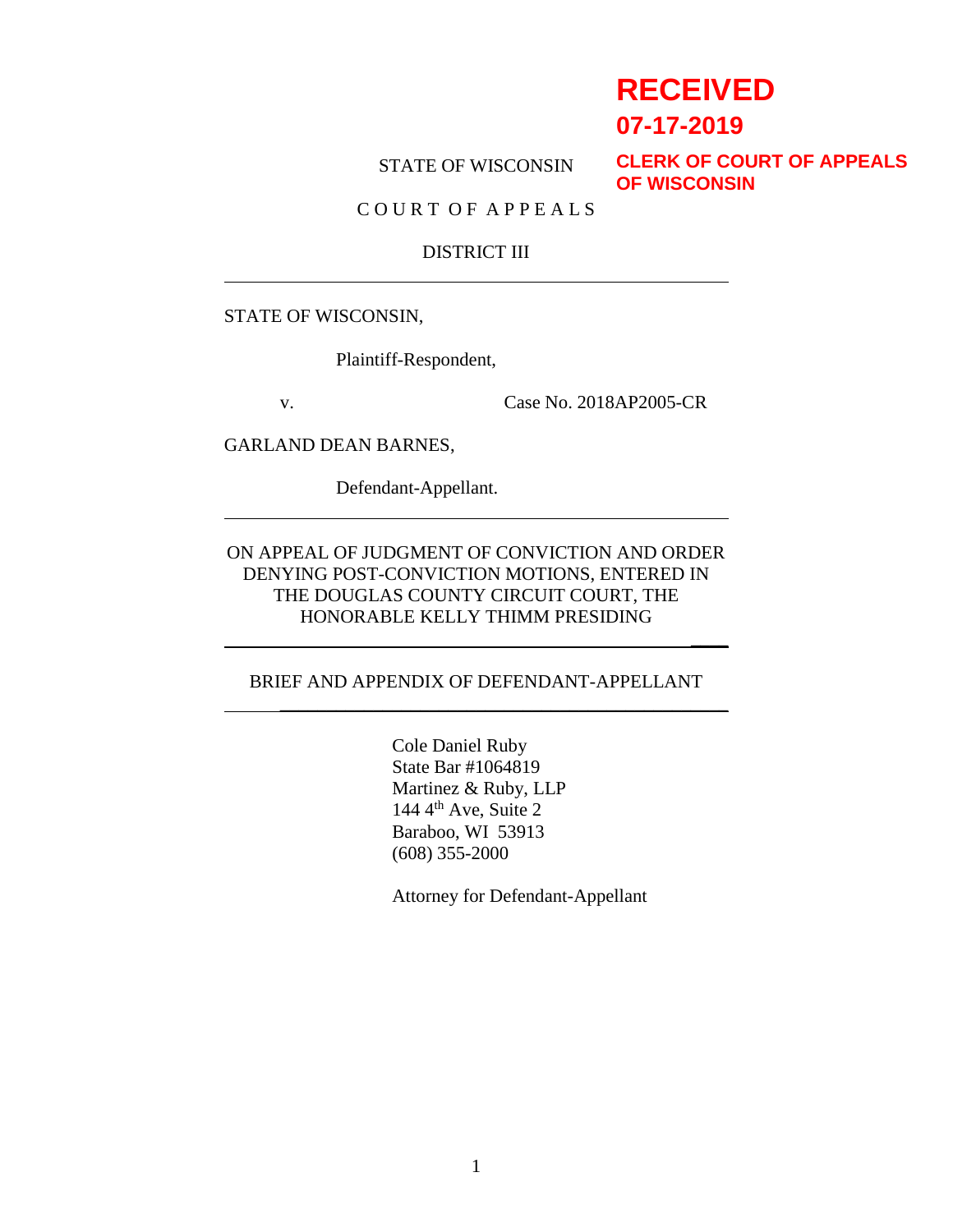#### **TABLE OF CONTENTS**

15

| <b>Table of Authorities</b>                | 5 |
|--------------------------------------------|---|
| <b>Issues Presented for Review</b>         |   |
| Statement on Oral Argument and Publication |   |
| <b>Statement of Facts</b>                  |   |

#### Argument

| I. | THE STATE'S FAILURE TO DISCLOSE THE | 13 |
|----|-------------------------------------|----|
|    | WIRE RECORDING BEFORE TRIAL,        |    |
|    | <b>COMBINED WITH THE FLAGRANT</b>   |    |
|    | MISREPRESENTATIONS DURING TRIAL     |    |
|    | TESTIMONY, VIOLATED BARNES'S DUE    |    |
|    | PROCESS AND DISCOVERY RIGHTS, AND   |    |
|    | WARRANT DISMISSAL OR A NEW TRIAL    |    |
|    |                                     |    |

| A. Standard Of Review |  |
|-----------------------|--|
|                       |  |

|  |  | <b>B.</b> Factual Background |
|--|--|------------------------------|
|--|--|------------------------------|

- C. The Non-Disclosure Of The Exculpatory Wire Recording Violates *Brady* And Sec. 971.23(1)(h), And The State's Egregious Violations Warrant Either Dismissal Or, At Minimum, A New Trial 19
- D. The Non-Disclosure Alternatively Violates Secs.  $971.23(1)(a)$ &(e), And Warrants A New Trial Due To Lack Of Good Cause 22
- **II. THE COURT ERRONEOUSLY DENIED BARNES' MISTRIAL MOTION AFTER REPEATED VIOLATIONS OF THE** *IN LIMINE* **ORDER EXCLUDING PRIOR DRUG DELIVERIES** 23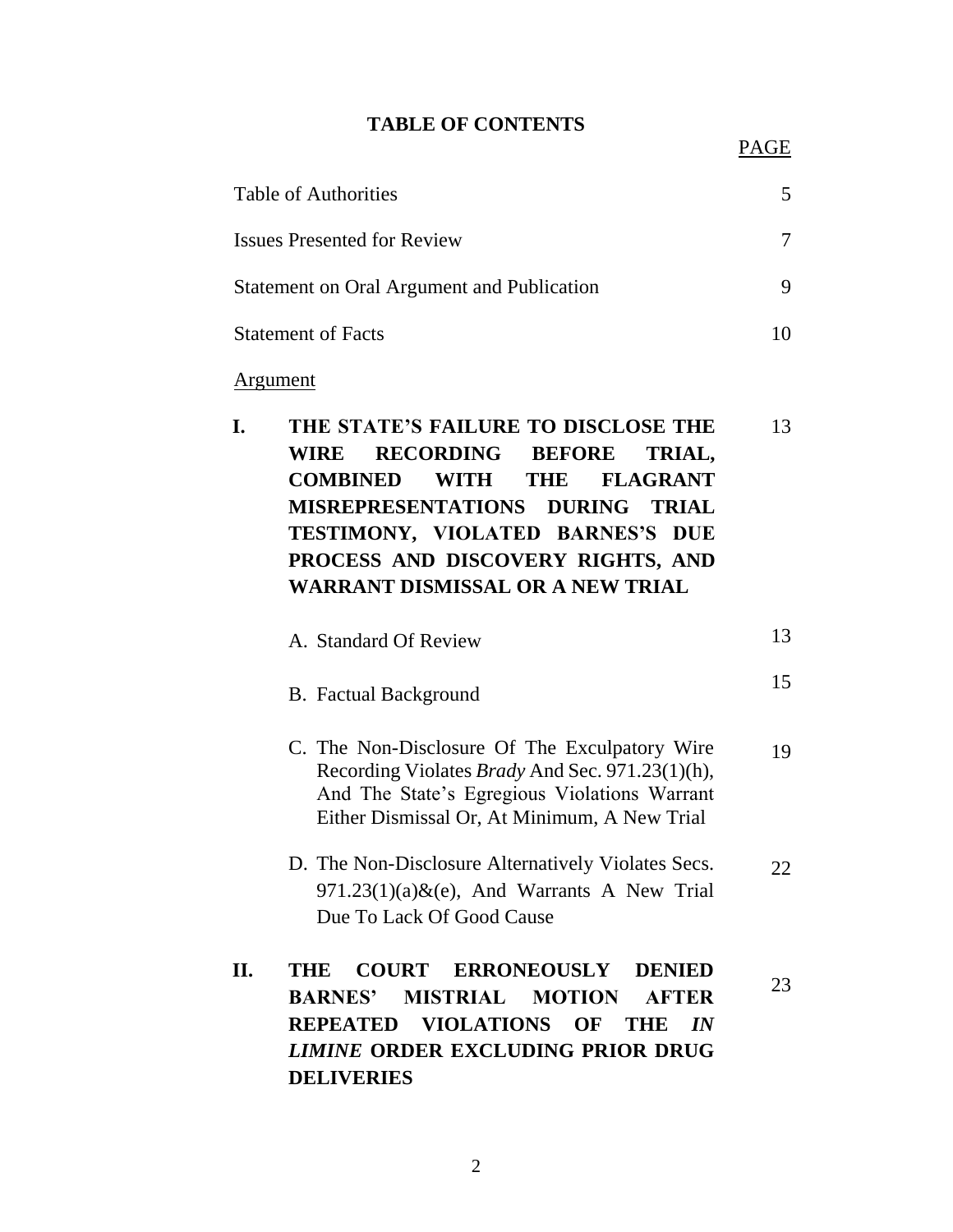|     | A. Standard of Review                                                                                                                                                                                                                               | 23 |
|-----|-----------------------------------------------------------------------------------------------------------------------------------------------------------------------------------------------------------------------------------------------------|----|
|     | <b>B.</b> Factual Background                                                                                                                                                                                                                        | 23 |
|     | C. Repeated References To Prior Drug Deliveries<br>Warranted A Mistrial, And The Court Applied<br>The Wrong Legal Standard                                                                                                                          | 26 |
| Ш.  | PREJUDICIAL EVIDENTIARY<br><b>ERRORS</b><br><b>DEPRIVED BARNES OF A FAIR TRIAL</b>                                                                                                                                                                  | 29 |
|     | A. Standard of Review                                                                                                                                                                                                                               | 29 |
|     | B. The<br>State Presented Hearsay Testimony<br>Establishing Officer Clauer Observed The<br>Transaction, Effectively Nullifying Exclusion Of<br>Clauer's Testimony Due To The Discovery<br>Violation, And Violating Barnes's Confrontation<br>Rights | 30 |
|     | C. Presentation Of Barnes's Statements In Recorded<br>Call #3 Violated The Court's Pretrial Ruling                                                                                                                                                  | 35 |
|     | D. The Officers Lacked Foundation To Identify<br>Barnes's Voice On The Recorded Calls                                                                                                                                                               | 38 |
|     | E. Since None Of The Testifying<br><b>Officers</b><br>Participated In The Initial Search Of Marciniak's<br>Vehicle, Winterscheidt's Testimony About That<br><b>Search Lacked Foundation</b>                                                         | 40 |
|     | F. The Court Improperly Excluded Rebuttal Witness<br><b>Gerald Clark</b>                                                                                                                                                                            | 42 |
|     | G. The Errors Were Not Harmless                                                                                                                                                                                                                     | 43 |
| IV. | REAL CONTROVERSY WAS NOT<br>THE<br><b>FULLY TRIED</b>                                                                                                                                                                                               | 46 |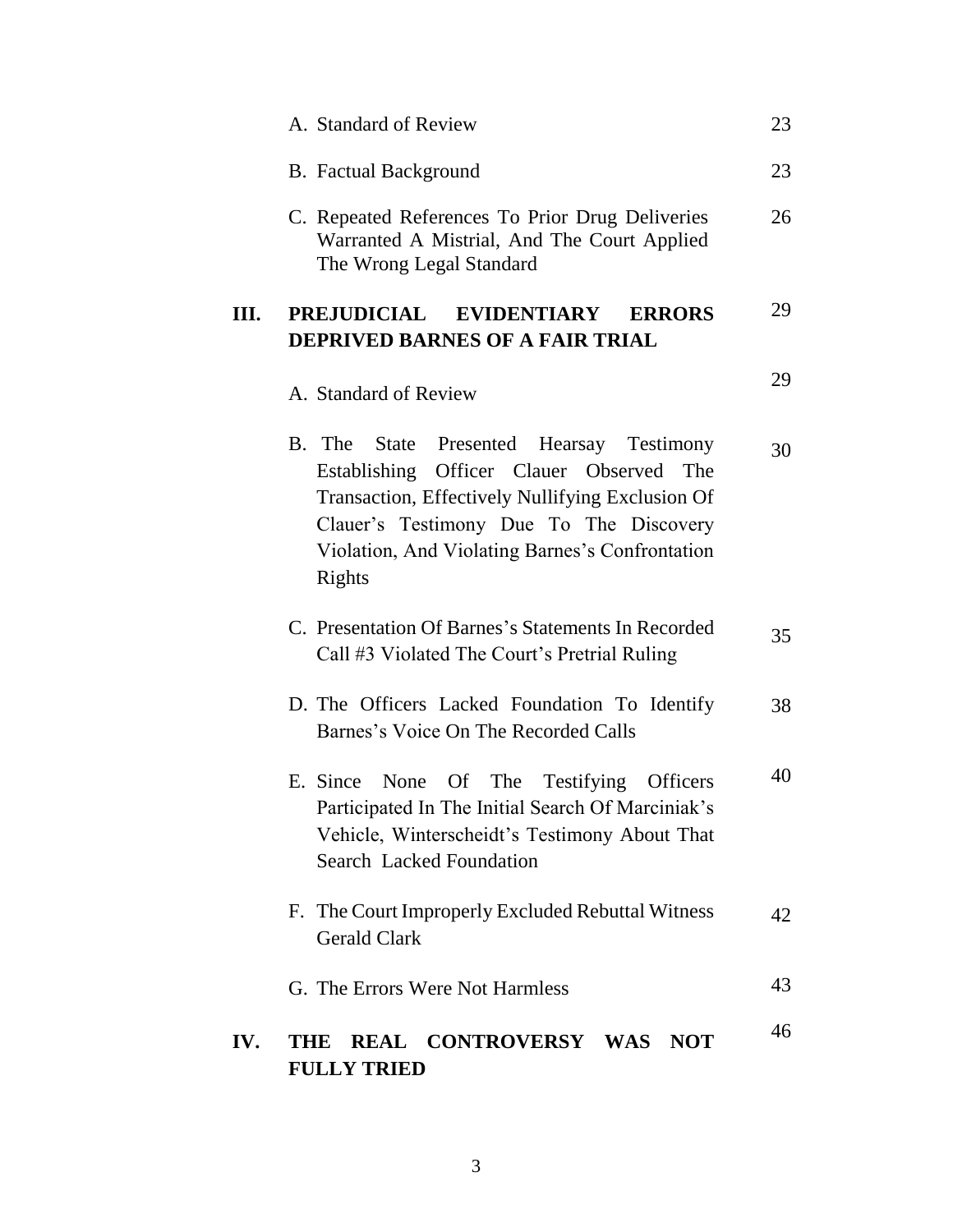| A. Legal Basis For Finding The Real Controversy<br>Was Not Fully Tried                                                                | 47 |
|---------------------------------------------------------------------------------------------------------------------------------------|----|
| B. The Real Controversy Not Fully Tried Due To<br>Flagrant Discovery Violations, False Testimony,<br>And Improperly Admitted Evidence | 47 |
| C. The Real Controversy Was Not Fully Tried                                                                                           | 49 |
| <b>BARNES WAS DENIED THE EFFECTIVE</b><br>V.<br><b>ASSISTANCE OF COUNSEL</b>                                                          | 50 |
| A. Standard for Ineffectiveness                                                                                                       | 50 |
| B. Trial Counsel's Performance Was Deficient                                                                                          | 51 |
| C. Trial<br>Deficient<br>Counsel's<br>Performance<br><b>Prejudiced Barnes</b>                                                         | 52 |
| Conclusion                                                                                                                            | 53 |
| Certification                                                                                                                         | 54 |
| Certificate of Compliance with Rule 809.19(12)                                                                                        | 54 |
| Appendix                                                                                                                              |    |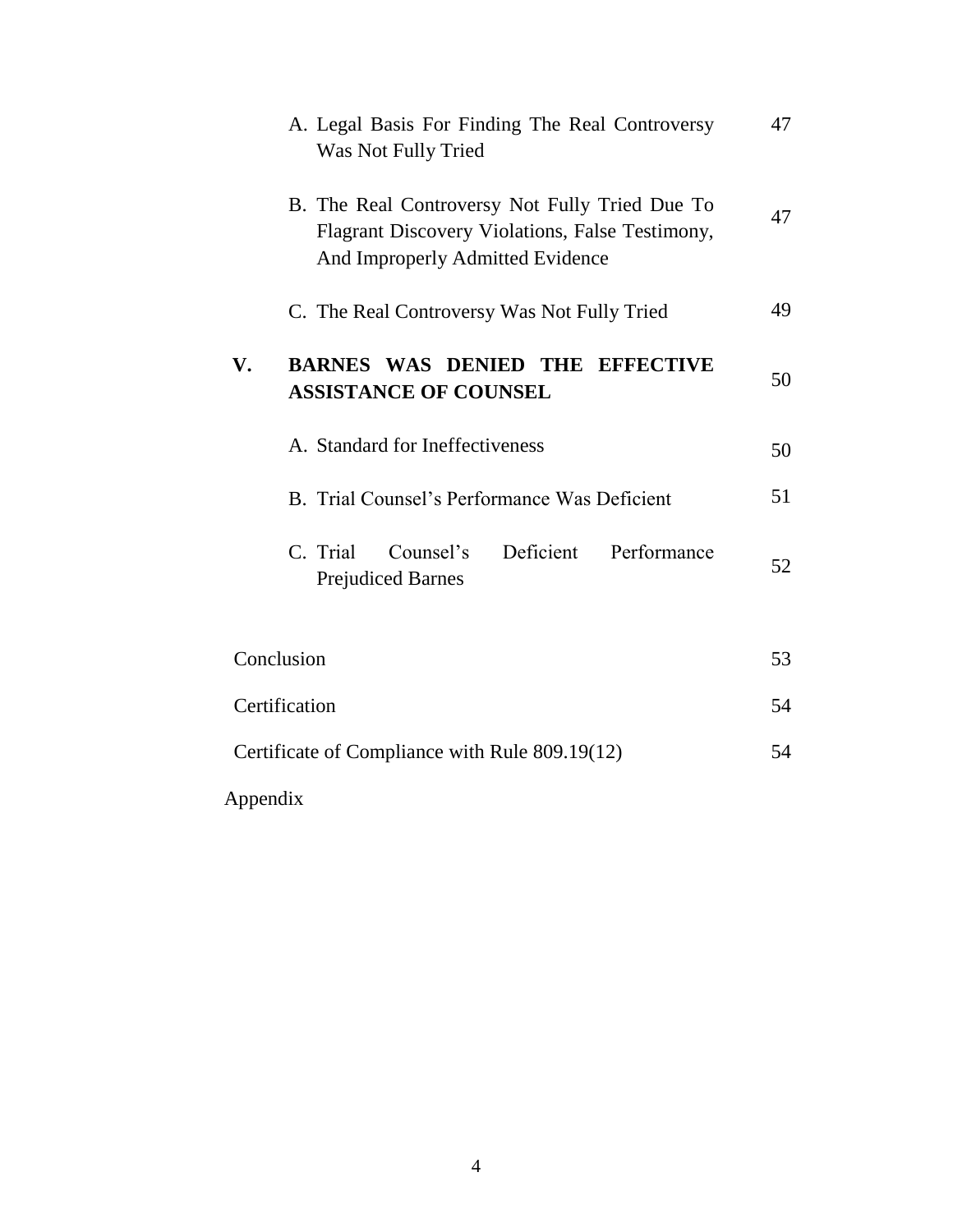# **TABLE OF AUTHORITIES**

| <b>Cases Cited</b>                                                           | PAGE      |
|------------------------------------------------------------------------------|-----------|
| <b>Brady v. Maryland, 373 U.S. 83 (1963)</b>                                 | $13 - 21$ |
| <b>Giglio v. United States, 405 U.S. 150 (1972)</b>                          | 14        |
| Gov't of the Virgin Islands v. Fahie, 419 F.3d 249 (3d Cir.<br>2005)         | 21        |
| <b>Harding v. Sternes, 380 F.3d 1034 (7th Cir. 2004)</b>                     | 52        |
| <b>Jones v. Basinger</b> , 635 F.3d 1030 (7th Cir. 2011)                     | 33        |
| State v. Eison, 2011 WI App 52, 332 Wis.2d 331, 797<br>N.W.2d 890            | 27        |
| <b>State v. Hale, 2005 WI 7, 277 Wis.2d 593, 691 N.W.2d</b><br>637           | 32        |
| <b>State v. Harris, 2004 WI 64, 272 Wis.2d 80, 680 N.W.2d</b><br>737         | 14        |
| <b>State v. Harris, 2008 WI 15, 307 Wis.2d 555, 745 N.W.2d</b><br>397        | 14,22     |
| <b>State v. Hicks</b> , 202 Wis.2d 150, 549 N.W.2d 435 (1996)                | 47,49     |
| State v. Konkol, 2002 WI App 174, 256 Wis.2d 725, 649<br>N.W.2d 300          | 43        |
| State v. Manuel, 2005 WI 75, 281 Wis.2d 554, 697<br>N.W.2d 811               | 29        |
| <b>State v. Martinez</b> , 166 Wis.2d 250, 479 N.W.2d 224 (Ct.<br>App. 1991) | 22        |
| <b>State v. Mattox, 2006 WI App 110, 293 Wis.2d 840, 718</b><br>N.W.2d 281   | 28n.4     |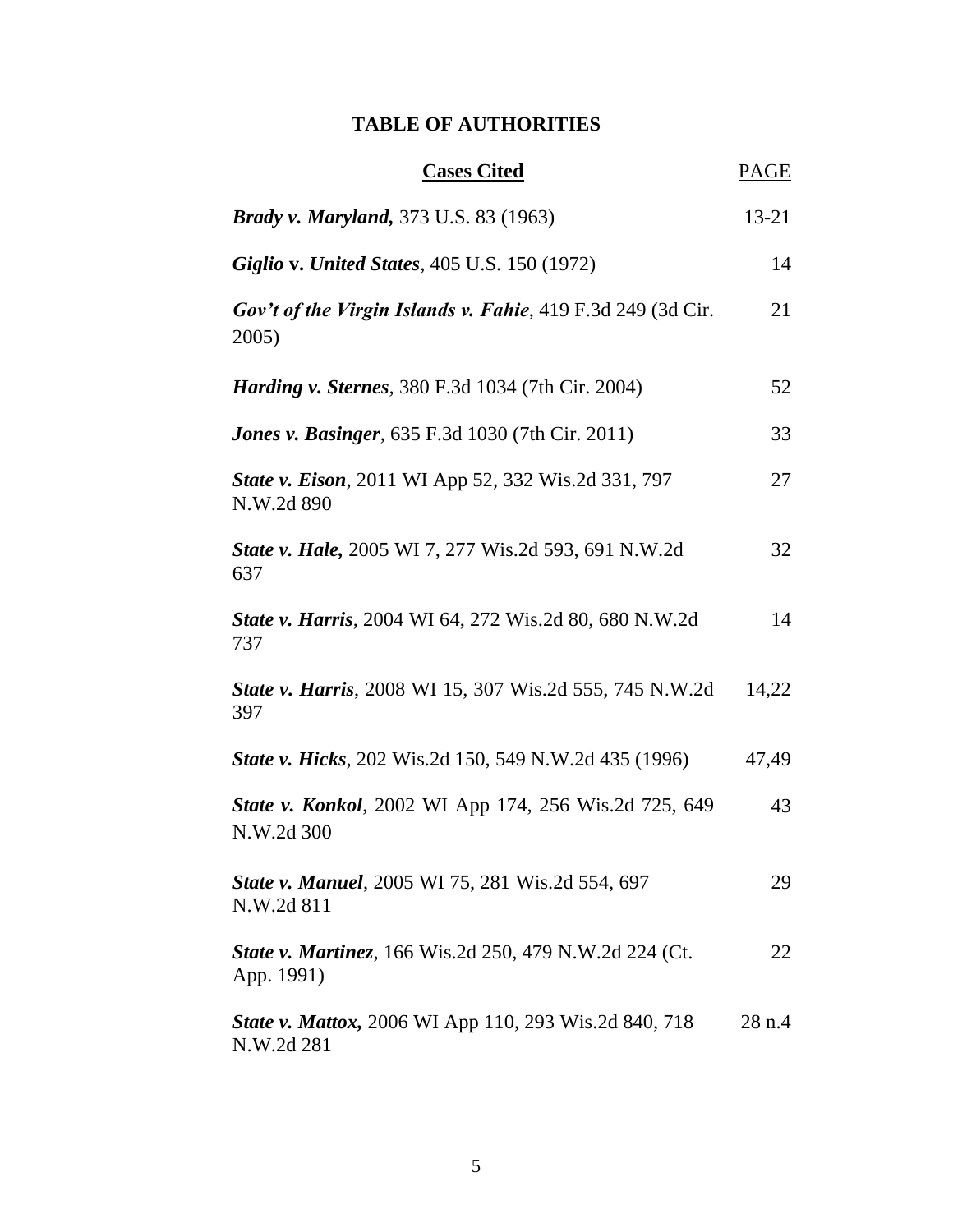| State v. Mayo, 2007 WI 78, 301 Wis.2d 642, 734 N.W.2d<br>115         | 43-44         |
|----------------------------------------------------------------------|---------------|
| <b>State v Penigar</b> , 139 Wis.2d 569, 408 N.W.2d 28 (1987)        | 48            |
| State v. Sarinske, 91 Wis.2d 14, 280 N.W.2d 725 (1979)               | 39            |
| State v. Sigarroa, 2004 WI App 16, 269 Wis.2d 234, 674<br>N.W.2d 894 | 23,28         |
| State v. Sturgeon, 231 Wis.2d 487, 605 N.W.2d 589 (Ct.<br>App. 1999) | 14            |
| State v. Stanislawski, 62 Wis.2d 730, 216 N.W.2d 8<br>(1974)         | 48            |
| State v. Thiel, 2003 WI 111, 264 Wis.2d 571, 665 N.W.2d<br>305       | 50,53         |
| <b>Strickland v. Washington</b> , 466 U.S. 668 (1984)                | $50 - 51$     |
| <b>Strickler v. Greene</b> , 527 U.S. 263 (1999)                     | 14            |
| <b>United States v. Bagley, 473 U.S. 667 (1985)</b>                  | 14            |
| <b>United States v. Chapman, 524 F.3d 1073 (9th Cir. 2008)</b>       | 21            |
| United States v. Ramming, 915 F. Supp. 2d 854 (S.D. Tex.<br>1996)    | 21            |
| <b>United States v. Reyes, 18 F.3d 65 (2d Cir. 1994)</b>             | $9,33-$<br>34 |
| <b>United States v. Silva</b> , 380 F.3d 1018, 1020 (7th Cir. 2004)  | 33            |
| <b>United States v. Simpson, 479 F.3d 492 (7th Cir. 2007)</b>        | 28-29         |
| <b>Vollmer v. Luety</b> , 156 Wis.2d 1, 456 N.W.2d 797 (1990)        | 47            |
| <b>Statutes, Constitutions, and Other Authorities Cited</b>          |               |
| U.S. Const. Amend. VI                                                | 13,32,        |

| onst. Amend. VI | 13,5 |
|-----------------|------|
|                 | 50   |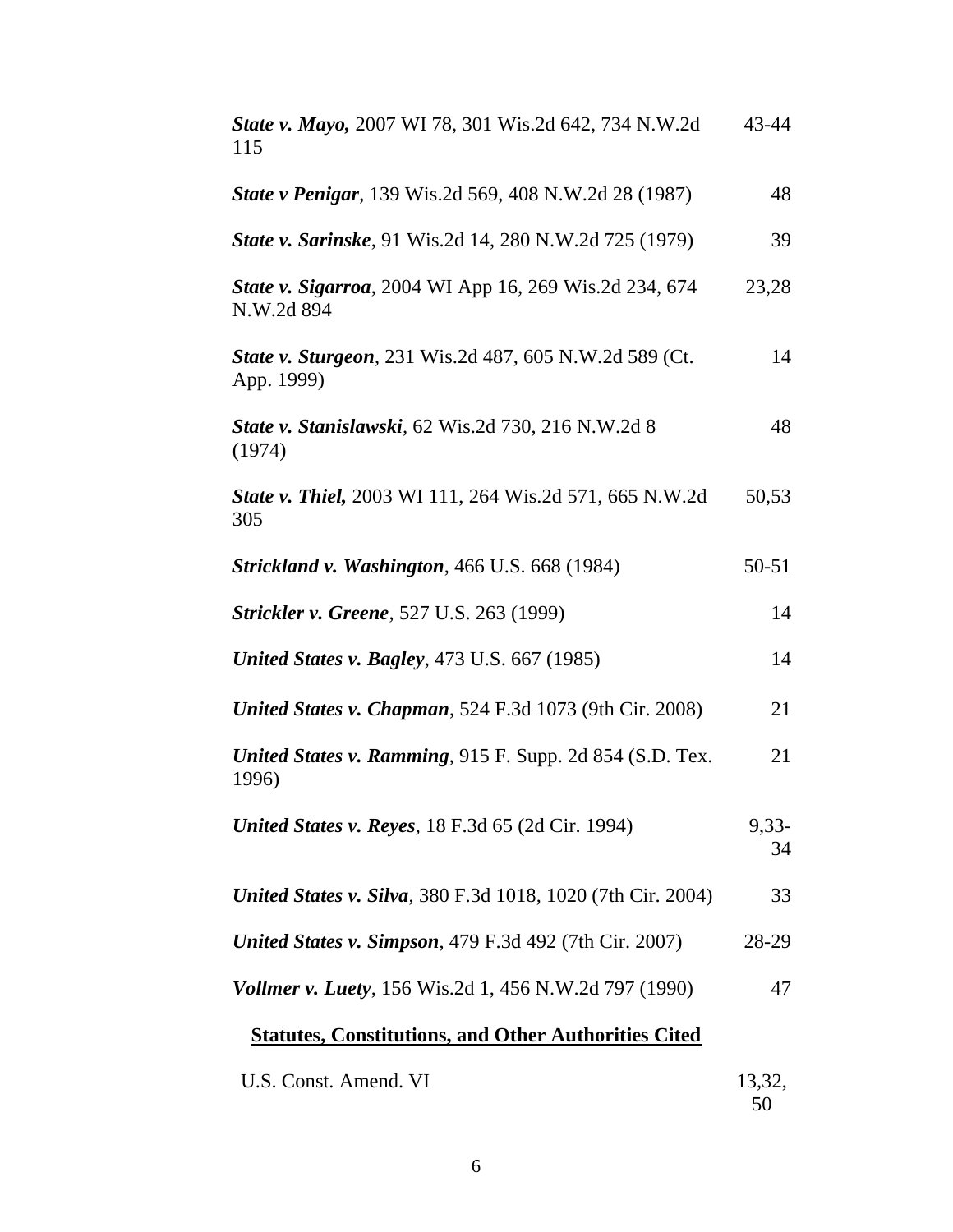| U.S. Const. Amend. XIV    | 13        |
|---------------------------|-----------|
| Wis. Const. art. I, §7    | 32,50     |
| Wis. Stat. sec. 752.35    | 47        |
| Wis. Stat. sec. 906.02    | 41        |
| Wis. Stat. sec. 908.01    | 9,33      |
| Wis. Stat. sec. 908.03    | $32 - 33$ |
| Wis. Stat. sec. 909.015   | 39        |
| Wis. Stat. sec. 971.23(1) | 14-22     |

#### **ISSUES PRESENTED FOR REVIEW**

**1. Whether Barnes's due process and discovery rights were violated by (a) the State's failure to disclose the wire recording of the alleged drug transaction until the middle of trial, and (b) the flagrant misrepresentations both prior to trial by the prosecutor, and during trial by the lead investigator? Do these violations warrant a new trial, or does the combination of these and other egregious discovery violations committed by the State in this case warrant dismissal?**

The circuit court concluded that although a discovery violation occurred, no *Brady* violation occurred because the recording wasn't exculpatory, and that sanctions it ordered during trial were a sufficient remedy.

**2. Whether the court erroneously denied Barnes' request for a mistrial after the State presented testimony referencing prior drug deliveries, violating the court's** *in limine* **order excluding such evidence?**

The circuit court agreed that the testimony violated the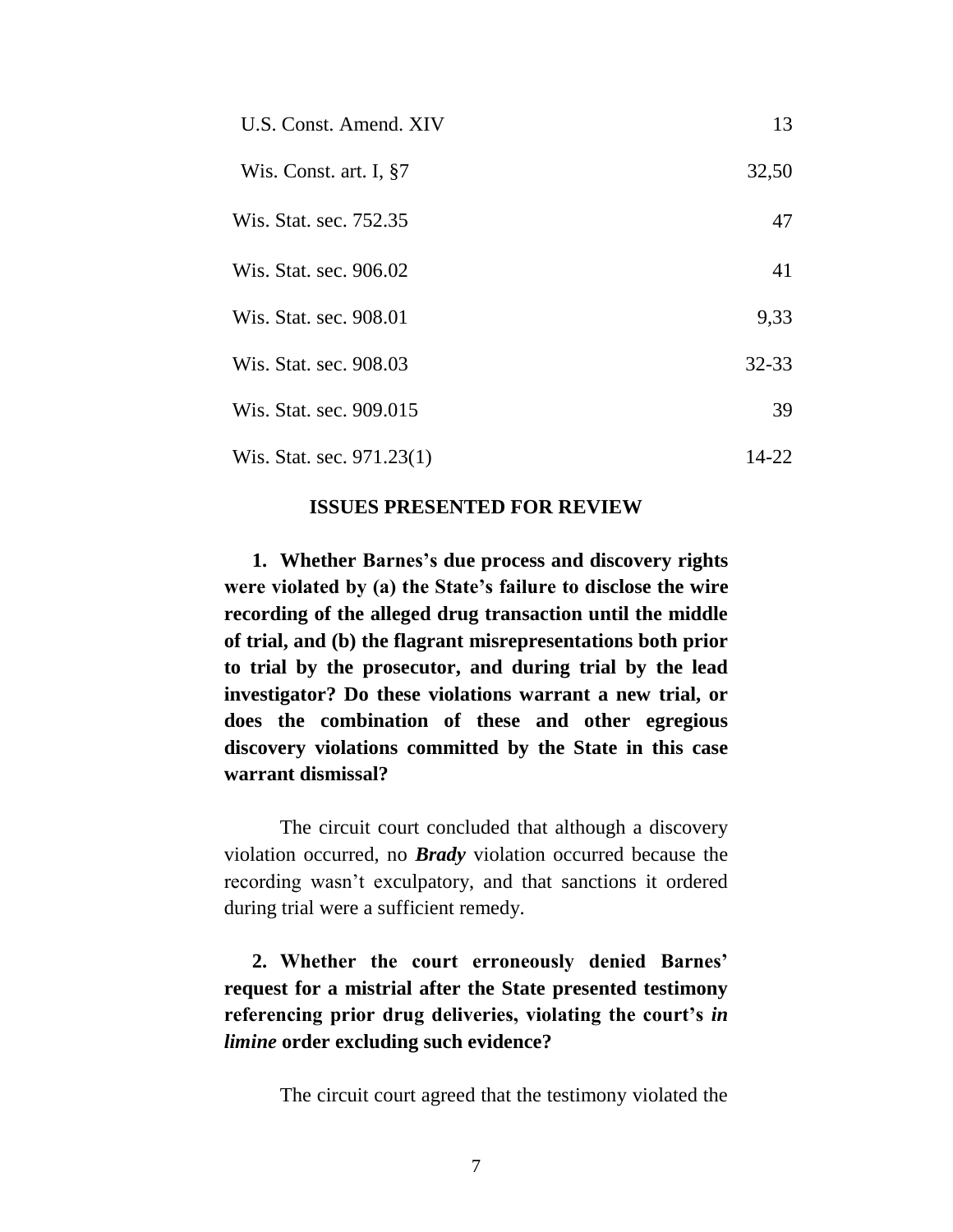court's order, but did not create a "manifest injustice," and therefore denied the mistrial motion.

### **3. Whether prejudicial evidentiary errors denied Barnes a fair trial, including:**

- a. The State presented inadmissible hearsay testimony through Investigator Winterscheidt establishing that Officer Clauer allegedly observed the hand-to-hand drug exchange, effectively nullifying exclusion of Clauer's testimony due to the discovery violation, and violating Barnes's confrontation rights;
- b. The State's presentation of the defendant's alleged statements in recorded call #3 violated the court's pretrial ruling excluding that call and any such statements;
- c. The officers lacked foundation to identify the voice of Garland Barnes on the recorded calls;
- d. Since none of the testifying officers participated in the initial search of informant Marciniak's vehicle, Investigator Winterscheidt's testimony about that search lacked foundation and should have been stricken; and
- e. The Court erroneously excluded the rebuttal testimony of Gerald Clark

The court concluded that none of these were errors, that the evidence was appropriately admitted or excluded, and the defendant wasn't prejudiced.

**4. Whether a new trial was required in the interest of justice because the combined impact of the discovery violations and prejudicial evidentiary errors prevented the real controversy from being fully tried?**

The court implicitly concluded the real controversy was fully tried.

**5. Whether errors by trial counsel prejudiced the defense and constituted ineffective assistance of counsel?**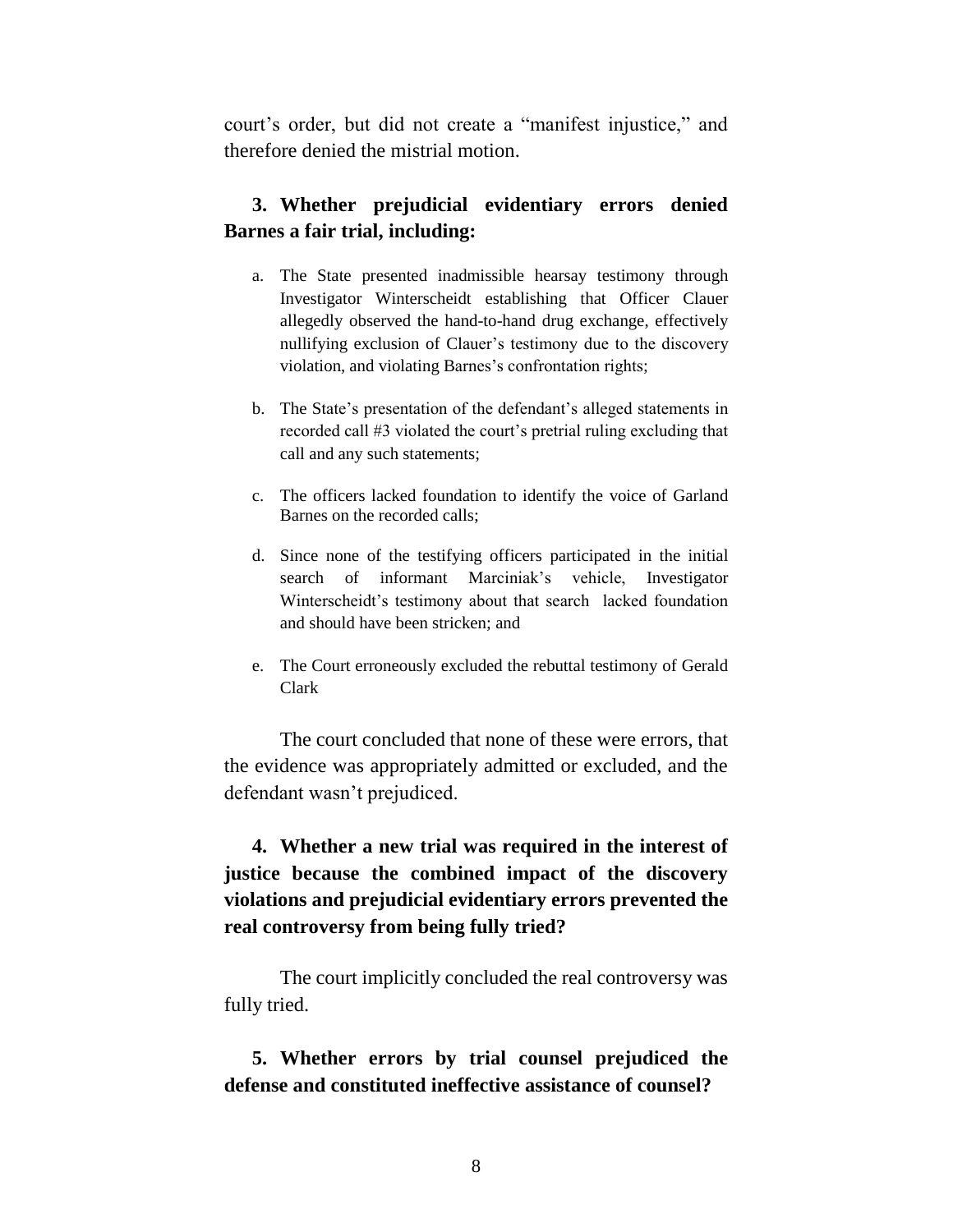The court held counsel did not perform ineffectively.

# **STATEMENT ON ORAL ARGUMENT AND PUBLICATION**

Oral argument is appropriate and requested in this case under Wis. Stat. (Rule) 809.22. Appellant's arguments clearly are substantial and do not fall within that class of frivolous or near frivolous arguments concerning which oral argument may be denied under Rule 809.22(2)(a).

Publication likely is justified under Wis. Stat. (Rule) 809.23. Several of the issues present questions of first impression. No Wisconsin case directly addresses whether dismissal is an appropriate remedy when the State commits repeated, egregious discovery violations. Likewise, the defense is unaware of any Wisconsin cases directly addressing the scope of Wis. Stat. sec. 908.01(3) in the context of evidence allegedly presented to show the "course of the investigation," and whether that can include contested matters bearing directly upon guilt. The defense asks the court to adopt the multi-part test from *United States v. Reyes*, 18 F.3d 65, 70-71 (2d Cir. 1994), assessing such evidence.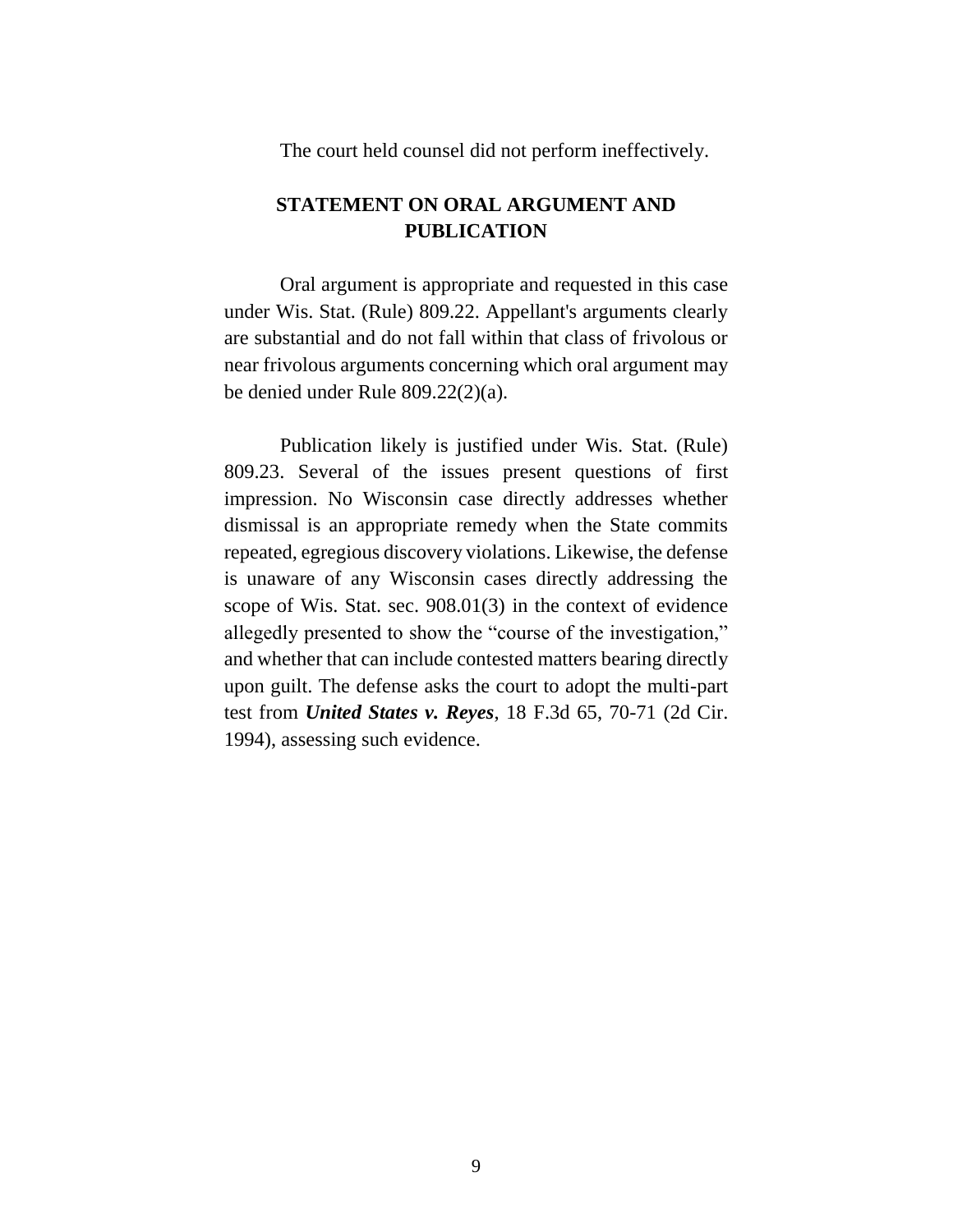#### STATE OF WISCONSIN

#### C O U R T O F A P P E A L S

#### DISTRICT III

#### STATE OF WISCONSIN,

Plaintiff-Respondent,

v. Case No. 2018AP2005-CR

GARLAND DEAN BARNES,

Defendant-Appellant.

### **STATEMENT OF FACTS**

\_\_\_\_\_\_\_\_\_\_\_\_\_\_\_\_\_\_\_\_\_\_\_\_\_\_\_\_\_\_\_\_\_\_\_\_\_\_\_\_\_\_\_\_\_\_\_\_

Garland Barnes was convicted by a jury of delivering over 50 grams of methamphetamines on April 21, 2013 (R71:1-2). The transaction was arranged by drug task force officers from multiple agencies in Douglas County, Wisconsin, and was to occur behind the Temple Bar in the city of Superior (R167:94). The task force outfitted an informant, Charles Marciniak, with a recording device (R167:104). Marciniak had 25 prior criminal convictions and was working as an informant after having been arrested for multiple deliveries of methamphetamines (R167:92-93,156).

After Marciniak made multiple phone calls with the intended target, police gave him \$7,200 in pre-recorded currency to purchase four ounces of meth (R167:95,104-06). Marciniak drove to the pre-arranged location, a parking lot where several officers were positioned to conduct surveillance and block off possible escape routes (R167:108). However, lead investigator Paul Winterscheidt hadn't parked by the time an exchange was over, and didn't personally witness the transaction (R167:108,172-73).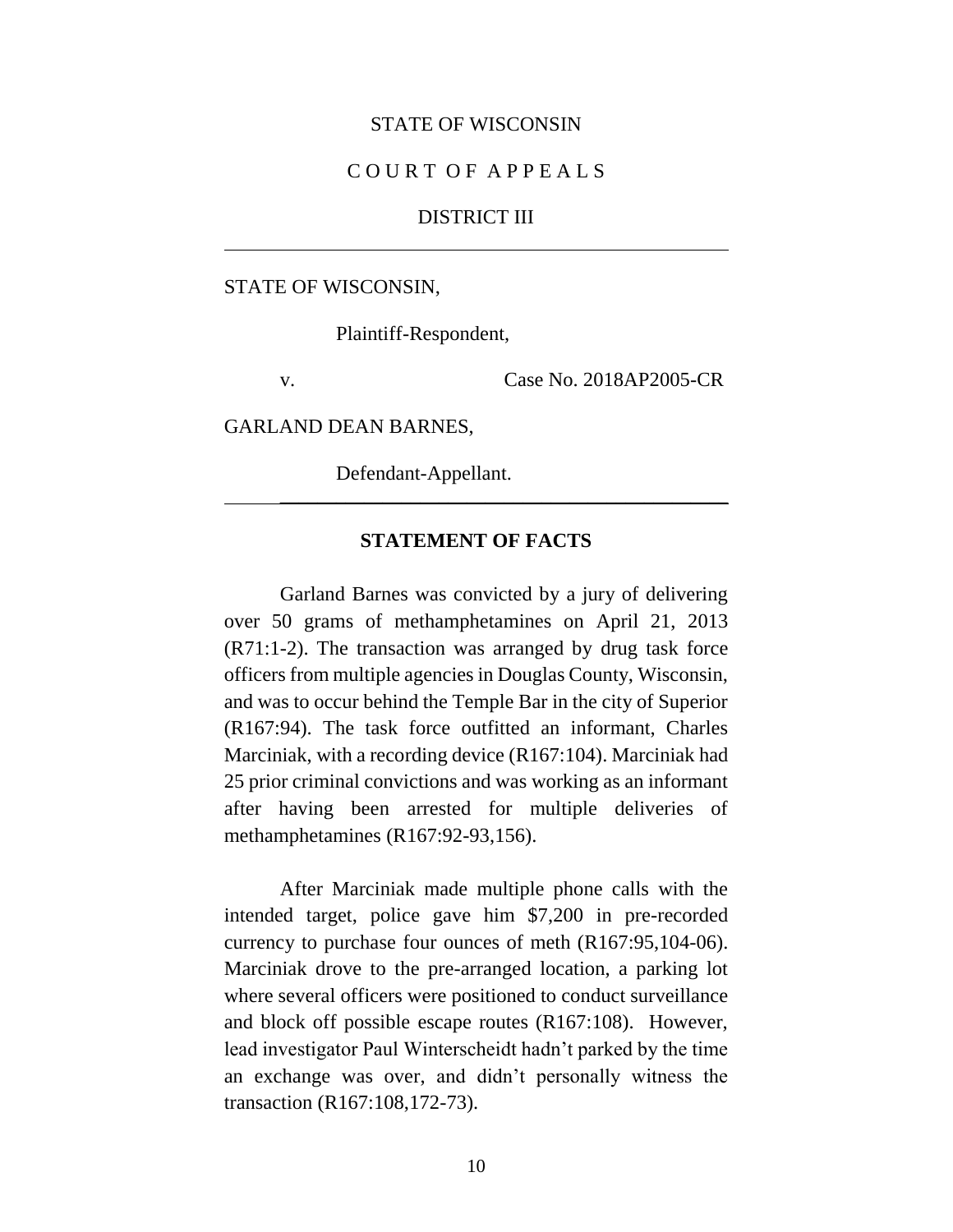As Marciniak drove away, Winterscheidt heard over dispatch that the transaction occurred, so he ordered officers to converge (R167:109). Police attempted, unsuccessfully, to corner the suspect vehicle, a black Chevy Tahoe, in the parking lot, resulting in a brief chase before police stopped the vehicle (R167:109-13). The white bag with recorded buy funds was located on the floor near the front console of the vehicle, near passenger Bobbi Reed (R167:112). Reed was found in possession of several grams of meth (R167:112). The driver, Garland Barnes, had no drugs or recorded money on his person, but had unmarked money in his pockets (R166:49; R167:111).

Subsequently, investigator Winterscheidt met up with Marciniak, who provided him a black box containing four ounces of methamphetamine (R167:118-19). Marciniak told Winterscheidt that he'd thrown the buy money into Barnes's vehicle, and Barnes handed him the box of meth (R167:122). Marciniak testified Barnes sold him the meth (R166:88).

The defense argued Marciniak had actually sold meth to Barnes or Reed, not the other way around (*see* R166:202-03). No photographs or video surveillance captured the actual transaction (R167:131,136). No DNA or fingerprint testing was done on the box containing meth (R167:166-68). None of the three testifying officers witnessed the actual transaction (R166:23; R167:172-73,229). Marciniak knew how to manufacture meth (R166:106). There were areas on his person or in his truck he could have concealed meth (*see* R167:140- 43). Marciniak was out of surveillance for 5-10 minutes after the alleged transaction (R167:176-78;238-39).

Further, the defense attacked Marciniak's motive to set up Barnes to avoid prison for his own drug dealing. Marciniak received an extremely lenient plea agreement—probation, one day in jail, and dismissal of a  $2<sup>nd</sup>$  meth delivery (R166:45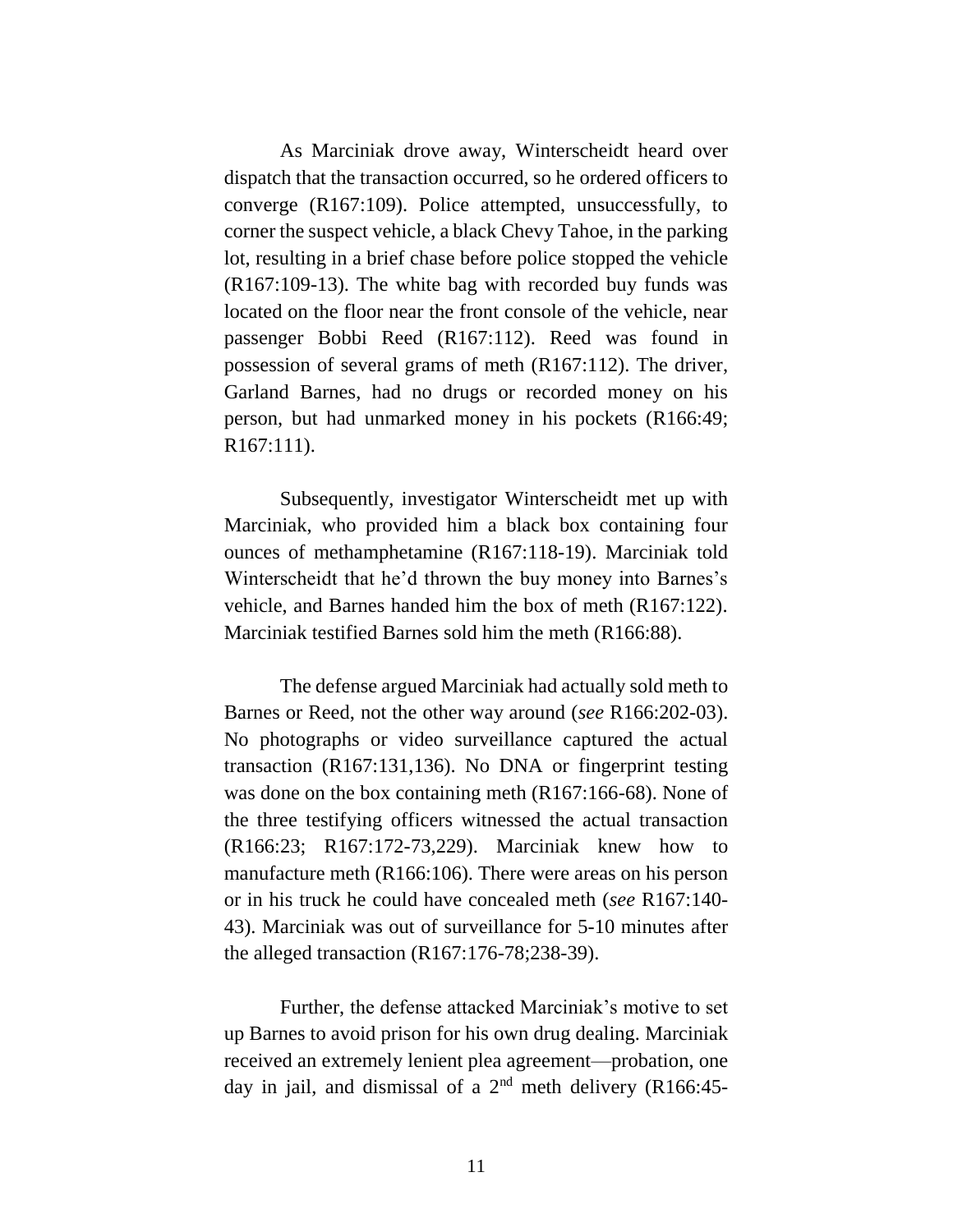46;115-16). When asked if he wanted to go to prison, Marciniak testified, "Absolutely not" (R166:113), and admitted "I'll do everything to get out of [jail]" (R166:108).

On the second day of trial, the defense moved for dismissal based upon the mid-trial revelation that the undisclosed wire recording contained voices from the transaction (R166:57-58)—contrary to the prosecutor's claims before trial (R167:8), and the lead investigator's testimony (R167:128,130,161). The court acknowledged this was the second "pretty significant discovery violation," but denied the dismissal motion in lieu of other sanctions (R166:60-61).

The defense subsequently moved for mistrial after Marciniak repeatedly referenced allegations that Barnes delivered methamphetamines to him on previous occasions, in violation of the defense motion to exclude such testimony (R166:147-48). The court agreed the excluded other-acts were mentioned "throughout" Marciniak's testimony, but denied the mistrial motion because the violations didn't create a "manifest injustice"<sup>1</sup> (R166:150).

The jury found Barnes guilty (R166:229).

Prior to sentencing, the defense filed a motion for new trial based on (1) Marciniak's repeated references to other-acts violating the court's pretrial order; (2) the Court's erroneous exclusion of the defendant's rebuttal witness, Gerald Clark; and (3) the Court's erroneous admission of Officer Clauer allegedly observing the actual drug exchange, through the hearsay testimony of Investigator Winterscheidt, after the court excluded such testimony as a discovery violation (R90:3). The court orally denied the motion (R144:15-23), and entered a written order to that effect (R94).

 $\overline{a}$ 

<sup>&</sup>lt;sup>1</sup> As discussed *infra*, the court applied the wrong legal standard for denying a defendant's motion for mistrial.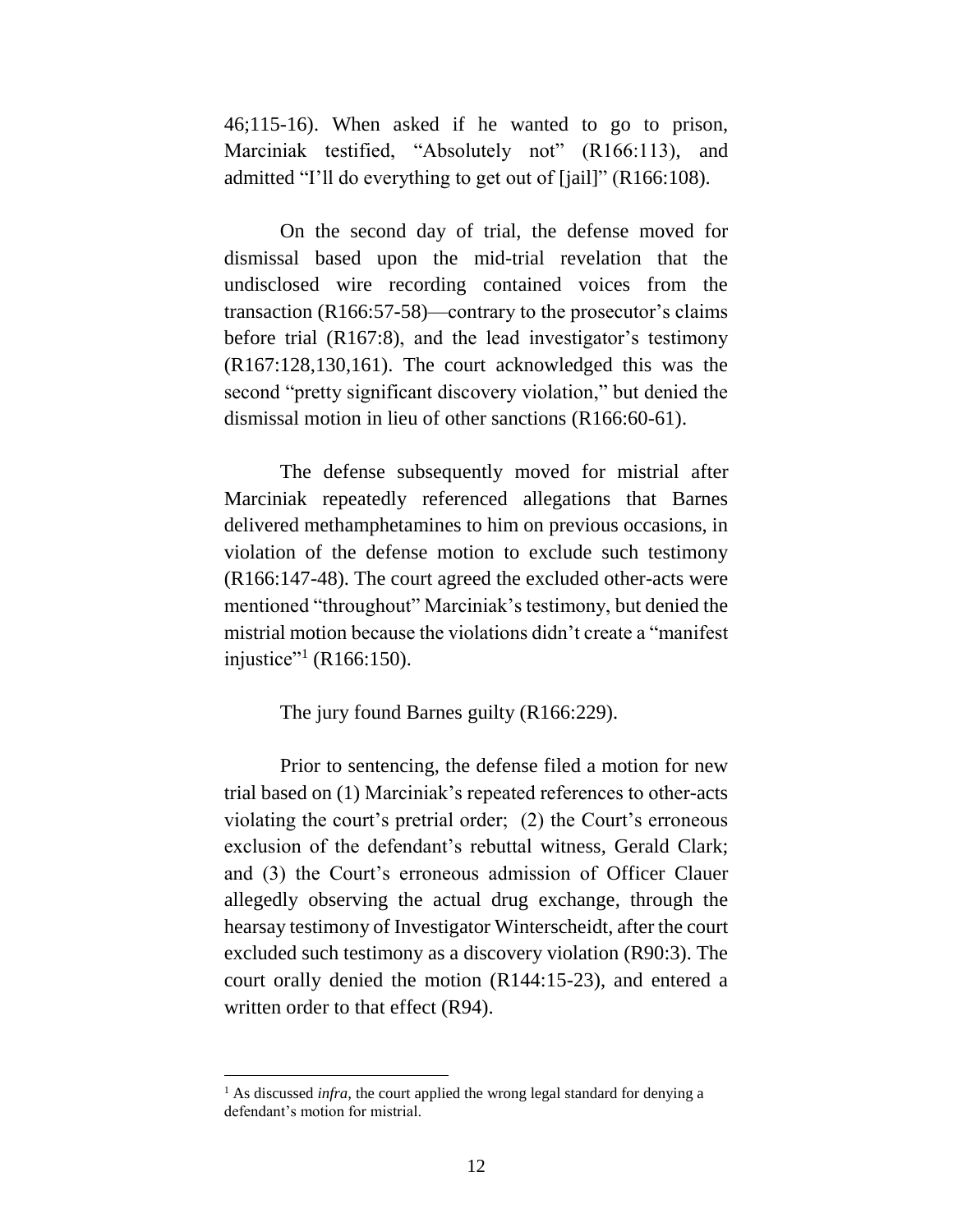The court sentenced Barnes to 30 years in prison, with 15 years initial confinement and 15 years extended supervision (R99:1).

By new counsel, Barnes filed post-conviction motions seeking dismissal or a new trial based on the same errors alleged in this appeal (R125). The State submitted a response brief (R127), and the defense submitted an addendum (R128). The court held an evidentiary hearing with testimony from attorney Gondik and his son (R180). At the conclusion of the hearing, the court entered an oral ruling denying the motions (R180:75-85). The court entered a written order denying the motions based on the reasons given during its oral ruling (R132).

Barnes timely filed a notice of appeal from the judgment of conviction and the order denying post-conviction motions (R136). Additional facts, including the court's reasoning for denying the motions, will be provided where appropriate.

#### **ARGUMENT**

**I. THE STATE'S FAILURE TO DISCLOSE THE WIRE RECORDING BEFORE TRIAL, COMBINED WITH FLAGRANT MISREPRESENTATIONS DURING TRIAL TESTIMONY, VIOLATED BARNES'S DUE PROCESS AND DISCOVERY RIGHTS, AND WARRANT DISMISSAL OR A NEW TRIAL** 

#### **A. Standard of Review**

Disclosure of favorable or exculpatory evidence is required by amendments VI and XIV to the United States Constitution. "[T]he suppression by the prosecution of evidence favorable to an accused upon request violates due process where the evidence is material either to guilt or to punishment, irrespective of the good faith or bad faith of the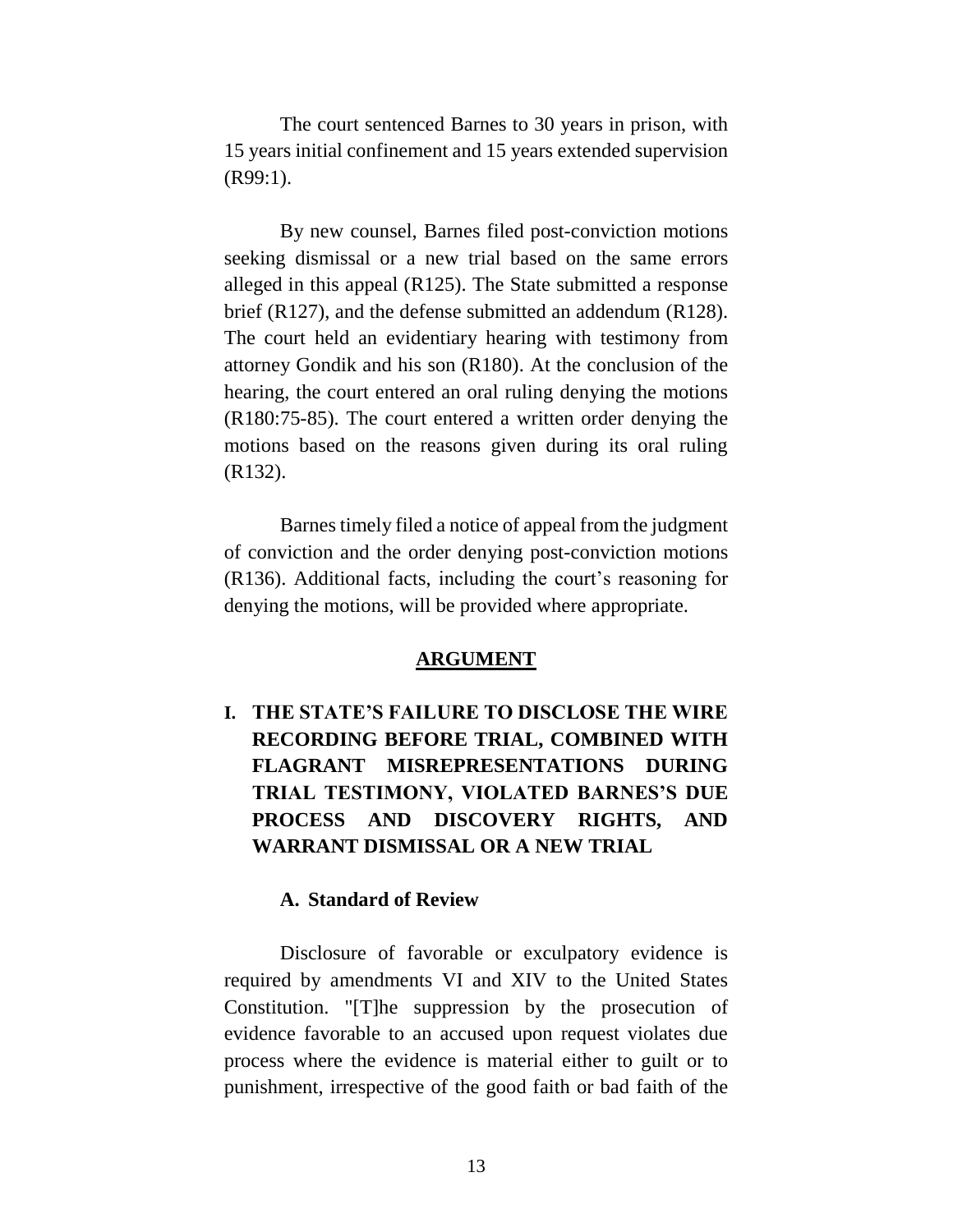prosecution." *Brady v. Maryland*, 373 U.S. 83, 87 (1963). Evidence favorable to the accused encompasses both exculpatory and impeachment evidence. *Strickler v. Greene*, 527 U.S. 263, 281-82 (1999).

To establish a *Brady* violation, the defendant must, also demonstrate that the withheld evidence is "material." *Giglio v. United States*, 405 U.S. 150, 154 (1972). Evidence is material "if there is a reasonable probability that, had the evidence been disclosed to the defense, the result of the proceeding would have been different." *United States v. Bagley*, 473 U.S. 667, 682 (1985).

Similarly, Wis. Stat. sec. 971.23(1)(h) requires the district attorney to disclose, within a reasonable time before trial, "any exculpatory evidence." This section requires, at a minimum, that the prosecutor disclose evidence that is favorable to the accused if nondisclosure of the evidence undermines confidence in the outcome of the judicial proceeding. *State v. Harris*, 2004 WI 64, ¶27, 272 Wis.2d 80, 680 N.W.2d 737. Wis. Stat. section 971.23(1) also requires a prosecutor to disclose "(a) Any written or recorded statement concerning the alleged crime made by the defendant," and "(e) Any relevant written or recorded statements of a witness named on a list..." Wis. Stat. secs.  $971.23(1)(a)$  and (e).

Reviewing courts independently determine whether a due process violation occurred, but accept the trial court's findings of historical fact unless clearly erroneous. *State v. Sturgeon*, 231 Wis.2d 487, 496, 605 N.W.2d 589 (Ct. App. 1999). The interpretation and application of Wis. Stat. sec. 971.23(1) to a given set of facts presents a question of law reviewed independently of the circuit court. *State v. Harris*, 2008 WI 15, ¶15, 307 Wis.2d 555, 745 N.W.2d 397. If the court concludes the State violated its statutory discovery obligation, the court must then determine whether the State has shown good cause for the violation and, if not, whether the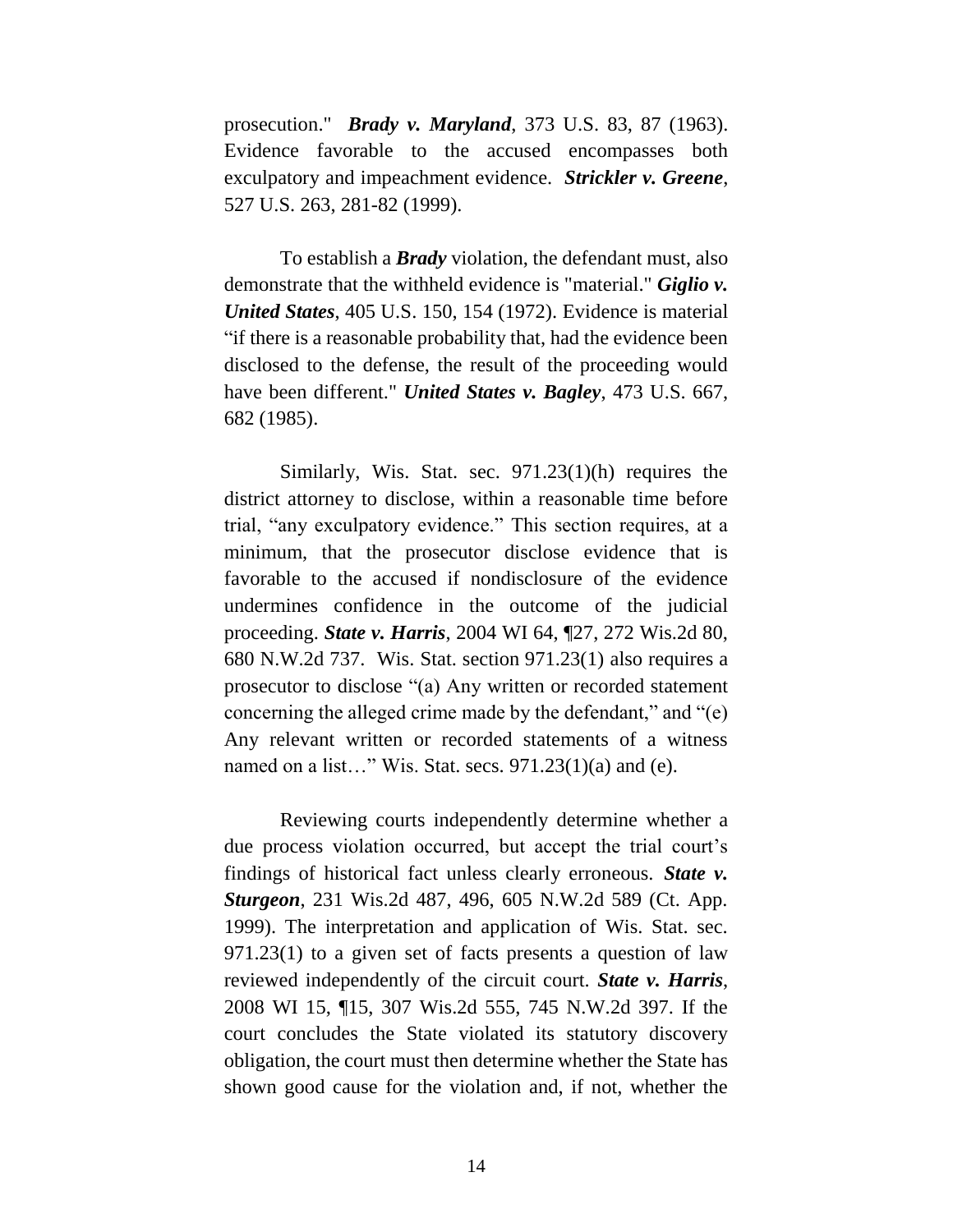defendant was prejudiced by the evidence or testimony. *Id.* These issues are also questions of law to be reviewed independently of the circuit court. *Id.*

#### **B. Factual Background**

The State committed numerous discovery violations and misrepresentations throughout this case. Less than one week before trial, the defense moved to exclude Marcianiak's testimony because the State hasn't disclosed any promises or consideration for his informant work (R55). The court denied the request to exclude, but ordered disclosure of the consideration immediately (R168:6-8). The court also agreed a discovery violation had occurred, asserting that information should have been disclosed a year earlier (R168:6-8).

The defense also moved to exclude testimony from Officer Duane Clauer based on late disclosure of his reports (R53). Although Clauer participated in the original investigation from April 2013, his reports weren't disclosed until June-July 2015 (R168:8-9). Clauer's observations were critical—he was the only officer who claimed to personally observe the drug transaction (R126:13). The prosecutor acknowledged Clauer's reports had not been provided to the defense, and she had no explanation for why (R168:14). The court excluded Clauer's testimony due to "the egregious nature of the violation"  $(R167:4-5)$ .<sup>2</sup>

Arguably even more egregious was the State's handling of the wire recording, which included not just failure to disclose, but also numerous lies and misrepresentations. First, on April 24, 2014, just over a year after Barnes's arrest, the State's response to attorney Gondik's discovery demand asserted Gondik made a "verbal and/or email discovery request—and received on 4/14/14—police recordings of the

 $\overline{a}$ 

<sup>2</sup> As will be discussed *infra*, however, the key substance of Clauer's purported observations was still admitted at trial through another officer.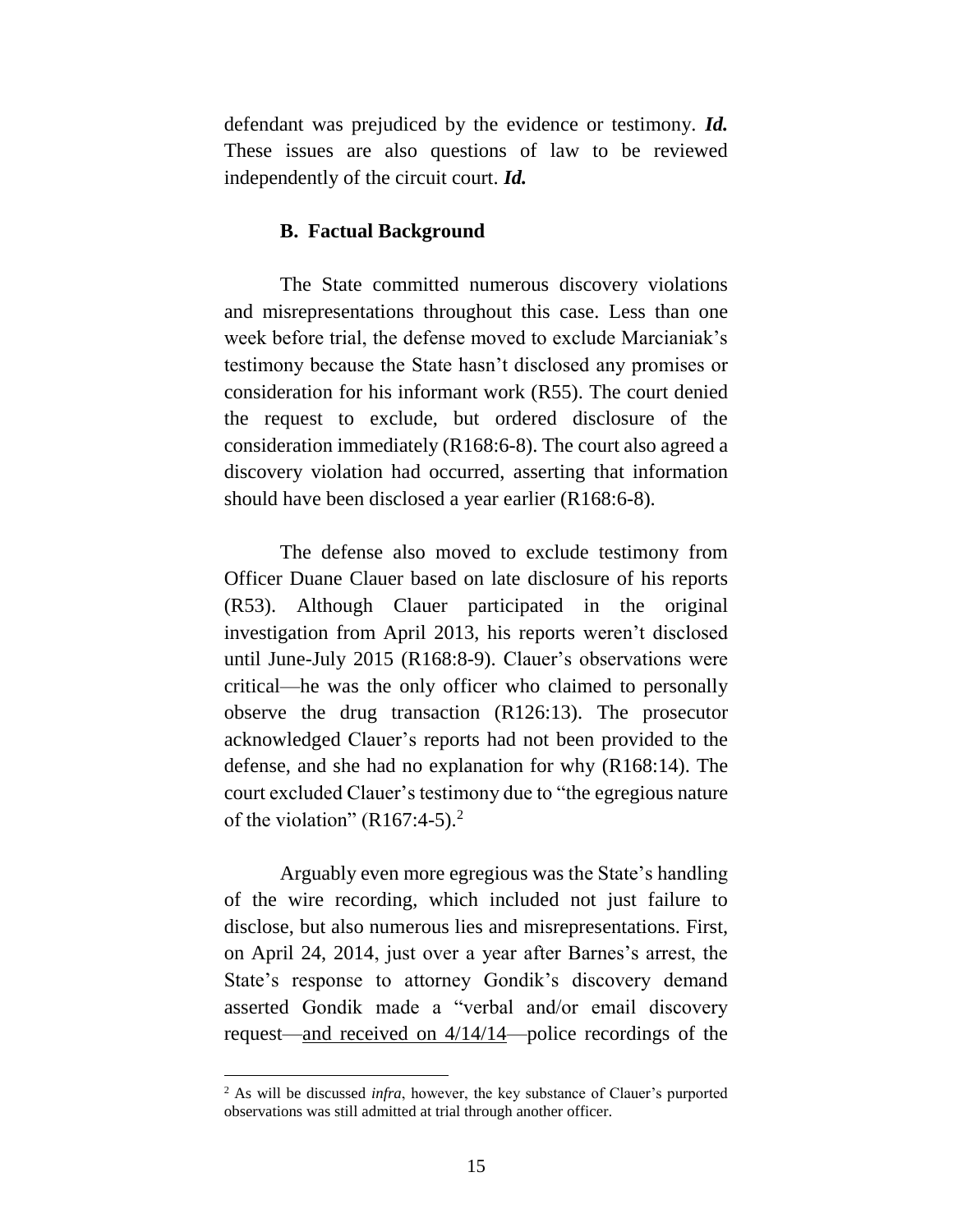alleged informant–defendant phone calls and charged delivery transaction" (R16:2) (emphasis added). This was false; the State didn't disclose the delivery recording as claimed.

The second misrepresentation came after the defense moved *in limine* to exclude any recorded audio of the controlled buy due to nondisclosure (R65:1). When the court commented that it was his understanding there "was no audio," the prosecutor clarified the "audio was running," but "no audible voices are heard. It's only background noises" (R167:7-8).

The third series of misrepresentations consisted of perjured testimony by Investigator Winterscheidt, who provided the audio recording to the State (R167:128). Winterscheidt confirmed he'd listened to the recording, and testified there are "no voices on the audio recording," and instead "just a lot of background noise" (R167:128-29). In response to further questioning, Winterscheidt again claimed, "there was no spoken words" (R167:130), and "There is an audio recording. Just no words were spoken" (R167:161).

This testimony was exposed as false during Officer Jason Tanski's testimony:

| <b>Attorney Gondik:</b> | Are you aware that nothing<br>showed up on the on the<br>recording? |
|-------------------------|---------------------------------------------------------------------|
| Officer Tanski:         | What do you mean? What is your<br>definition of nothing?            |
| <b>Attorney Gondik:</b> | I'm sorry, no words.                                                |
| Officer Tanski:         | There were words on<br>the<br>recording, yes.                       |
| <b>Attorney Gondik:</b> | At the exchange?                                                    |
| Officer Tanski:         | You can hear Mr. Marciniak<br>talking on the recording, yes.        |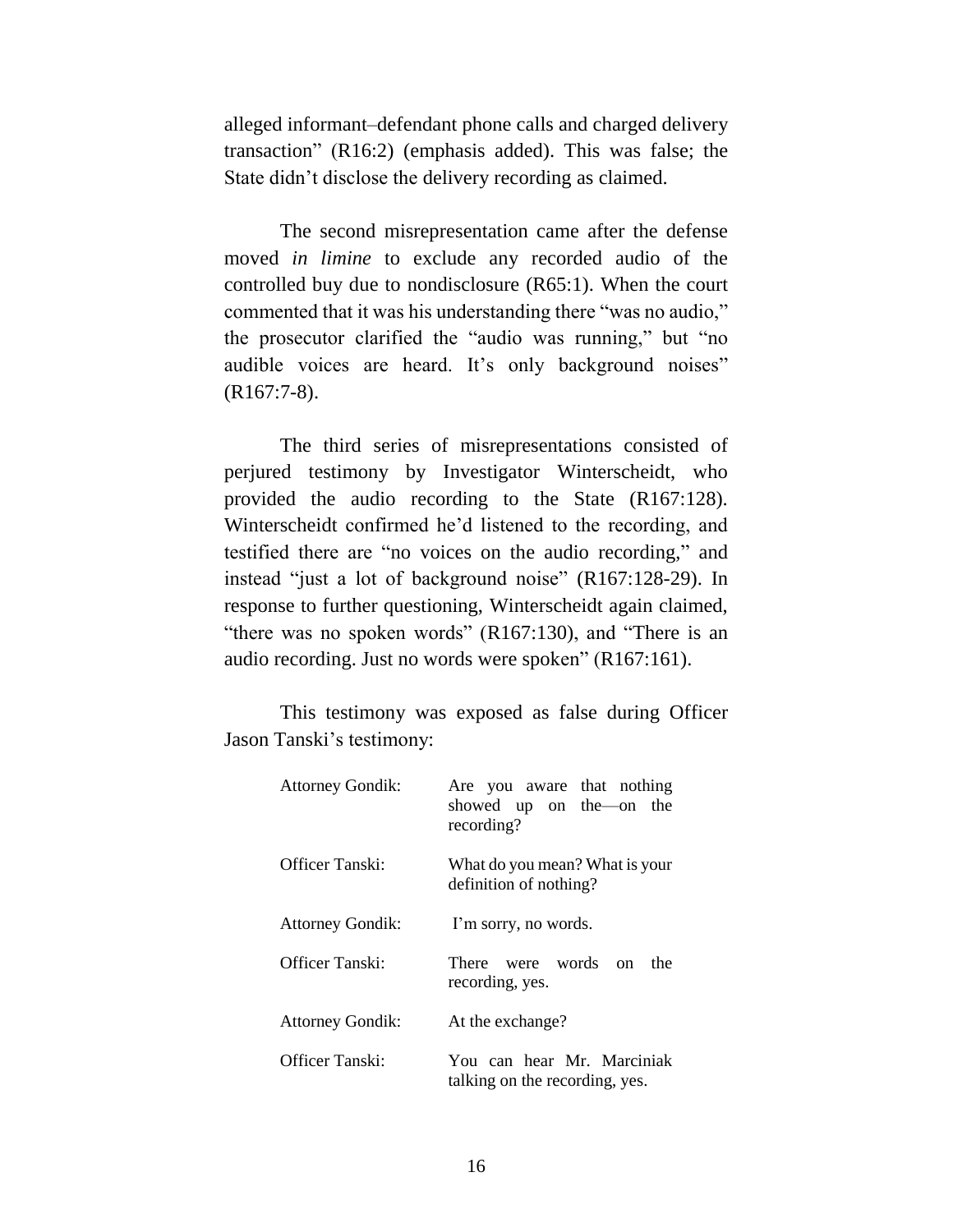| <b>Attorney Gondik:</b> | You're sure there is audio on that<br>audio recording of the exchange<br>with Mr. Marciniak's voice on it,<br>is that right? |
|-------------------------|------------------------------------------------------------------------------------------------------------------------------|
| Officer Tanski:         | Yes.                                                                                                                         |

(R167:235-36).

The court subsequently ordered the State to disclose any audio of the controlled buy to the defense (R167:286-89).

The next day Sergeant James Madden testified he'd listened to the audio, and concluded, "There were voices on there, yes. The informant certainly, and another person you can vaguely hear" (R166:10). When asked if Investigator Winterscheidt's testimony about the recording having only background noise was truthful, Madden answered, "It's not truthful" (R166:10-11).

The court addressed the recording outside the jury's presence, noting both sides had reviewed the audio recording, there were voices, and it hadn't previously been disclosed to the defense (R166:54). The court concluded, "obviously it's a discovery violation" (R166:54).

In response, the prosecutor explained that at the last motion hearing, she informed attorney Gondik she'd "just learned there was another recording on the informant," and the recording only had background noise (R166:55). However, the prosecutor's claim that she'd "just learned" about the recording was false. Investigator Winterscheidt's report, which existed in the file from the beginning of the case, specifically indicated "I fitted CRI1 with a concealed electronic recorder/transmitter device" (R126:14). Winterscheidt's report also stated he "copied the audio files to the case file" (R126:15). Clearly the State knew of the recording before the July 1, 2015 hearing.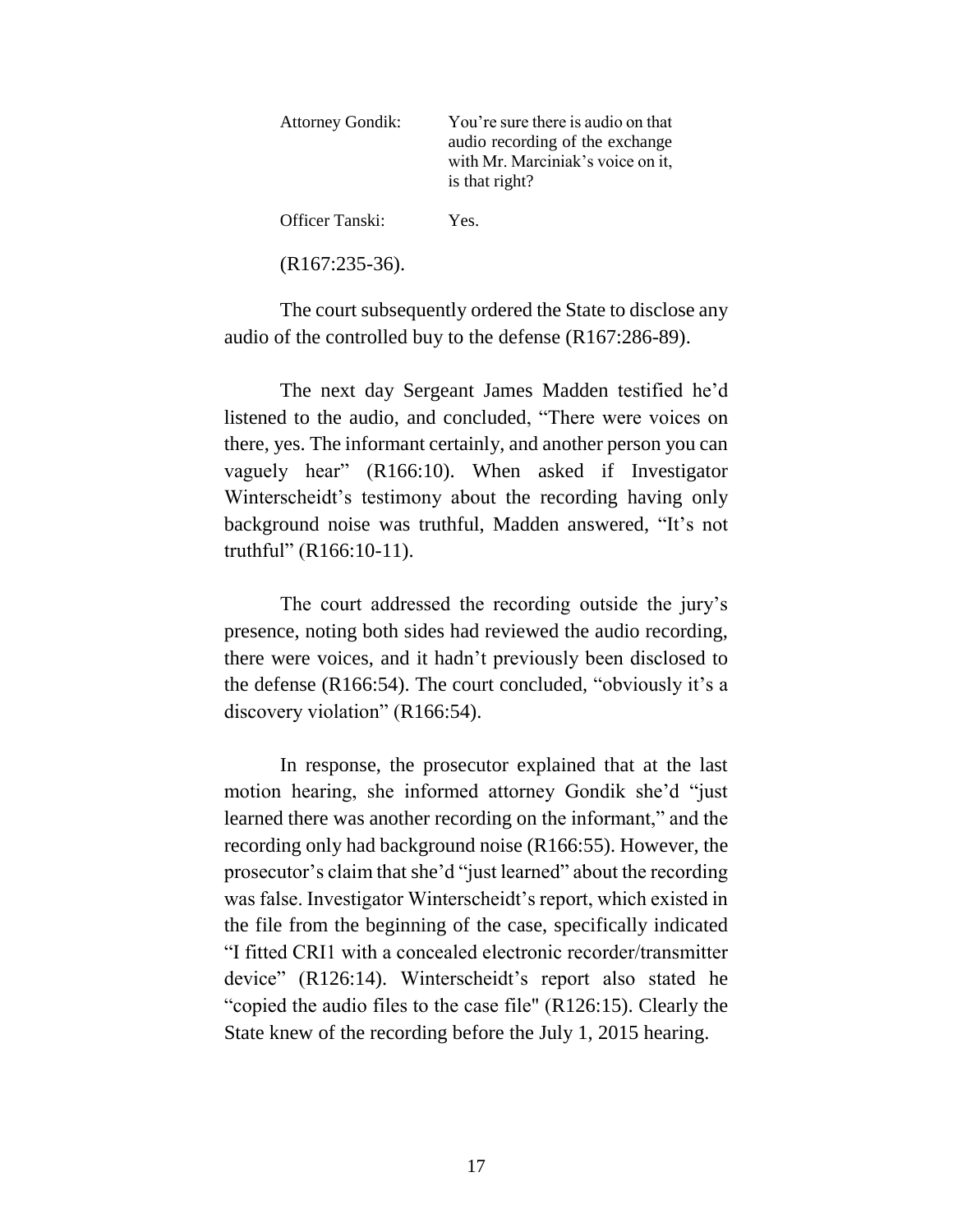Attorney Gondik argued the discovery violation and Investigator Winterscheidt's false testimony warranted dismissal pursuant to the court's scheduling order, which subjected parties to sanctions including dismissal for noncompliance (R166:57-58; R45:3).

The court agreed this was a "pretty significant discovery violation," but declined to dismiss because the recording purportedly contained no exculpatory information (R166:60). Significantly, the court stated, "If it had been exculpatory, quite frankly wouldn't have survived or even if it was potentially exculpatory, that's not what we have here" (R166:60). The court instead permitted additional crossexamination, suggested a jury instruction be drafted, and considered the request to exclude Bobbi Reed (R166:60,63). The court lamented that this issue "just doesn't lend itself very well to going forward with very much confidence in what has happened here so far" (R166:61).

Subsequently Reed expressed willingness to testify and the court purged her contempt order (R166:151-53). The defense, noting it wasn't waiving its motions for mistrial or dismissal, moved to exclude Reed as a discovery sanction (R166:153-54). The court granted the request, concluding, "This isn't something where there was one violation, but there's a number of violations repeatedly"  $(R166:155-56).$ <sup>3</sup>

Post-conviction, the defense obtained a copy of the wire recording, and had the audio enhanced by an expert (R129:1- 2). In addition to containing voices of Marciniak and the officers, the recording includes voices of both Marciniak and the defendant during their meeting (R181: 8:33-8:52). The recording includes the two exchanging general pleasantries, before one male asks, "How much dough?" and another makes a statement along the lines of "We're good on that other one,

 $\overline{a}$ 

<sup>&</sup>lt;sup>3</sup> The State made no offer of proof as to the proposed substance of Reed's testimony.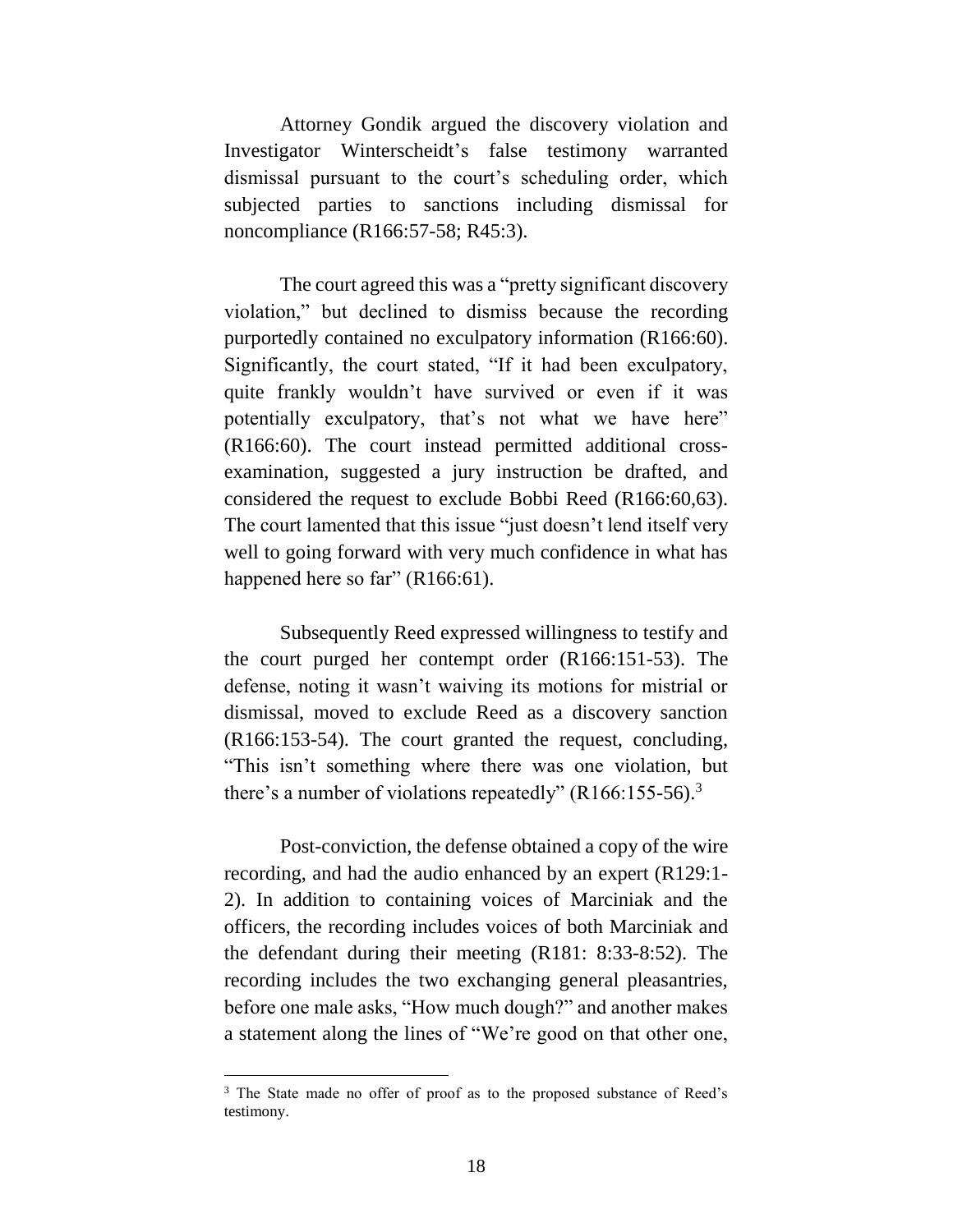right?" (R181: 8:33-8:52). The defense argued the recording's contents were exculpatory, for reasons discussed *infra*.

The court disagreed, essentially concluding that only the existence of the recording with statements (as opposed to the recording's contents) impeached the officer's false testimony, which attorney Gondik already did (R180:75-76). The court argued the defense got the "best of both worlds," impeaching Winterscheidt regarding the recording, without the recording being admitted (R180:75-76). While the court agreed the mid-trial disclosure was "ridiculous," it denied dismissal or a new trial, concluding the defense wasn't prejudiced (R180:75-77).

### **C. The Non-Disclosure Of The Exculpatory Wire Recording Violates** *Brady* **And Sec. 971.23(1)(h)***,*  **And The State's Egregious Violations Warrant Either Dismissal Or, At Minimum, A New Trial**

There is no question whether the State suppressed evidence; both the State and the court acknowledged this (R166:54,56). Timeliness is also not an issue; the recording wasn't disclosed before trial. Thus the questions are whether the evidence was favorable/exculpatory, and material.

First, the wire recording is favorable to the defense because it demonstrates Investigator Winterscheidt gave false testimony about the supposed lack of voices, which was already demonstrated.

Second, the recording's contents contradict another portion of Winterscheidt's testimony not previously challenged at trial. Before his other lies had been exposed, Investigator Winterscheidt testified that after the controlled buy, he interviewed Marciniak, who "said he threw the buy funds into the truck as Garland Barnes threw the black box with the red bow into his truck, and they parted company without speaking any words" (R167:122) (emphasis added).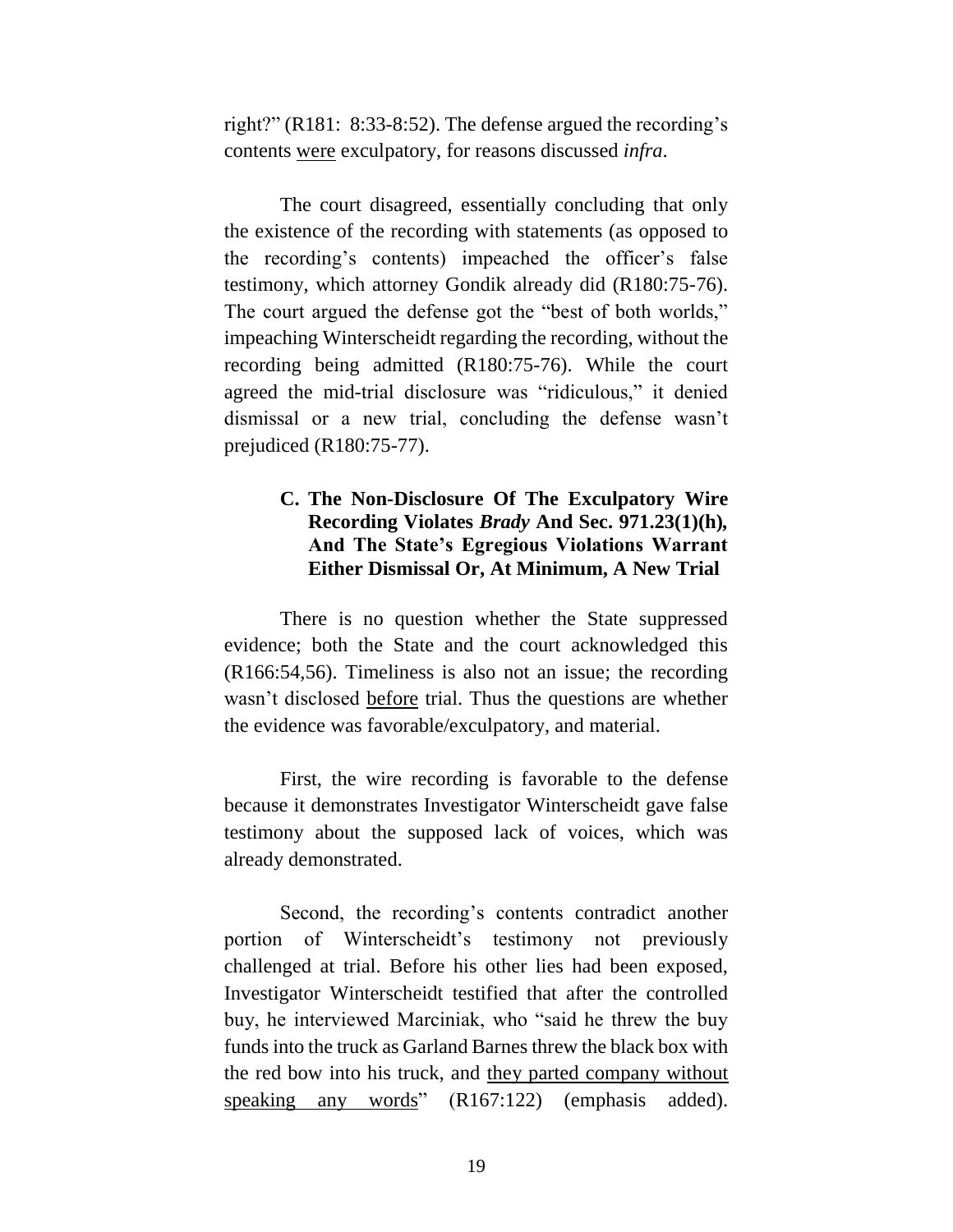Winterscheidt then testified he listened to the wire recording, and didn't hear anything inconsistent with Marciniak's statements (R167:122).

The recording contradicts this testimony, because it was inconsistent with Marciniak's claim—Barnes and Marciniak did have a discussion during the exchange. Had the defense been provided this recording, the defense could have used it to impeach both Winterscheidt and Marciniak regarding this lie.

Third, expert enhancement of the audio—which Gondik couldn't do mid-trial (R180:14)—reveals the contents of the recording are favorable to the defense generally because there is significant ambiguity in the discussion, with no clear indication of who is buying from whom. Accordingly, the recording fails to refute the theory of defense, and creates a favorable inference.

This evidence was material because the defense had substantially attacked the quality of the investigation and the veracity of the lead investigator, demonstrated numerous aspects of this transaction were not "controlled," and identified both motive and means for Marciniak to set Barnes up. Additional evidence contradicting the claims of Winterscheidt and Marciniak, or creating ambiguity in the transaction, would have further supported reasonable doubt.

More importantly, this non-disclosure was one of several egregious discovery violations, and flagrant factual misrepresentations by both the prosecutor and law enforcement. As discussed *supra,* the State's violations include: (1) falsely claiming on April 24, 2014 that it had disclosed the wire recording to Gondik; (2) failing to disclose Officer Clauer's reports for over two years; (3) failing to disclose consideration offered to Marciniak until the eve of trial; (4) the prosecutor falsely telling the court the wire recording had no voices; (5) Winterscheidt's numerous lies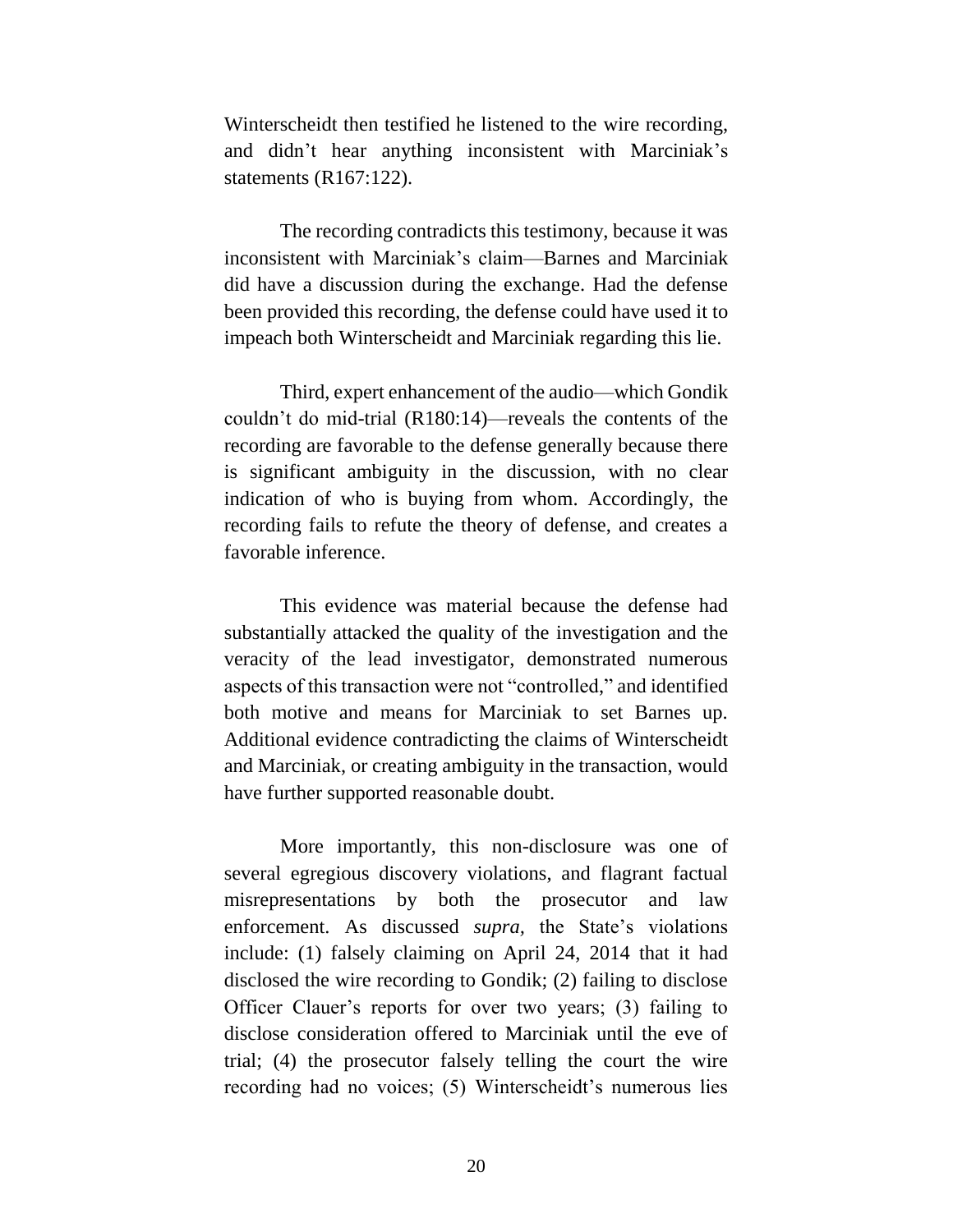under oath about the recording; (6) the prosecutor falsely telling the court she'd "just learned" about the recording around the time of the motion hearing, and (7) non-disclosure of the recording itself.

The court's sanction of excluding the testimony of Bobbi Reed couldn't offset the prejudice of these errors. Since the State made no offer of proof on Reed's proposed testimony, this court has no way of evaluating how detrimental—if at all—Reed's testimony would have even been to the defense.

Under the circumstances described *supra,* the appropriate remedy here is not just a new trial, but dismissal.

The court's scheduling order, which required "strict adherence," provided dismissal as a sanction (R45:3). Further, federal courts have recognized that dismissal of charges may be an appropriate remedy for "flagrant" discovery violations. *See United States v. Chapman*, 524 F.3d 1073, 1086 (9th Cir. 2008). Dismissal is warranted when the government acts in "reckless disregard for [its] constitutional obligations." *Id.* at 1085; *see also Gov't of the Virgin Islands v. Fahie*, 419 F.3d 249, 256 (3d Cir. 2005). Similarly, courts may dismiss charges under their supervisory powers "for violations of recognized rights" and "to deter illegal conduct." *Fahie*, 419 F.3d at 258; *see also Chapman*, 524 F.3d at 1087; *United States v. Ramming*, 915 F. Supp. 2d 854, 867-68 (S.D. Tex. 1996) (granting dismissal after *Brady* violations and factual misrepresentations).

Dismissal is warranted to correct the prejudice suffered, as well as to deter the government from withholding evidence, lying to cover it up, and presenting the false testimony of law enforcement at trial. At minimum, these violations warrant a new trial.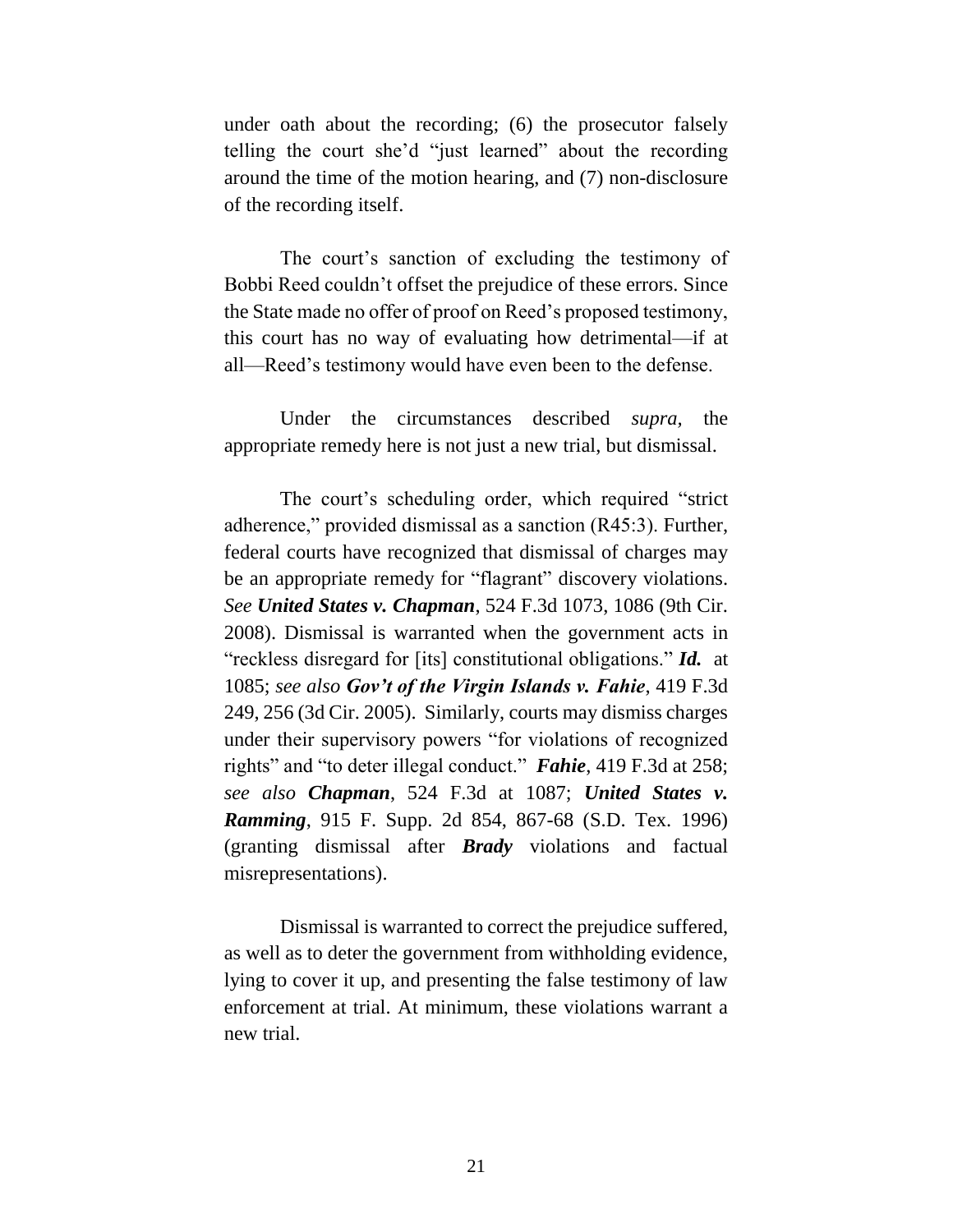# **D. The Non-Disclosure Alternatively Violates Sec. 971.23(1)(a)&(e), And Warrants A New Trial Due To Lack Of Good Cause**

Even if evidence is not exculpatory, non-disclosure can warrant a new trial if the State was required to disclose the evidence pursuant to Wis. Stat. sec. 971.23(1), the State lacks "good cause" for the non-disclosure, and the defendant was prejudiced. *State v. Harris,* 2008 WI 15, ¶15. Thus, if this court finds the recording is not exculpatory, the non-disclosure may still warrant a new trial based on a statutory violation. *See State v. Martinez*, 166 Wis.2d 250, 479 N.W.2d 224 (Ct. App. 1991) (failure to disclose wire recording violated sec.  $971.23(1)(a)$ ; remanded for hearing on whether State had good cause for nondisclosure).

The controlled buy audio includes recorded statements of both Barnes and Marciniak. Thus disclosure was mandated by Wis. Stat. secs.  $971.23(1)(a)$  and (e).

No good cause was offered for the non-disclosure. The prosecutor knew about the recording, which was referenced in discovery (R126:14-15). The State had even filed an "Exhibit List" indicating an intent to present "Compact discs containing recorded phone calls and drug delivery transaction" as a trial exhibit (R20:1).

Non-disclosure prejudiced the defense in numerous ways. As discussed *supra,* it was unable to impeach Winterscheidt's false testimony about the recording being "consistent" with how Marciniak described the transaction, when Marciniak apparently said no words were exchanged, but the recording shows a discussion occurred (R167:122).

Nor was the defendant able to use the ambiguity in the recording to his benefit. As discussed *supra,* statements in the recording could have created an inference consistent with the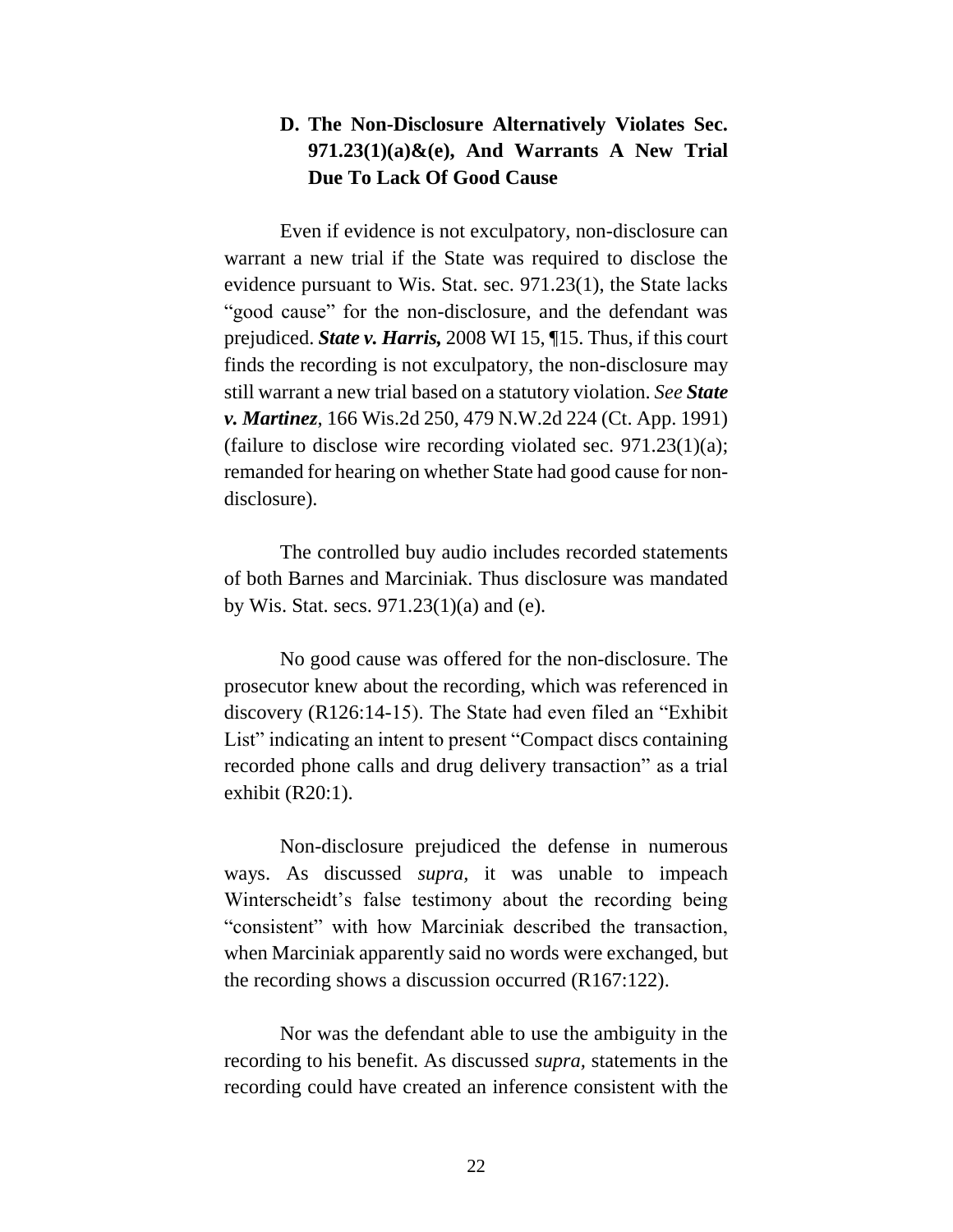theory of defense, that Barnes was there to buy meth for Bobbi Reed. That would have provided one more piece of objective evidence that did not support the State, and therefore contributed to reasonable doubt. Instead of lacking video, lacking photographs, and lacking audio, there would be no photographs, no video, and ambiguous audio which did not refute the theory of defense.

Barnes is entitled to a new trial because the State cannot demonstrate "good cause" for the non-disclosure of the recording, which prejudiced the defense.

**II. THE COURT ERRONEOUSLY DENIED BARNES' MISTRIAL MOTION AFTER REPEATED VIOLATIONS OF THE** *IN LIMINE*  **ORDER EXCLUDING PRIOR DRUG DELIVERIES**

### **A. Standard of Review**

Whether to grant a mistrial lies within the sound discretion of the trial court. *State v. Sigarroa*, 2004 WI App 16, ¶24, 269 Wis.2d 234, 674 N.W.2d 894. The court "must determine, in light of the whole proceeding, whether the claimed error was sufficiently prejudicial to warrant a new trial." *Id.* The denial of a mistrial motion will be reversed only on a clear showing of an erroneous use of discretion. *Id.*

### **B. Factual Background**

The defense moved *in limine* to preclude "Any mention of "other acts" evidence pertaining to previous drug transactions between CRI 1 and the defendant" (R65:1). After no objection from the State, the court granted the request, and instructed the prosecutor to "talk to their witness about not mentioning any prior drug transactions between the two" (R167:10-11).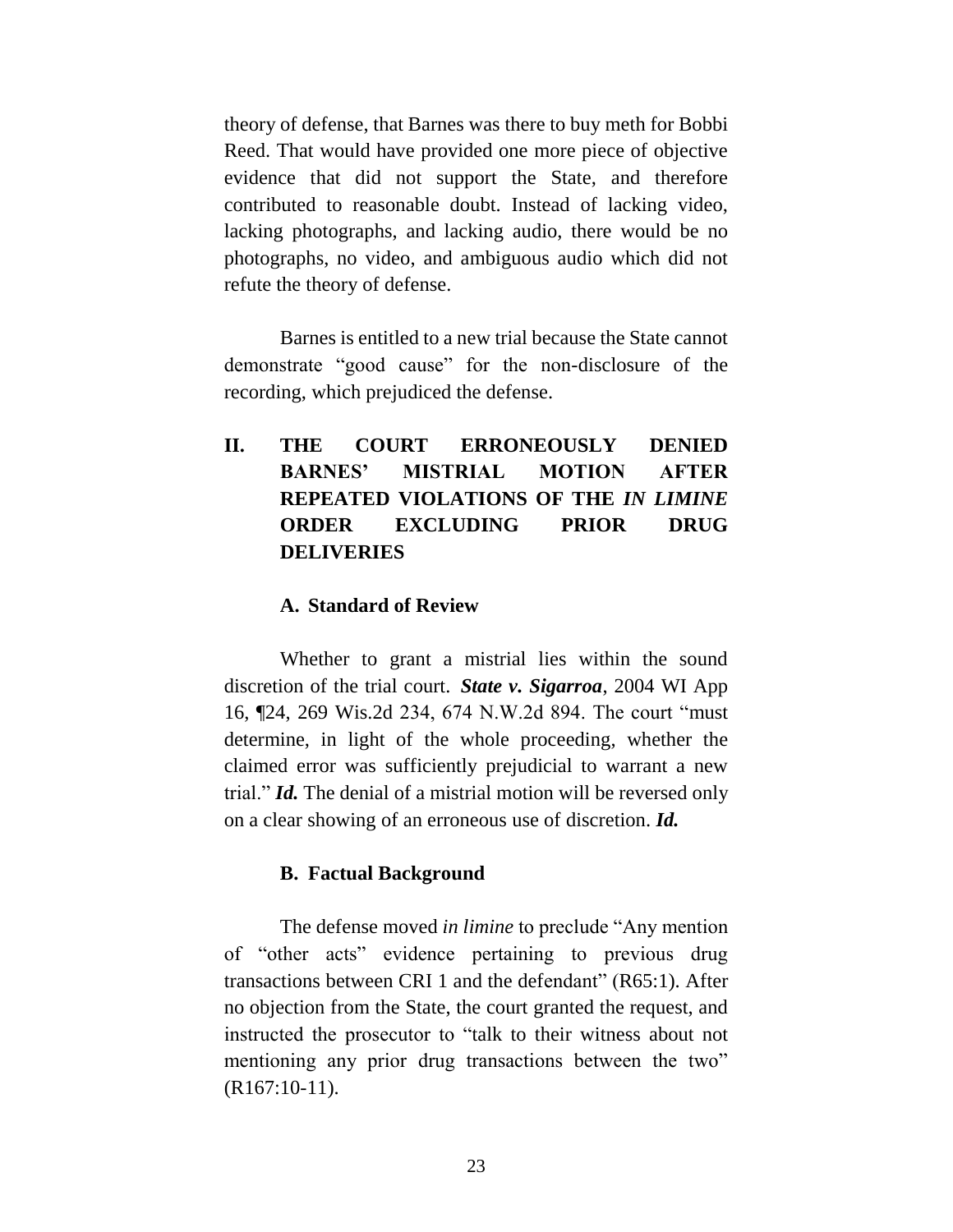Despite this ruling, references to prior deliveries littered the State's case presentation from start to finish. In opening arguments, when describing Marciniak working with police, the prosecutor argued, "They asked him where he gets his supply. Chip Marciniak named Dean – can get meth from man named Dean (R167:83) (emphasis added). This argument has only one reasonable inference—Barnes previously sold meth to Marciniak.

The next violations of the court's order came when Marciniak was asked questions about what happened during the charged incident, and he instead responded with what "usually" or "always' happened in the past. The first two references came on direct exam:

| Prosecutor:   | So how do you know that you<br>were going to go to the Temple<br>Bar?        |
|---------------|------------------------------------------------------------------------------|
| Marciniak:    | Because that's where we always<br>met.                                       |
| $(R166:83)$ . |                                                                              |
|               |                                                                              |
| Prosecutor:   | What did you do after he threw a<br>black box with a bow into your<br>truck? |
| Marciniak:    | We just usually go our separate<br>ways and that's what we did that<br>day.  |
| $(R166:89)$ . |                                                                              |

Marciniak made three additional references to prior deliveries during cross-examination, none of which were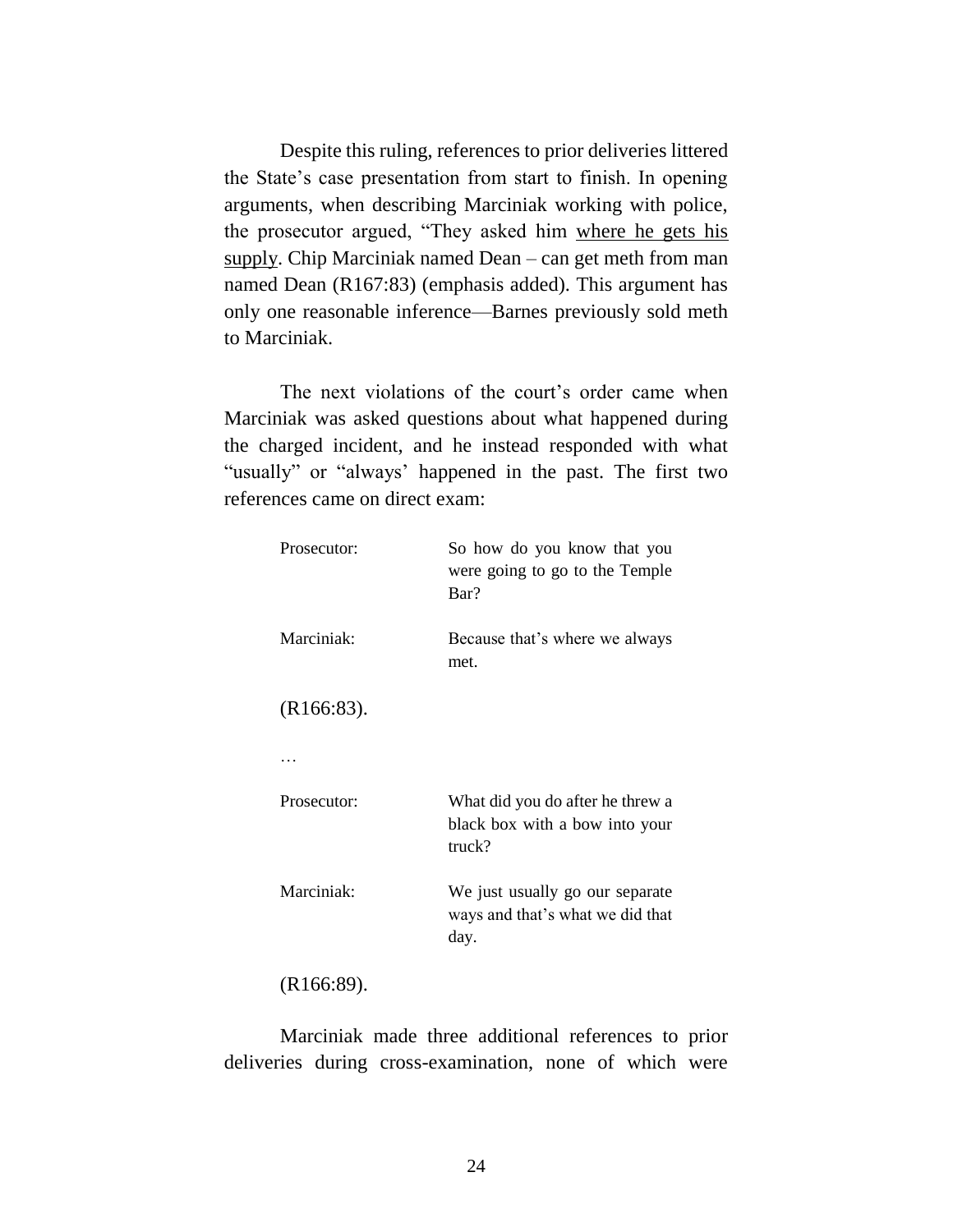responsive to defense counsel's questions, which only asked about the offense in question:

| <b>Attorney Gondik:</b> | Can you tell this jury that there<br>was or was not conversation<br>between you and Garland Barnes<br>at the scene of this transaction on<br>April 21st, 2013?                                       |
|-------------------------|------------------------------------------------------------------------------------------------------------------------------------------------------------------------------------------------------|
| Marciniak:              | That I don't recall. There usually<br>wasn't any other meeting when<br>we met so I'm going to say<br>probably not.                                                                                   |
| $(R166: 116-17)$        |                                                                                                                                                                                                      |
| .                       |                                                                                                                                                                                                      |
| <b>Attorney Gondik:</b> | Well you remembered it a few<br>minutes ago when you were<br>under oath, and you said Dean<br>threw something in your truck,<br>and you threw something [in] his<br>truck?                           |
| Marciniak:              | It was one or the other. It's been<br>awhile and I don't recall exactly<br>how it was. If it was - - that's<br>where we met before and usually<br>just threw each other's stuff into<br>the vehicle. |
| (R166:139)              |                                                                                                                                                                                                      |
|                         |                                                                                                                                                                                                      |
| <b>Attorney Gondik:</b> | You testified under oath that the<br>items were thrown into each<br>other's vehicles, right?                                                                                                         |
| Marciniak:              | I did because that's what had<br>happened in the past.                                                                                                                                               |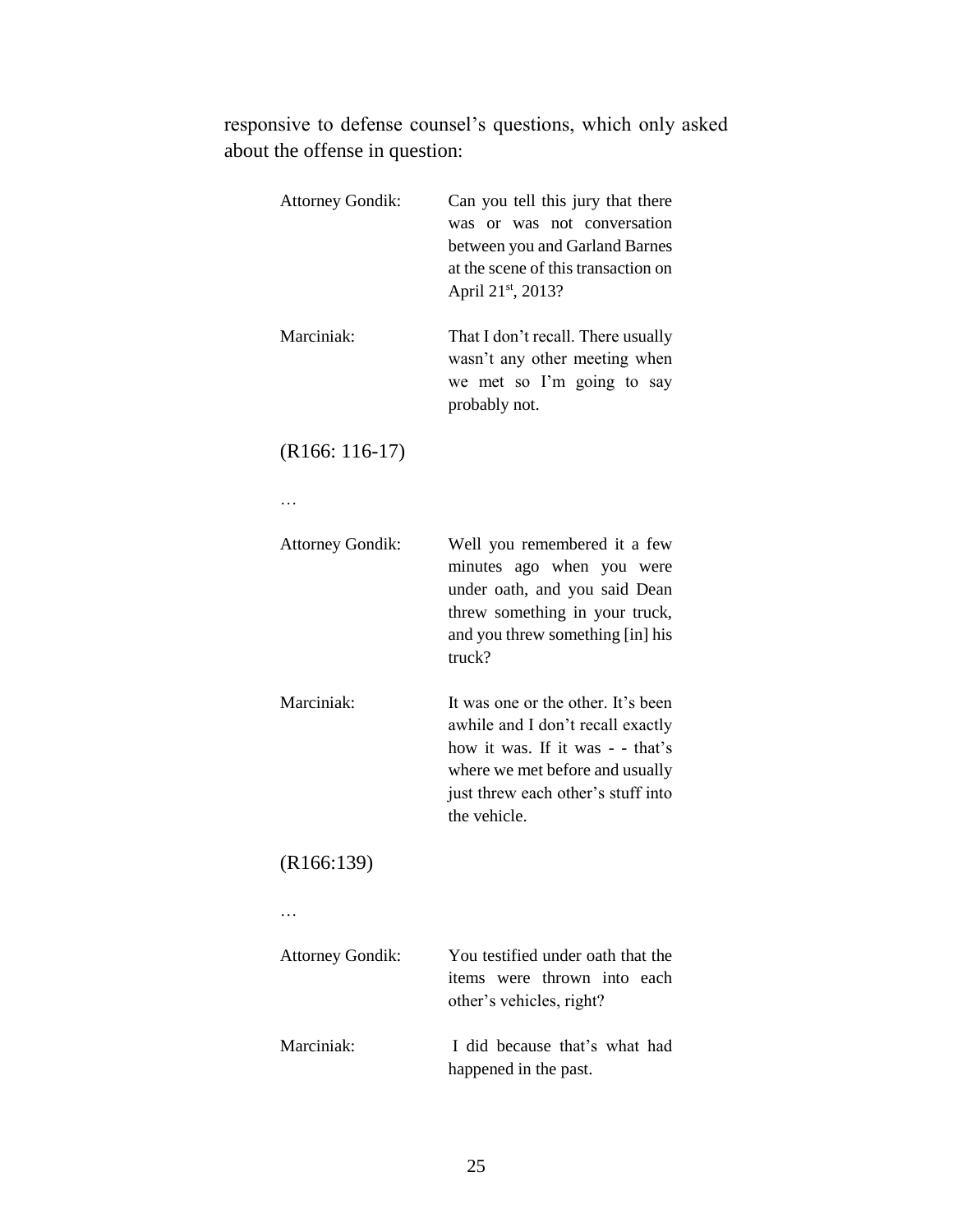(R166:139).

The defense moved for mistrial based on Marciniak's repeated violations (R166:147-48). The court opined that the first reference seemed "innocuous," not necessarily referring to drug dealing, but "the problem is it's mentioned later times, both on cross-examination and I think at some point on redirect or re-redirect so it's mentioned throughout" (R166:150). Regardless, the court denied the motion, finding no "manifest of injustice" situation (R166:150).

During closing arguments, the prosecutor again made an indirect reference to prior deliveries, by arguing why police targeted Garland Barnes: "So on April 21st, 2013 [Marciniak] testified that he knew investigators were looking for a bigger fish. Somebody they could get who was a bigger supplier. Well, who was that bigger supplier? That was Dean Barnes, Garland Dean Barnes. He's the big fish, ladies and gentlemen, and that's the fish that law enforcement took down" (R166:191) (emphasis added).

The court's decisions denying the defendant's subsequent motions expounded upon why it found no "manifest of injustice" for a mistrial or new trial based on prior deliveries testimony, asserting (1) the defense opened the door on cross-exam; (2) the issues were waived at the time for lack of contemporaneous objection; and (3) some of the references were "innocuous" (R144:15-19). When denying the postconviction motion citing both Marciniak's testimony and the opening and closing arguments, the court again asserted the references were "innocuous" and therefore non-prejudicial (R180:77-79).

# **C. Repeated References To Prior Drug Deliveries Warranted A Mistrial, And The Court Applied The Wrong Legal Standard**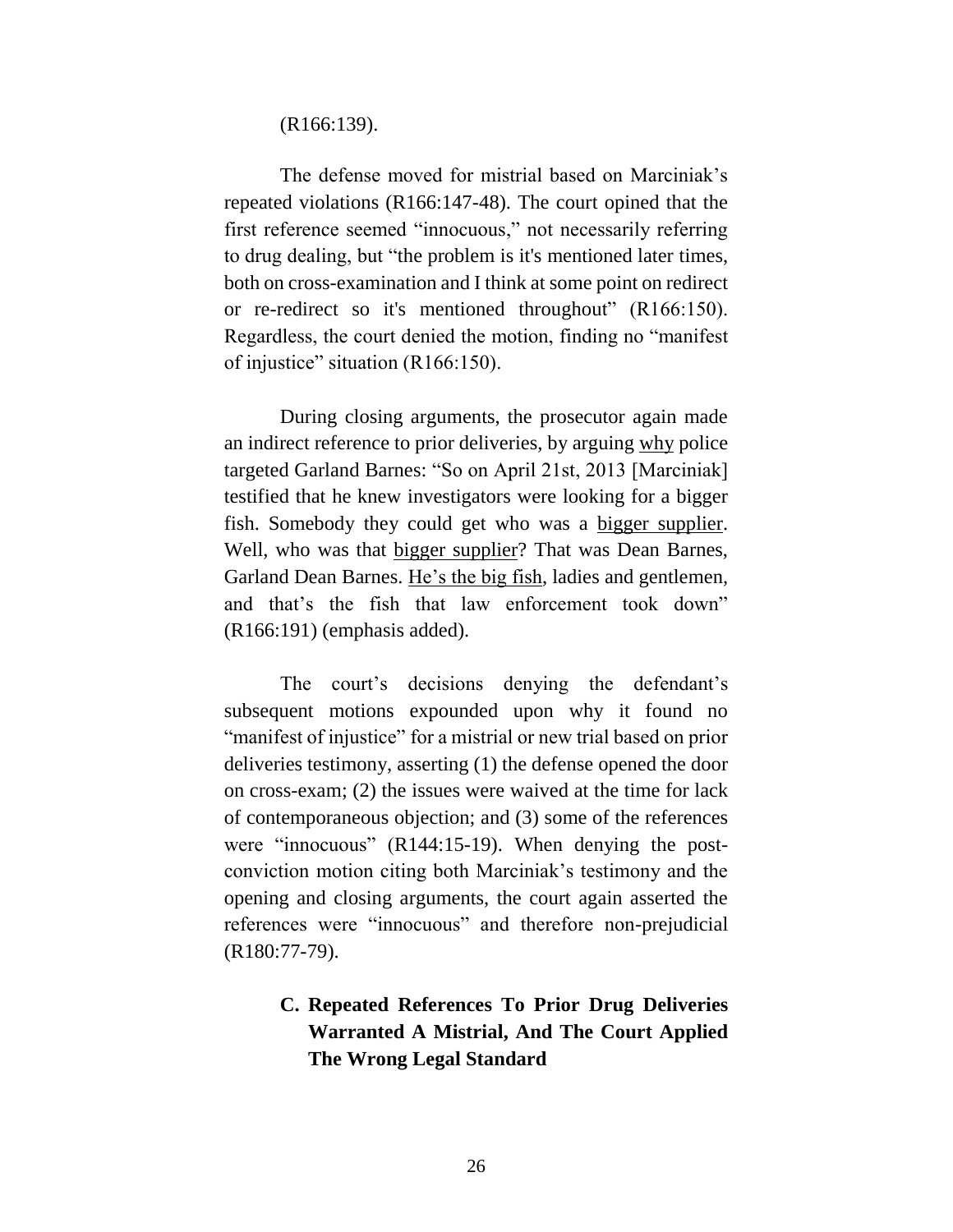The record doesn't support the court's reasoning for denying mistrial for these violations. First, the defense didn't open the door, as Marciniak's first two violations occurred during the State's direct exam (R166:83,89). The court acknowledged this when Gondik moved for mistrial (R166:148). And each of the three references on cross-exam were non-responsive to the questions (R166:119-20,139). Attorney Gondik only asked Marciniak what happened on that date; Marciniak repeatedly testified he couldn't recall, and then volunteered what happened in the past.

Second, by obtaining an *in limine* ruling excluding prior deliveries, the defense preserved for appellate review any objection to such evidence, and wasn't required to make additional objections at trial. *See State v. Eison*, 2011 WI App 52, ¶20, 332 Wis.2d 331, 797 N.W.2d 890. And while attorney Gondik didn't object to each individual violation of the *in limine* order, his motion for mistrial at the close of Marciniak's testimony preserved the issue (R166:147-48).

Although Gondik's mistrial motion didn't reference the prosecutor's opening argument, and he made no contemporaneous mistrial motion after closing arguments, the *in limine* order excluding other-acts should also preserve the error regarding those arguments. *See Eison,* 2011 WI App 52, ¶20. If this error is not preserved, it can still be addressed within the framework of ineffective assistance of counsel. *See infra,* Section V*.*

Third, Marciniak's repeated references to prior drug deliveries clearly prejudiced the defense. Some of Marciniak's statements are arguably innocuous when taken out of context (e.g. R166:83,119-20). However, others more clearly indicate he's testifying about prior meth deliveries, when viewed in context of the questions. For example, the statement "We just usually go our separate ways and that's what we did that day" was made in response to the question, "What did you do after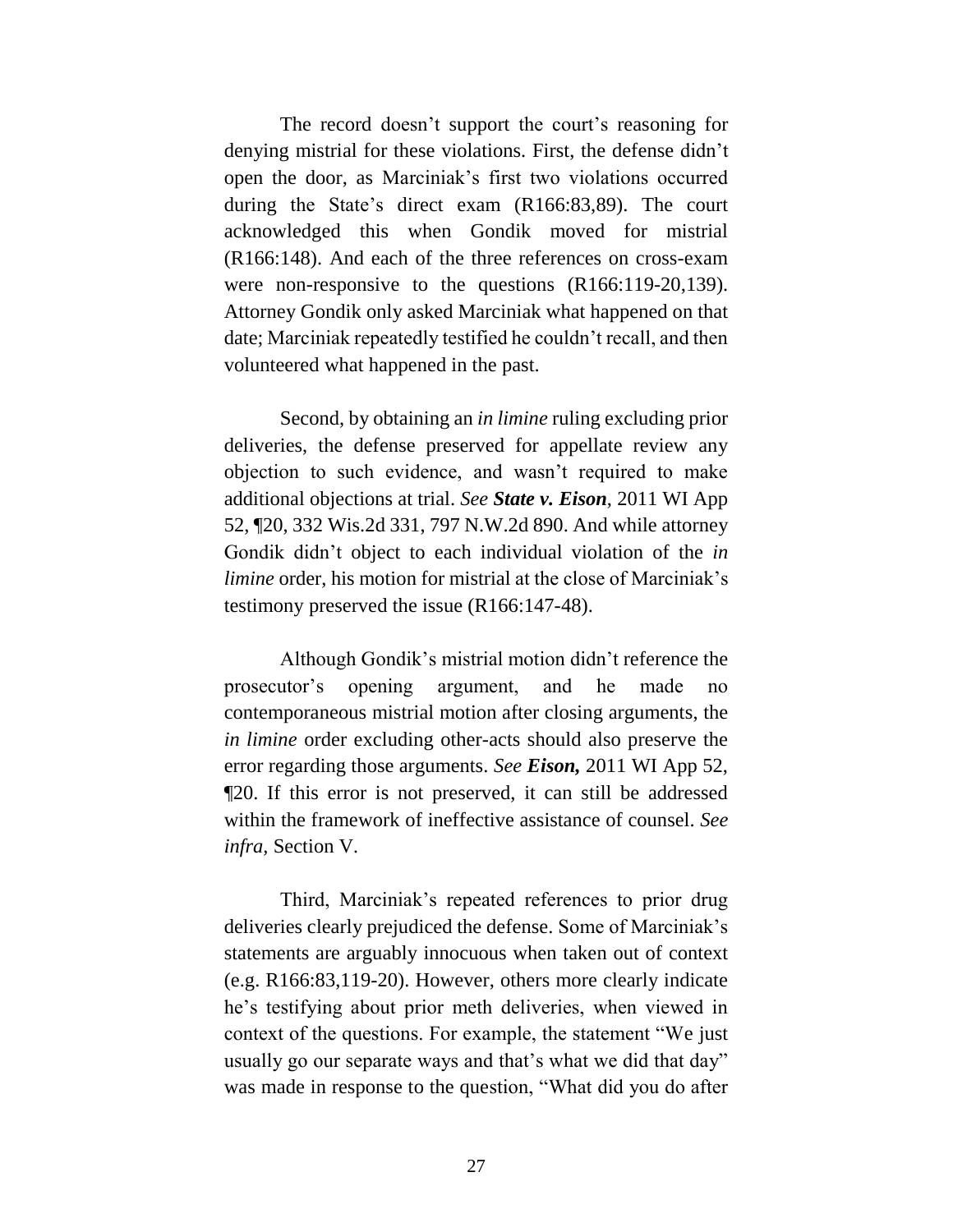[Barnes] threw a black box with a bow into your truck?" (R166:89).

Similarly, Marciniak's statement, "that's where we met before and usually just threw each other's stuff into the vehicle" (R166:139) could only be describing prior deliveries, considering he'd already testified repeatedly that they'd thrown drugs and money into each other's vehicles (e.g. R166:88). When viewed in context of Marciniak's entire testimony, it is clear that even the more oblique statements cited above were referencing prior drug deliveries.

The prosecutor's opening and closing remarks solidified that context for the jury. In opening, she stated it plainly—the police asked Marciniak where he gets his meth supply, and he told them he got it from Dean [Barnes] (R167:83). That clearly implies prior meth deliveries. The prosecutor's closing argument crossed the same line, referring to Barnes as the "bigger fish" and the "bigger supplier" (R166:191). While indirect, the argument clearly implies prior drug deliveries, and large quantities.

The court's reasoning denying the mistrial motion was flawed because it applied the wrong legal standard, asserting the violations did not create a "manifest injustice situation" (R166:150; R144:20). The test for a mistrial on a defendant's motion is not manifest injustice, $4$  but rather "whether the claimed error was sufficiently prejudicial to warrant a new trial" in light of the whole proceeding. *Sigarroa*, *supra,* ¶24.

The prejudice of such evidence is substantial, both generally and specifically to Barnes' case. Other-acts evidence referencing prior drug deliveries create a substantial danger of prejudice based on the inference of propensity and the jury's

 $\overline{a}$ 

<sup>&</sup>lt;sup>4</sup> The court may have been referring to the higher "manifest necessity" test applied in order to grant a mistrial over the defendant's objection. *See State v. Mattox,* 2006 WI App 110, ¶12, 293 Wis.2d 840, 718 N.W.2d 281.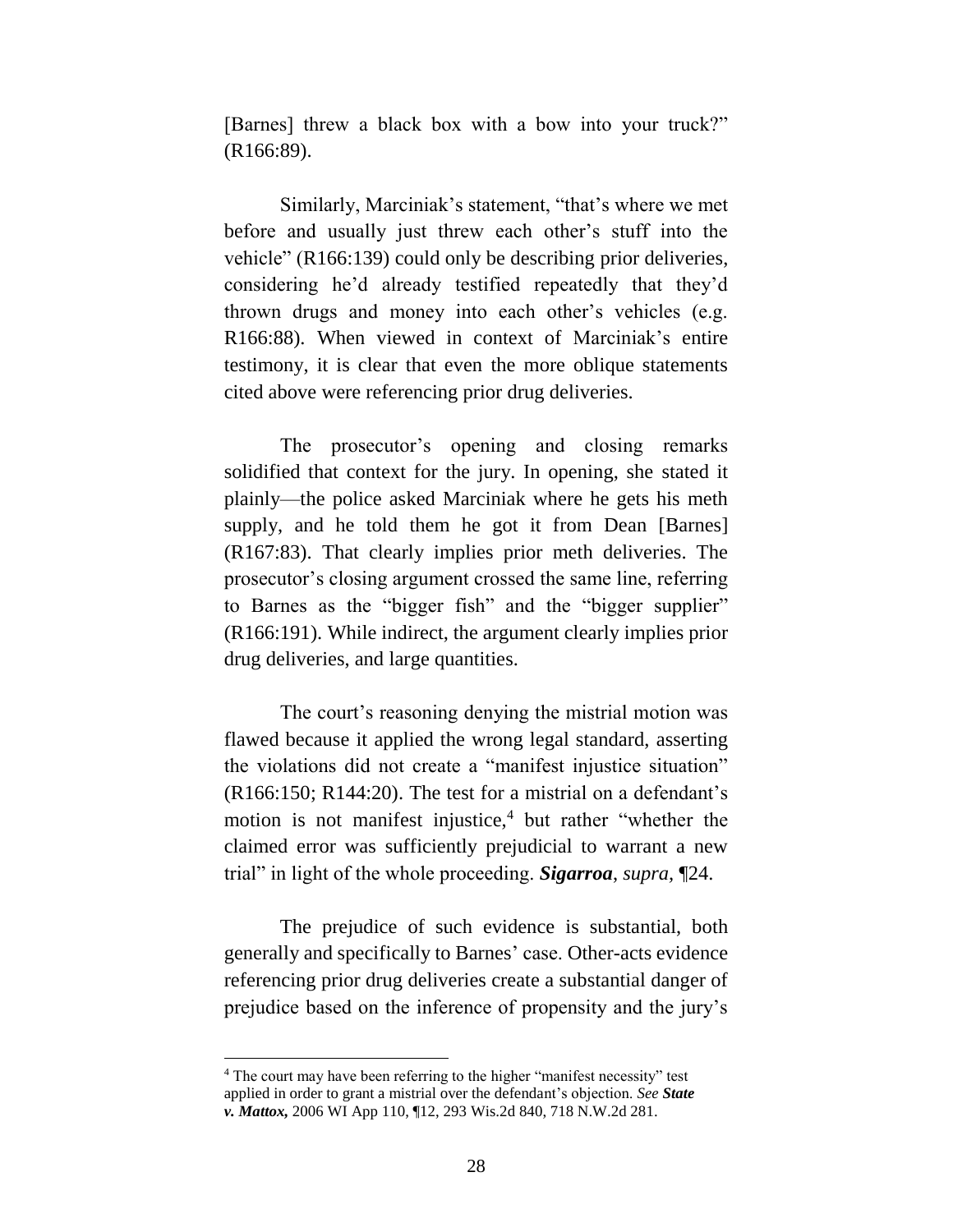instinct to punish a defendant based on prior crimes. *See, e.g., United States v. Simpson*, 479 F.3d 492, 497–498 (7th Cir. 2007) (reversing cocaine delivery conviction based on improper propensity evidence and arguments). Referring to Barnes as the "bigger supplier" suggested Barnes was a drug dealer selling substantial quantities of methamphetamines prior to this incident, and he hadn't been caught. Clearly this provokes an instinct to punish, and creates a propensity inference that if Barnes delivered meth before, he likely acted in accordance with his past actions on this occasion.

The danger of prejudice was even more substantial considering the theory of defense was Marciniak sold to Barnes rather than vice versa. The State tainted the jury against Barnes from the beginning by repeatedly referencing allegations that Barnes was Marciniak's meth supplier. Marciniak repeatedly, both on direct and cross-exam, answered questions about the underlying incident by referencing prior deliveries. And in closing arguments, after the court denied Gondik's mistrial motion based on those references, the prosecutor again argued Barnes was the "bigger fish" or "bigger supplier." All of these violations were highly prejudicial, and warranted mistrial.

# **III. PREJUDICIAL EVIDENTIARY ERRORS DEPRIVED BARNES OF A FAIR TRIAL**

#### **A. Standard of Review**

The admissibility of evidence is discretionary. When reviewing an evidentiary decision, the question on appeal is whether the trial court exercised its discretion in accordance with accepted legal standards and in accordance with the facts of record. *State v. Manuel*, 2005 WI 75, ¶24, 281 Wis.2d 554, 697 N.W.2d 811. "A proper exercise of discretion requires that the trial court rely on facts of record, the applicable law, and, using a demonstrable rational process, reach a reasonable decision." *Id.*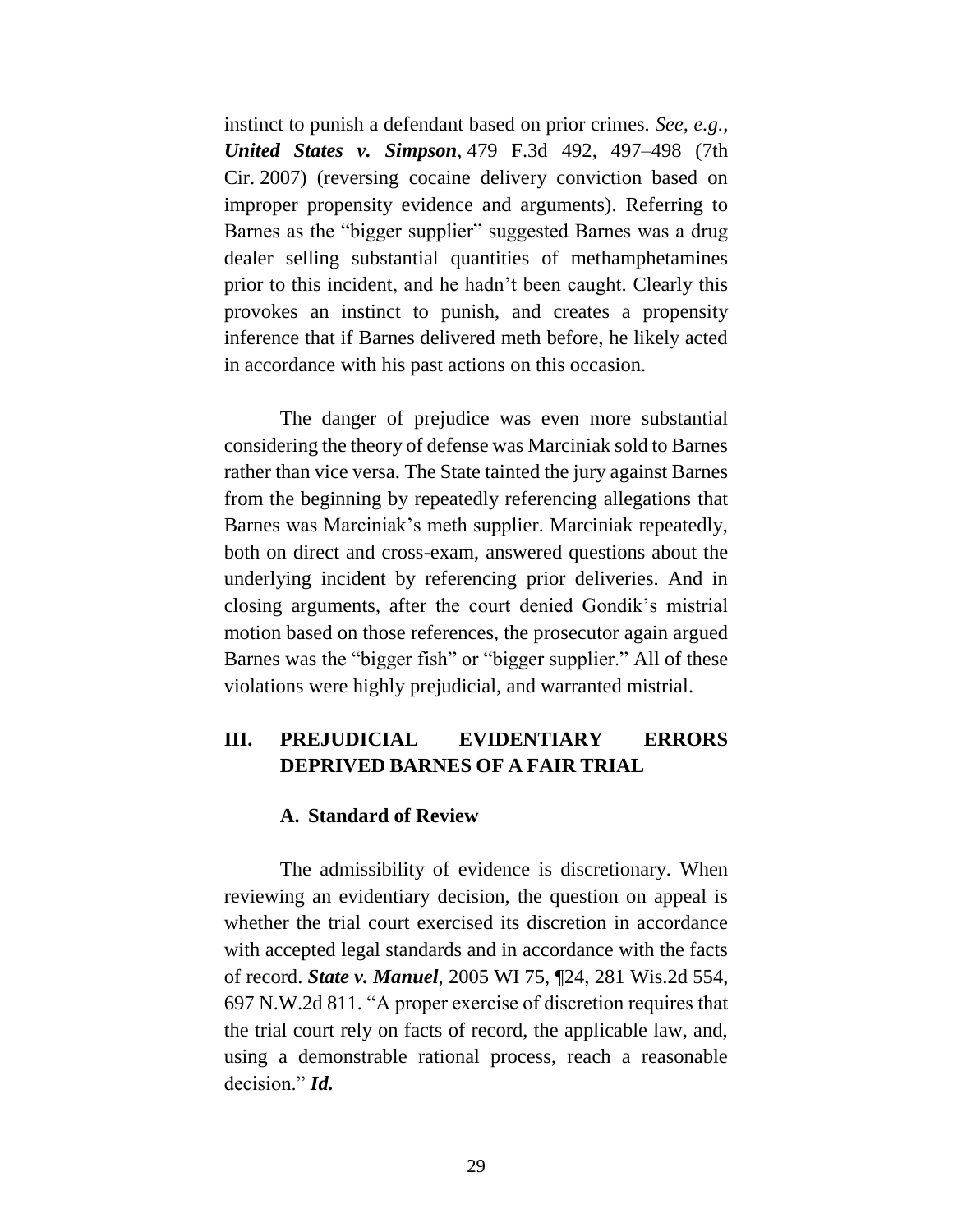**B. Testimony That Officer Clauer Observed The Transaction Was Hearsay, Effectively Nullifying Exclusion Of Clauer's Testimony Due To The Discovery Violation, And Violating Barnes's Confrontation Rights**

#### **1. Background**

As discussed *supra,* the court excluded Officer Clauer's testimony based on an "egregious" discovery violation (R167:4-5). Despite that exclusion, the State was still permitted to present the crucial fact from Officer Clauer—that he supposedly observed the hand-to-hand transaction through Investigator Winterscheidt. The reasons offered to support presenting this evidence were erroneous.

During cross-examination of Investigator Winterscheidt, attorney Gondik repeatedly challenged the quality of the investigation, including the lack of photographs or video surveillance (R167:131-40,163-64). Gondik also asked about the fact that none of the three testifying officers, Winterscheidt, Tanski, and Madden, had personally observed the transaction (R167:173-74).

On redirect, the prosecutor asked Winterscheidt, "Are you aware of any specific officers that observed the transaction?" to which Winterscheidt answered "Yes." (R167:185). When the prosecutor asked who, the defense objected to foundation and hearsay (R167:185). The State argued the defense opened the door when asking whether the investigators videotaped the transaction (R167:185). The court agreed, but asked about hearsay exceptions (R167:185). The prosecutor argued it went to the officer's state of mind (R167:185). The court instructed the prosecutor to lay foundation (R167:185).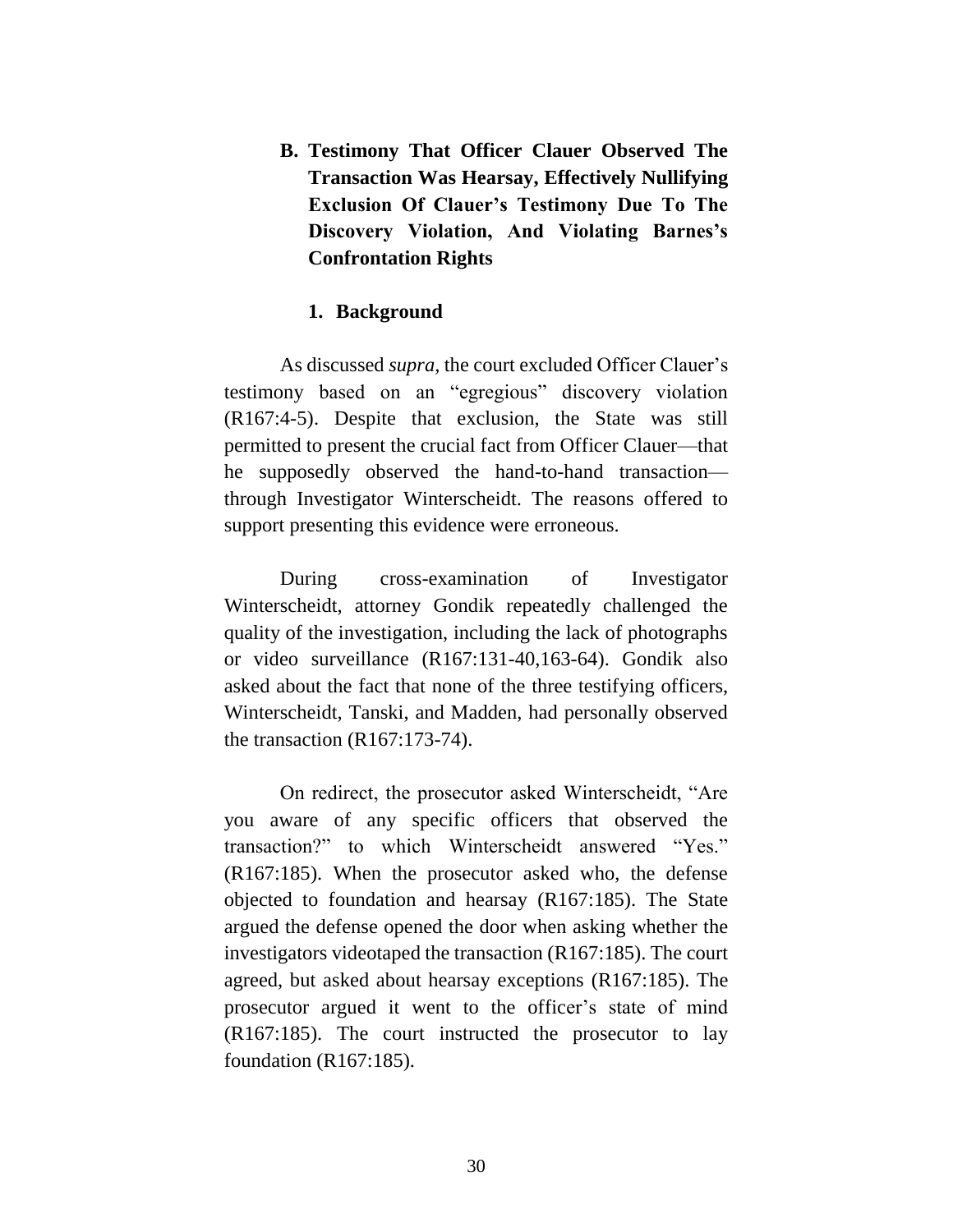The prosecutor asked Winterscheidt how he knew the transaction had been completed, and he answered, "Other investigators observing the transaction notified me by radio" (R167:186). Winterscheidt testified they said, "it went down, deal is done" (R167:186).

The prosecutor then asked if Winterscheidt was aware of any specific officers who saw the transaction of Marciniak tossing the buy money and Barnes tossing the black box (R167:186). The defense objected to hearsay, and the State argued an exception based on the officer's state of mind from getting told the transaction was done (R167:187). The court overruled (R167:187).

The prosecutor again asked which investigator saw Marciniak toss the bag and Barnes toss the black box, and the defense again objected to hearsay and lack of foundation (R167:187). The court overruled, asserting it wasn't for the truth of the matter asserted, but was admissible for the officer's state of mind (R167:188). Winterscheidt answered that officer Clauer witnessed the hand-to-hand (R167:188).

Subsequently the court elaborated on its rulings, indicating Gondik had opened the door by repeatedly asking about lack of surveillance (R167:202-03). Attorney Gondik argued that this ruling nullified the discovery sanction by allowing Winterscheidt to testify about what Clauer supposedly saw (R167:203-04). The defense reiterated that it was hearsay, it went to the heart of the defense, and it was offered for its truth (R167:204). The court disagreed, stating it's not "classic hearsay," and not prejudicial (R167:205).

At a post-trial motion hearing, the court acknowledged the importance of Clauer's observations, because he allegedly "saw what happened between the defendant and Mr. Marciniak" (R144:17). The court again asserted that the defense opened the door to Winterscheidt's testimony about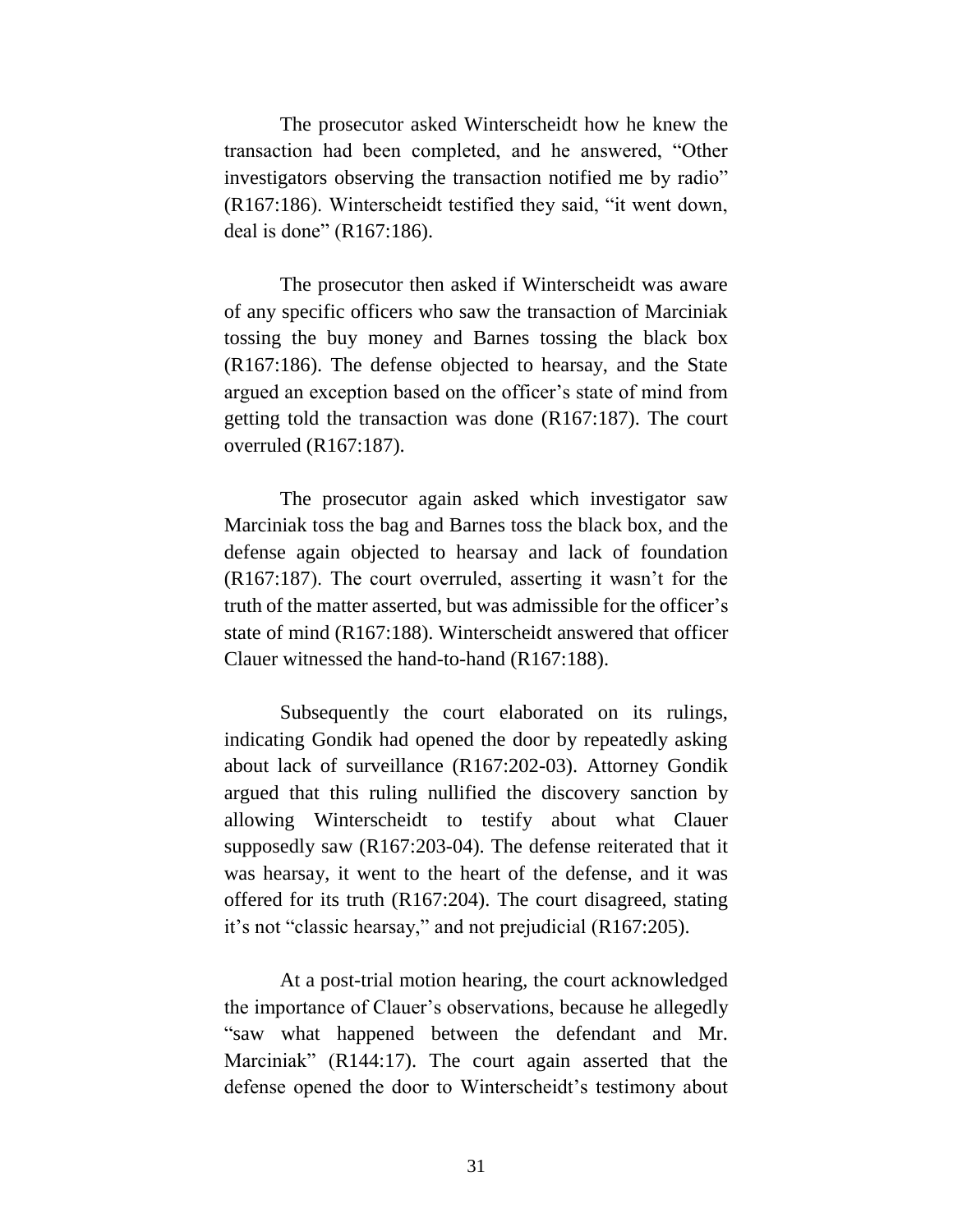Clauer's observations based on attacking the lack of video surveillance (R144:22). The court concluded that since this evidence went to Winterscheidt's state of mind on why he did what he did, rather than the truth of the matter asserted, any error was not significant enough to warrant a new trial (R144:23).

When denying the post-sentencing new trial motion, the court reiterated its belief that Gondik's questioning opened the door, and the testimony wasn't sufficiently prejudicial to warrant a new trial (R180:79-80). The court didn't directly answer whether the testimony violated Barnes's confrontation rights.

# **2. Testimony About Clauer's Observations Violated Both Confrontation And Hearsay Rules, And Attorney Gondik's Questioning Logically Could Not Open The Door**

The United States and Wisconsin Constitutions guarantee defendants the right to confront witnesses. U.S. Const. amend. VI; Wis. Const. art. I, §7; *State v. Hale,* 2005 WI 7, ¶43, 277 Wis.2d 593, 691 N.W.2d 637. The Confrontation Clause bars 'admission of testimonial statements of a witness who did not appear at trial unless he was unavailable to testify, and the defendant had a prior opportunity for cross-examination. *Id.,* ¶¶44-45. The statements of Officer Clauer, made during a police investigation, are plainly "testimonial." The State's own discovery violation rendered him "unavailable," and the defense had no prior opportunity to question him. Evidence of Clauer's observations violated Barnes' confrontation rights.

Further, the court's application of the hearsay statutes was erroneous. The plain language of the state of mind hearsay exception permits statements regarding the declarant's thenexisting state of mind, not the listener's state of mind. Wis.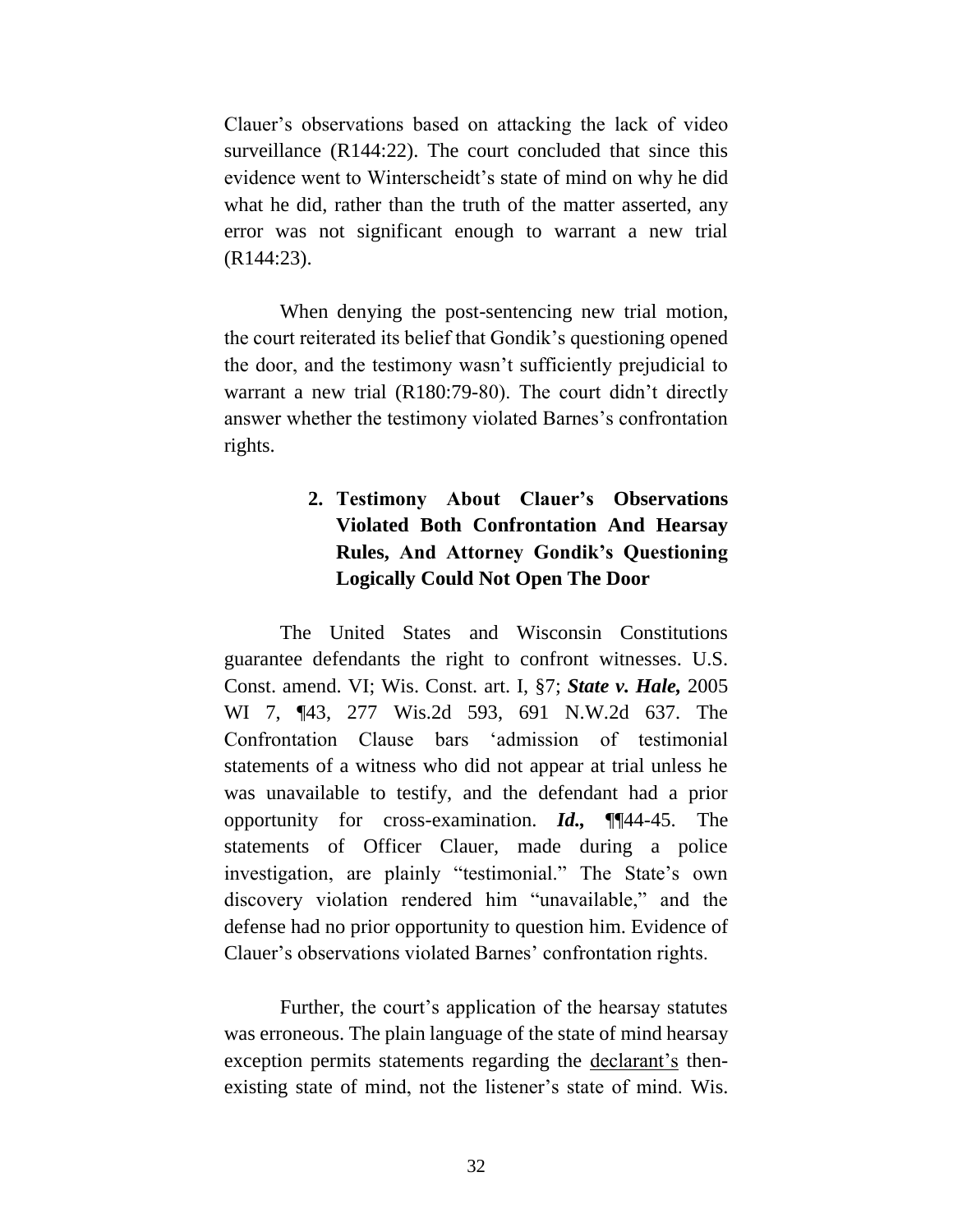Stat. sec. 908.03(3). Officer Clauer was the declarant, not Investigator Winterscheidt. Winterscheidt's state of mind is irrelevant to this exception.

Statements presented for the listener's state of mind and to explain what the listener does can qualify as not for the truth of the matter asserted, and therefore are not hearsay. Wis. Stat. sec. 908.01(3). However, this type of "state of mind" exception, showing the course of investigation and why an officer does something, is narrowly construed and cannot extend to key facts of the controversy. *See, e.g., Jones v. Basinger*, 635 F.3d 1030, 1046 (7th Cir. 2011); *United States v. Silva*, 380 F.3d 1018, 1020 (7th Cir. 2004).

As the Second Circuit explained in *United States v. Reyes*, background information can be admissible to show an officer's state of mind so the jury will understand the agent's subsequent actions when that evidence clarifies "noncontroversial matter without causing unfair prejudice on significant disputed matters." *Id.,* 18 F.3d 65, 70 (2d Cir. 1994). The *Reyes* court offered the following balancing test of weighing relevance against prejudice:

> Questions involved in the determination of the relevance and importance of such evidence include: (i) Does the background or state of mind evidence contribute to the proof of the defendant's guilt? (ii) If so, how important is it to the jury's understanding of the issues? (iii) Can the needed explanation of background or state of mind be adequately communicated by other less prejudicial evidence or by instructions? (iv) Has the defendant engaged in a tactic that justifiably opens the door to such evidence to avoid prejudice to the Government?

…

Questions involved in the assessment of potential prejudice include: (v) Does the declaration address an important disputed issue in the trial? Is the same information shown by other uncontested evidence? (vi)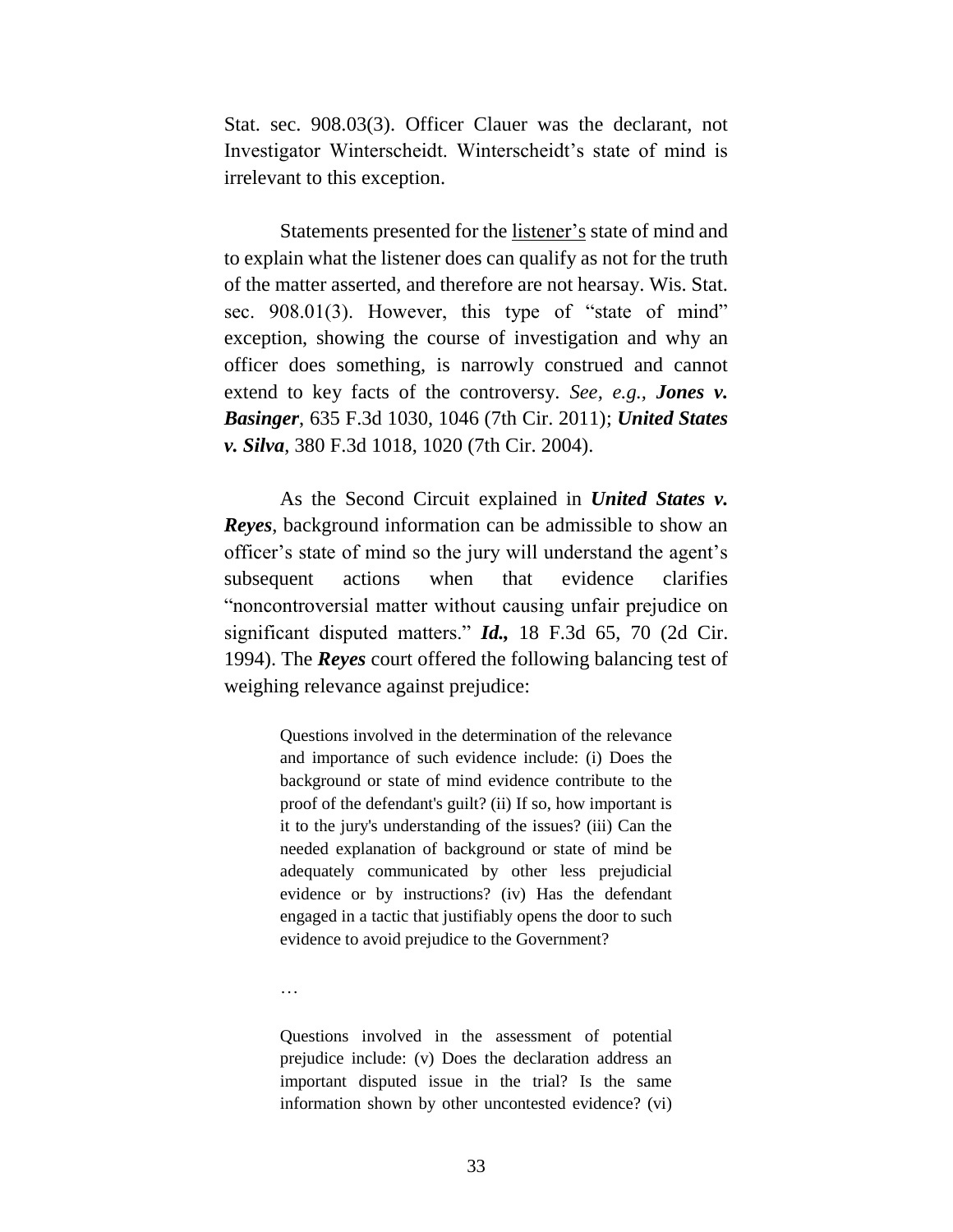Was the statement made by a knowledgeable declarant so that it is likely to be credited by the jury? (vii) Will the declarant testify at trial, thus rendering him available for cross-examination? If so, will he testify to the same effect as the out-of-court statement? Is the out-of-court statement admissible in any event as a prior consistent, or inconsistent, statement? (viii) Can curative or limiting instructions effectively protect against misuse or prejudice?

*Id.* at 70-71.

The defendant urges this court to adopt the *Reyes*  factors for evaluating such testimony.

Applying those factors here demonstrates that Officer Clauer's observations should not have been admissible, and their admission violated Barnes's confrontation rights. The statement pertained to the key contested issue at trial—who provided the box of methamphetamines. Officer Clauer did not testify due to the State's discovery violation. The reason for Investigator Winterscheidt's actions (moving in to arrest Barnes) was amply explained by other evidence, specifically his testimony that other officers notified him by radio "it went down, deal is done" (R167:186). There was no need for him to explain that one officer claimed to have observed the hand-tohand and that Barnes produced the meth—a fact Winterscheidt didn't even learn until later.

Finally, any claim that the defense opened the door to this testimony through attacking the lack of photographic or visual surveillance is illogical. Attorney Gondik repeatedly challenged Winterscheidt's decision not to obtain video or photographic surveillance. The reasoning behind that decision couldn't possibly be affected by the subsequent claim that when the transaction occurred, Officer Clauer personally witnessed the hand-to-hand. At the time Winterscheidt decided not to obtain that type of surveillance evidence, he didn't know whether any officer would actually see the transaction. Thus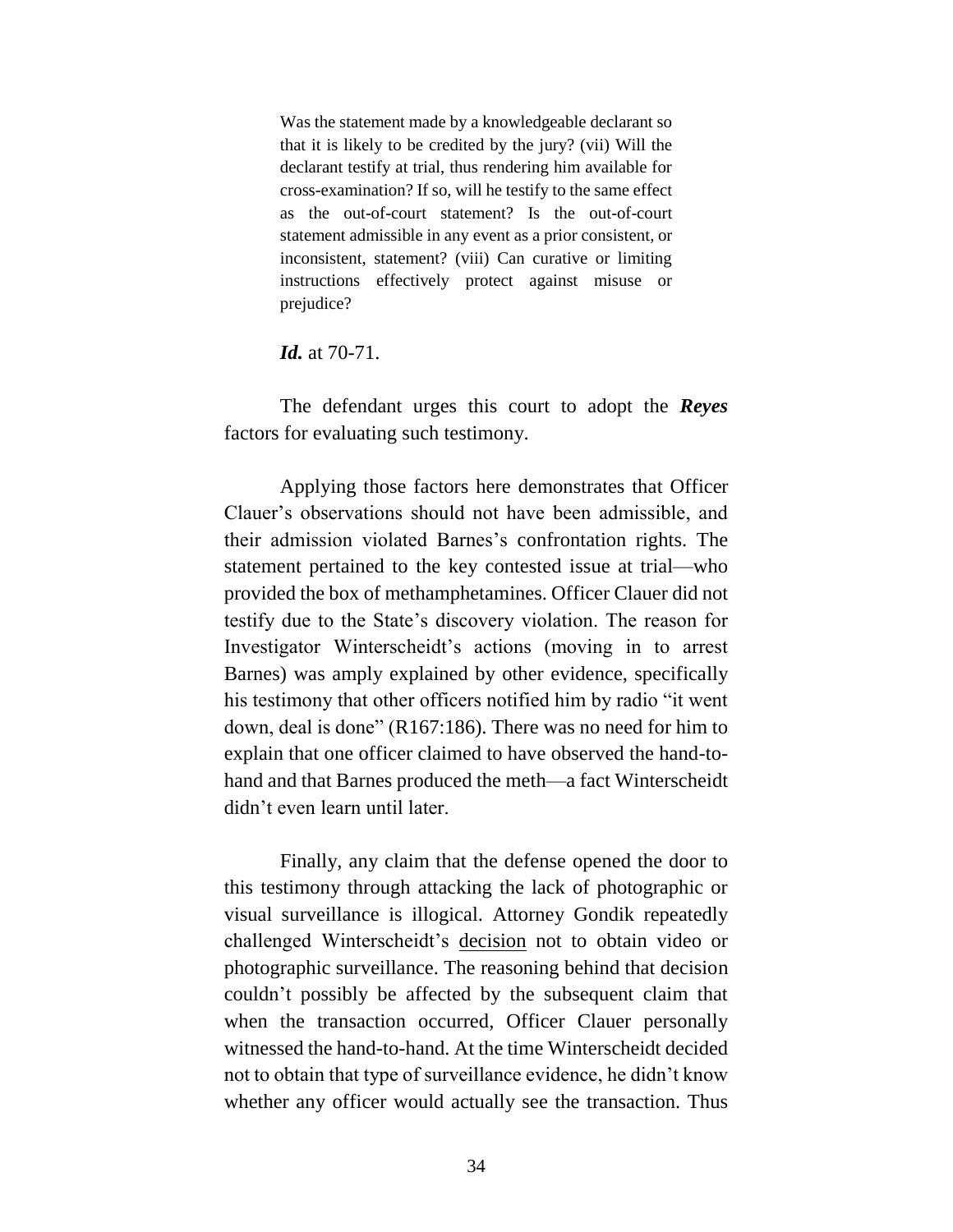this claim became a post-hoc rationalization, offered only to suggest police didn't need surveillance because they had sufficient evidence of guilt due to Clauer's observation.

Since Clauer was excluded from trial and his observations couldn't be offered for their truth, permitting Winterscheidt to testify about Clauer's observations only served to shore up a deficiency in the State's case through improper means.

Because resulting prejudice must be assessed from the cumulative effect of all errors, Barnes addresses that cumulative effect in Section III(G), *infra*.

# **C. Presentation Of Barnes's Alleged Statements In Recorded Call #3 Violated The Court's Pretrial Ruling**

#### **1. Background**

Before trial, the State moved to admit the purported statements of Barnes in four recorded phone calls with Marciniak, which allegedly arranged the drug transaction. At a pretrial hearing, the State presented both the recordings and transcripts of the four calls (R168:35-41). The court found admissible the recordings and transcripts for calls 1, 2, and 4, as well as three statements purportedly made by Barnes: "I'm a ways out," "I think I've got three," and "I won't be there for awhile/I'll be there in 40" (R168:44). The court entered a written order to that effect (R126:19).

The court specifically found call 3 irrelevant because Barnes's voice could not be heard, and therefore the State had no statements of his to admit from that call (R168:40). The court's written order admitting statements excludes any reference to call 3, the transcript or recording of that call, or any statements from that call (R126:19).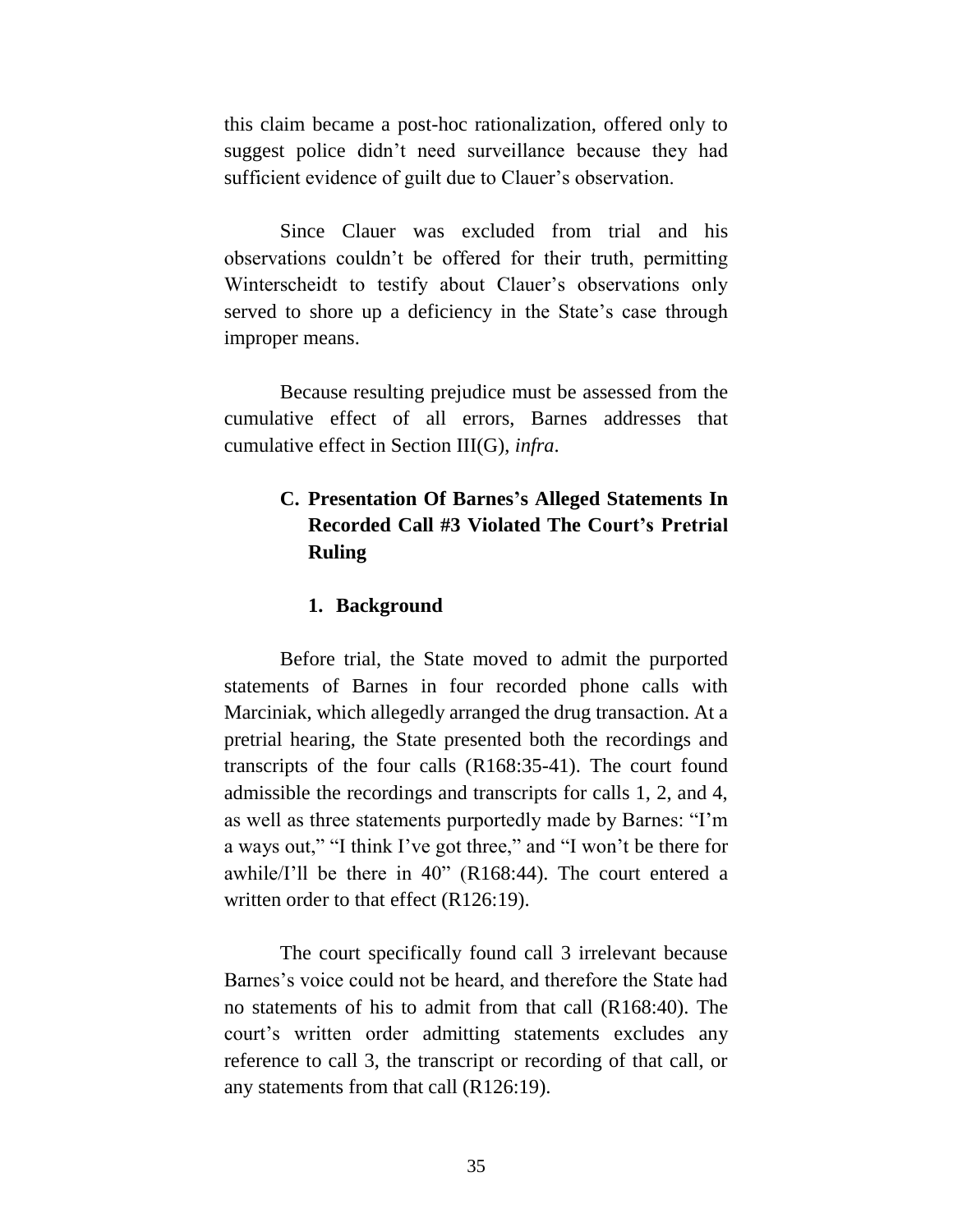Despite this clear order, at trial the State proceeded to present the recording of call 3, the transcript of call 3, and testimony claiming Barnes supposedly made incriminating statements during that call. After briefly describing calls 1 and 2 (R167:96-98), Investigator Winterscheidt was asked about Exhibit 3, and Winterscheidt testified it "appears to be a transcript of Barnes Recorded Call Number 3" (R167:99). The defense immediately requested a sidebar, and a discussion was held off the record (R167:99).

The State then proceeded to question Winterscheidt about the recording, and he identified the voices in the recording as Barnes, the informant, and Investigator Olson (R167:100). When asked about the nature of that call, Winterscheidt testified, "It was a phone call that Mr. Marciniak received from Garland Barnes while we were setting up the deal, and they were talking about the quantity of methamphetamine that was expected to be delivered" (R167:100) (emphasis added).

The defense objected to hearsay, and to admission of the transcript, and noted Barnes's voice was not on the recording (R167:101). The court overruled the hearsay objection, declaring it was not offered for its truth, but to show the course of the investigation (R167:102). The court made no reference to its previous ruling excluding this recording and statements purportedly made during that call.

Sergeant James Madden was also questioned about call 3, and testified that Exhibit 3 was a true and accurate copy of that recorded phone call (R167:278). Madden identified it as a call received by Marciniak from Barnes (R167:279). That time, attorney Gondik objected to foundation, and the court sustained regarding who the call was to and from (R167:279). When the prosecution asked who Marciniak was speaking with, the defense objected to foundation and speculation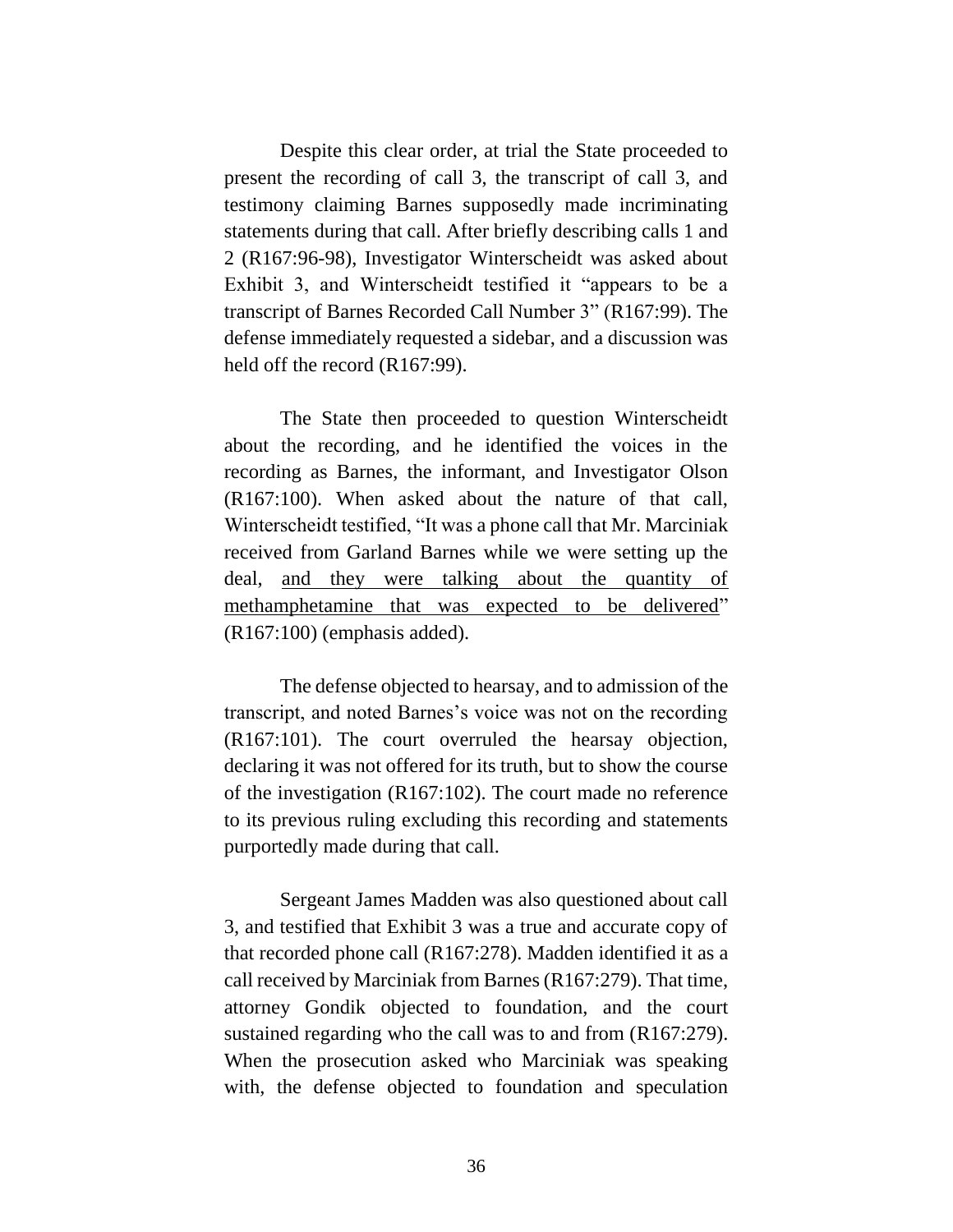(R167:279-80). The prosecutor claimed she was just asking if he knew the answer, so the court overruled (R167:280).

Rather than answering the question asked, Madden testified to what the transcript said—"looking at the document that's Mr. Barnes, Recorded Call Number 3. The last line is from - - Investigator James Olson saying the end of it. I just received a call from Dean" (R167:280). The defense objected to hearsay, to which the State again claimed it was being offered for the officer's state of mind (R167:280-81). The court initially sustained, and questioned how it was laying foundation, but noted it was already admitted into evidence and the court didn't know how it was objected to now, so it overruled (R167:281-82).

Sergeant Madden was then asked about the contents of the call, and testified call 3 appears to change the amount of meth to four ounces (R167:282).

Call 3 was presented a third time through Marciniak, and the recording was again played for the jury (R166:79). Marciniak testified he was speaking with Dean [Barnes] during that call (R166:80).

# **2. Presentation Of The Recording Of Call 3 And The Alleged Statements Of Barnes Were Erroneous**

The alleged statements in call 3 were significant, because they were the only statements clearly discussing a drug transaction. Before trial, the court held a hearing on admissibility where it excluded call 3 and statements supposedly made during that call. The court's written order (R126:19) couldn't be clearer.

Regardless, the State presented the recording, the transcript, and testimony about statements made during call 3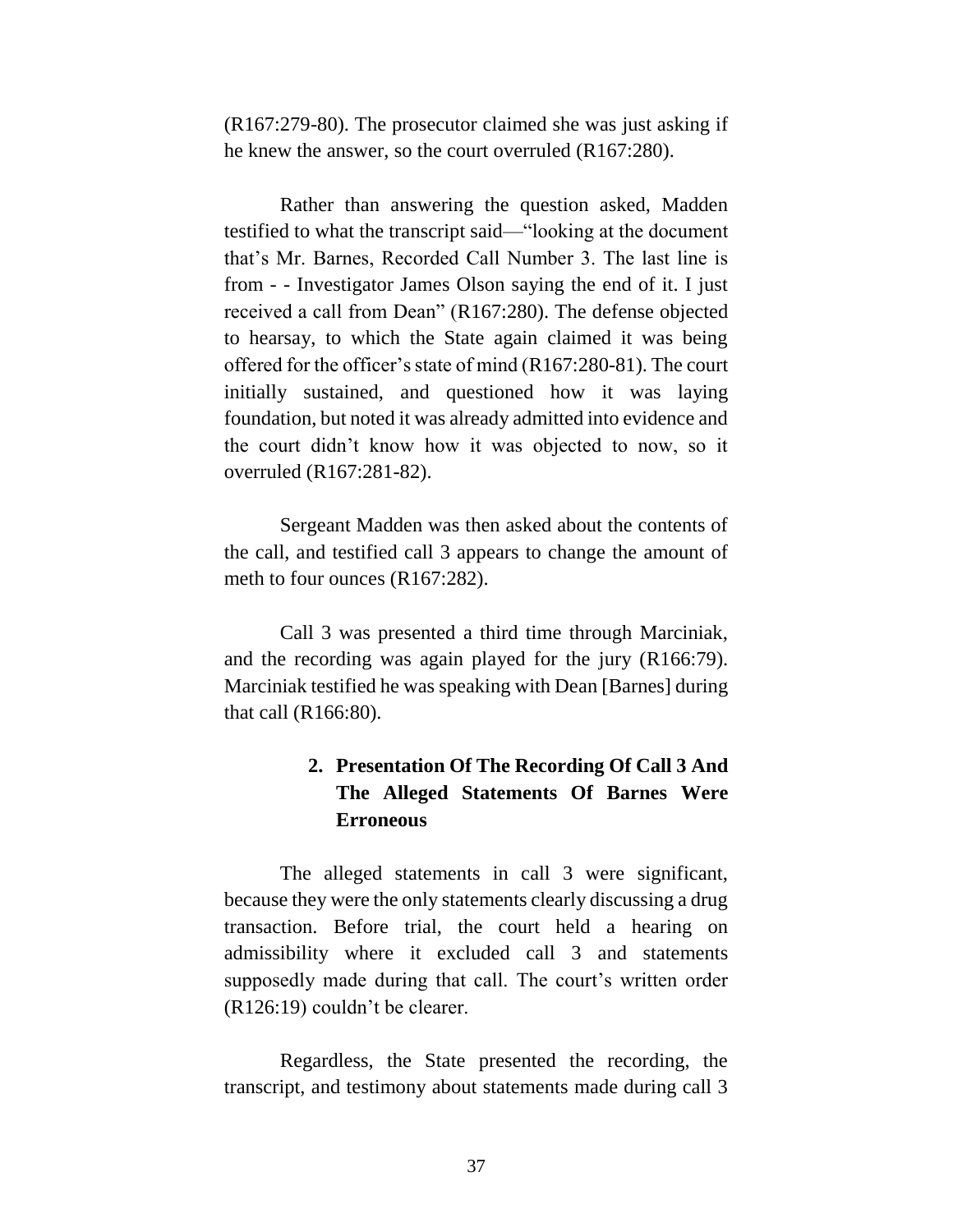at trial, through multiple witnesses. The defense objected on various grounds—hearsay, foundation, lack of Barnes's voice in the recording—yet somehow the State was permitted to present the previously excluded call. None of this evidence should have been admissible, and it prejudiced the defense.

Post-conviction, the court found the State's presentation of this evidence was not improper, because the court's pretrial order only pertained to the defendant's statements (R180:81). The court clarified Call 3 and its recording were admissible for other purposes (R180:81).

This ruling ignores the fact that the State explicitly presented this call as being from Barnes, and had witnesses testify that Barnes made incriminating statements during the call—such as Winterscheidt saying that Barnes and Marciniak were talking about the quantity of methamphetamine to be delivered (R167:100). The State cannot obviate the court's ruling, or its disclosure requirements for a defendant's statements under section  $971.23(1)(a) \& (b)$ , by generally describing a conversation and attributing the statements to both parties.

These "statements" were inadmissible and prejudiced the defense. The prejudice from this and other errors will be addressed in Section III(G), *infra*.

### **D. The Officers Lacked Foundation To Identify Barnes's Voice On The Recorded Calls**

#### **1. Background**

As discussed *supra,* Sergeant Madden identified one of the callers in Call 3 as Barnes (R167:100,279-80). However, Madden's identification appears to be only based on the fact that the written transcript for Call 3 lists Barnes as one of the callers (R167:279-80). Further, when attorney Gondik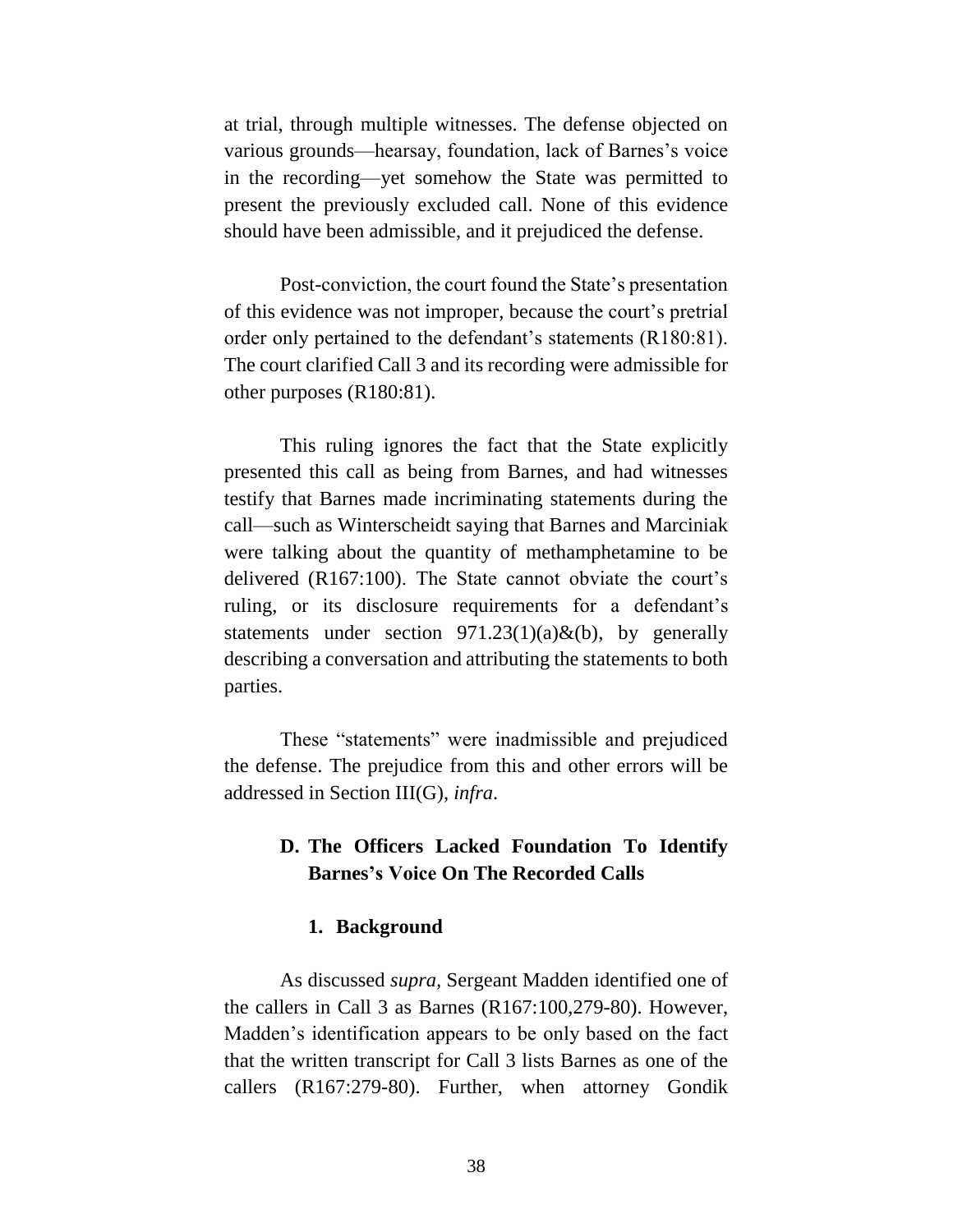objected to foundation, the court indicated it didn't know how the testimony laid foundation, but noted the evidence had previously been presented so it was too late to undo what had been done (R167:281-82).

The court's ruling referred to the testimony of Investigator Winterscheidt, who identified the voice of Barnes in not just Call 3, but all four calls (R167:96-103). Subsequently, when cross-examined about Call 3, Winterscheidt testified he couldn't hear "the words that were spoken. I could just hear the voice and I could tell it was Garland Barnes on the end of that line" (R167:149). However, when pressed further how he knew Barnes's voice, Winterscheidt admitted he'd never spoken to Barnes before (R167:175-76).

# **2. Both Officers Lacked Foundation To Identify Barnes's Voice, And Their Identification Testimony Should Have Been Stricken**

The State presented no foundation for either officer to be able to identify the voice of Barnes. In order to satisfy authentication or identification requirements under Wisconsin's evidence code, the witness must be able to establish some sort of prior familiarity with the voice. See Wis. Stat. sec. 909.015(5); *see also State v. Sarinske*, 91 Wis.2d 14, 45, 280 N.W.2d 725 (1979) (allowing police officer to identify the defendant's voice based on the officer's numerous previous conversations with the defendant).

Post-conviction, the court found no problem with foundation, asserting "I think there was enough evidence to support the identification" (R180:82). The court failed to identify what evidence provided foundation for such testimony. Neither officer testified to having any prior familiarity with Barnes's voice. Despite claiming he "could tell" it was Barnes on the line, Winterscheidt had no prior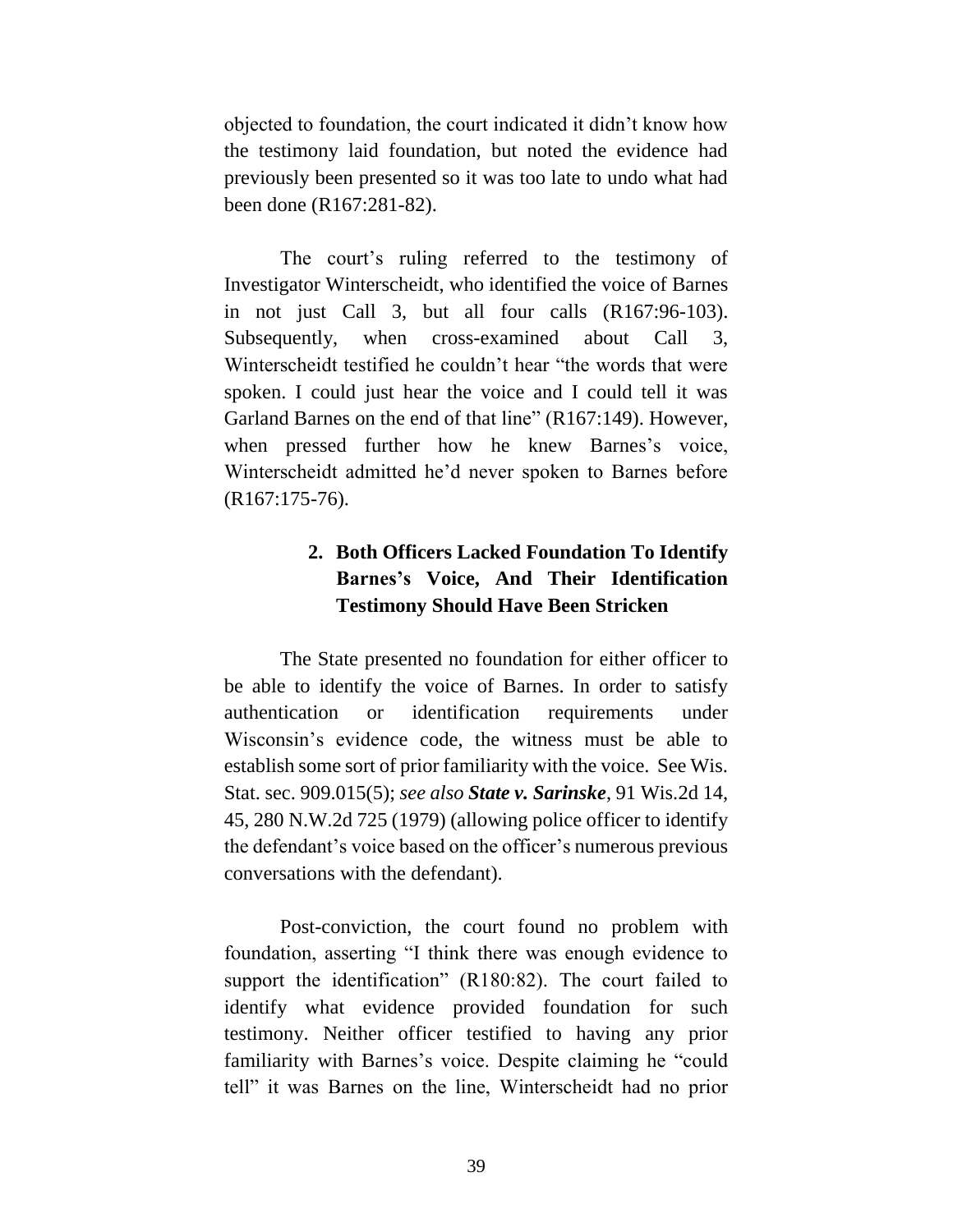familiarity with Barnes's voice. Madden offered no foundation whatsoever for voice identification. Simply looking at a document that says Barnes was speaking is not sufficient foundation to identify who was speaking.

This foundationless identification testimony should have been stricken. The prejudice from this and other errors will be addressed in Section III(G), *infra*.

> **E. Since None Of The Testifying Officers Participated In The Initial Search Of Marciniak's Vehicle, Winterscheidt's Testimony About That Search Lacked Foundation And Should Have Been Stricken**

### **1. Background**

Similarly lacking in foundation was testimony regarding the initial search of Marciniak's vehicle. Investigator Winterscheidt testified, "We searched the informant for any contraband or currency, and we searched the informant's vehicle for any contraband or currency. None was found" (R167:104) (emphasis added). When asked why he searched Marciniak's person and vehicle, Winterscheidt answered, "We wanted to make sure that he's not bringing any of his own unmarked currency to the transaction, and we wanted to make sure he's not bringing any illegal drugs to the transaction" (R167:106). Winterscheidt described the searches as "thorough," and explained the search included "compartments in the vehicle any locked or unlocked containers in the vehicle" (R167:106-08).

However, when asked if he performed a thorough search of Marciniak's vehicle, Winterscheidt answered, "A thorough search was done. I didn't do it personally" (R167:108). The defense objected to foundation and moved to strike, but the court overruled, saying "It's already been asked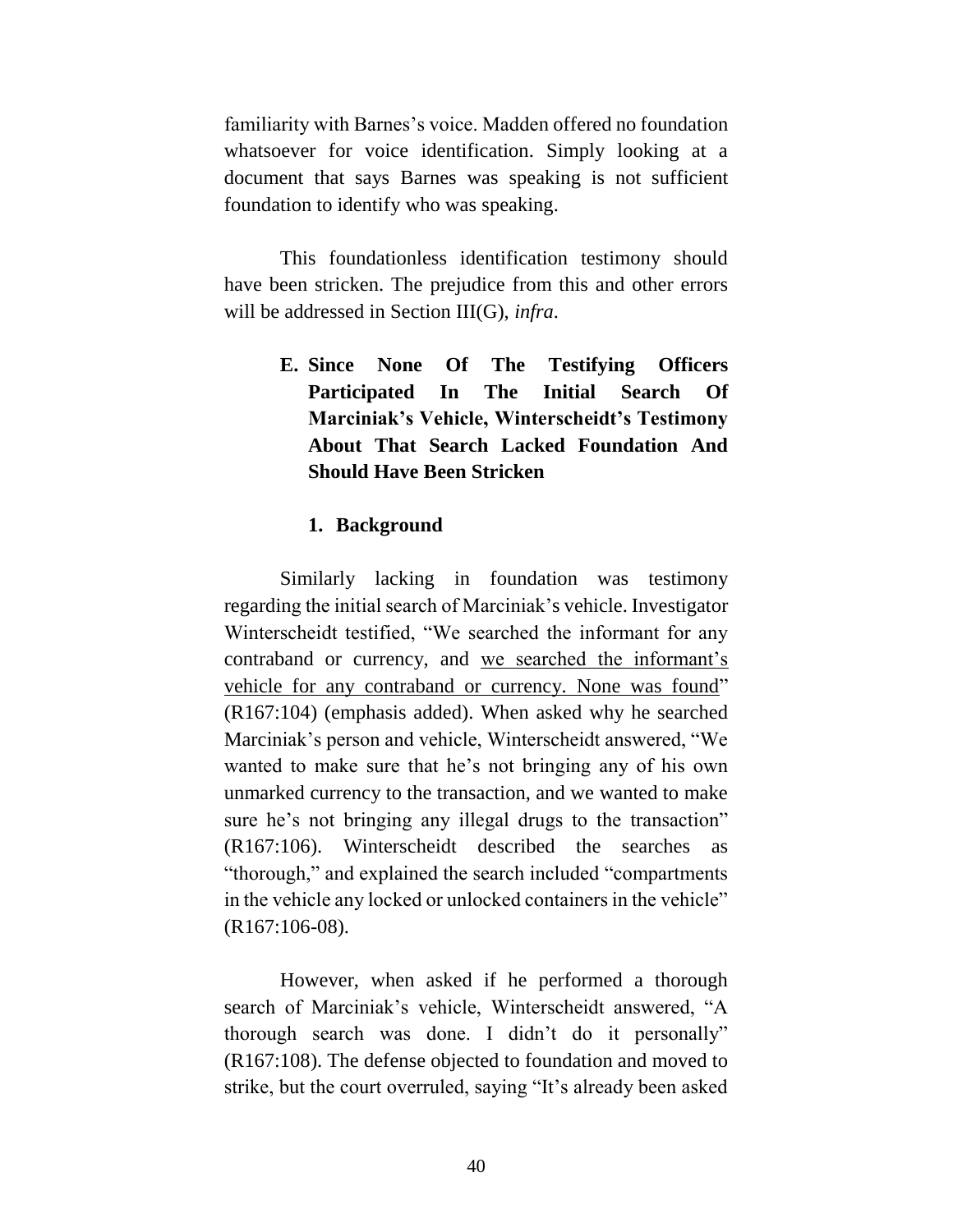and answered" (R167:108). Subsequently, when asked about the search of Marciniak's vehicle, Winterscheidt stated they'd "have to ask Investigator Tanski about that" (R167:143).

Except that when Officer Tanski was asked about the search, Tanski testified he didn't search Marciniak's vehicle initially, and believed that was Investigator Winterscheidt (R167:218). When asked to clarify his role in the searches, Tanaski testified he only performed the "end search," or second search after the controlled buy (R167:230,240).

The only other officer to testify was Sergeant Madden, who wasn't involved in the searches of the informant or his vehicle (R166:24).

# **2. Since Winterscheidt Didn't Perform The Search, His Testimony Lacked Foundation And Should Have Been Stricken**

While Investigator Winterschedit's testimony initially suggested he participated in the search, his subsequent testimony revealed that he didn't, and lacked foundation because he had no personal knowledge. *See* Wis. Stat. sec. 906.02. Attorney Gondik's objection to foundation and motion to strike were proper. The court's denial of those motions because it had "already been asked and answered" neglected the fact that it was only Winterscheidt's subsequent testimony that revealed the lack of foundation. The denial of these requests was erroneous.

The court's post-conviction ruling made not attempt to address the propriety of the ruling, instead discussing whether the testimony was prejudicial (R180:82-83). The prejudice from this and other errors will be addressed in Section III(G), *infra*.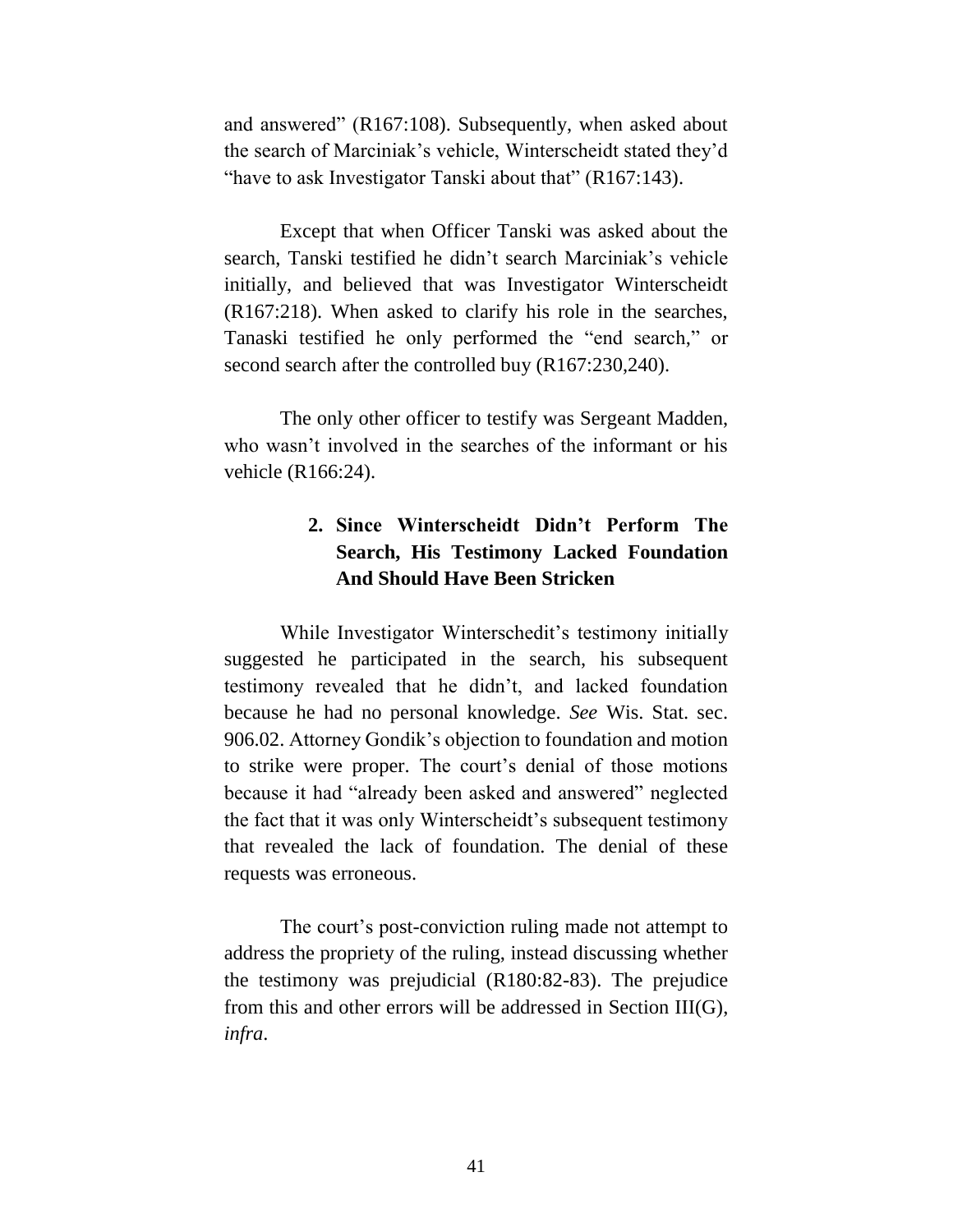### **F. The Court Improperly Excluded Rebuttal Witness Gerald Clark**

#### **1. Background**

The defense requested to present Gerald Clark, who was not listed as a witness, to rebut Marciniak's claim of going directly from the transaction to the Bayport Motel. As an offer of proof, Gondik indicated Clark would testify to the following:

- Clark had been friends with Marciniak for years;
- The day of the incident, Clark was at a nearby intersection and observed Marciniak pick up a box from a garage;
- Clark also observed a police pursuit, but didn't realize until later it involved Barnes; and
- Later that day he spoke with Marciniak, who made comments implying he set someone up.

(R166:174-75).

The court barred the testimony, noting the proffer contradicting Marciniak's claim of going directly from the Temple Bar to the Baywalk Motel would be rebuttal, but the portion about Marciniak's statements would not (R166:177- 78). Gondik offered to tailor his question to just Clark's observations about whether Marciniak went directly from the Temple Bar to the Baywalk Motel, but the court refused because of concerns over the trial's length (R166:178-79).

> 2. **Despite Recognizing Some Of Clark's Proffered Testimony Was Proper Rebuttal, The Court Improperly Barred His Testimony**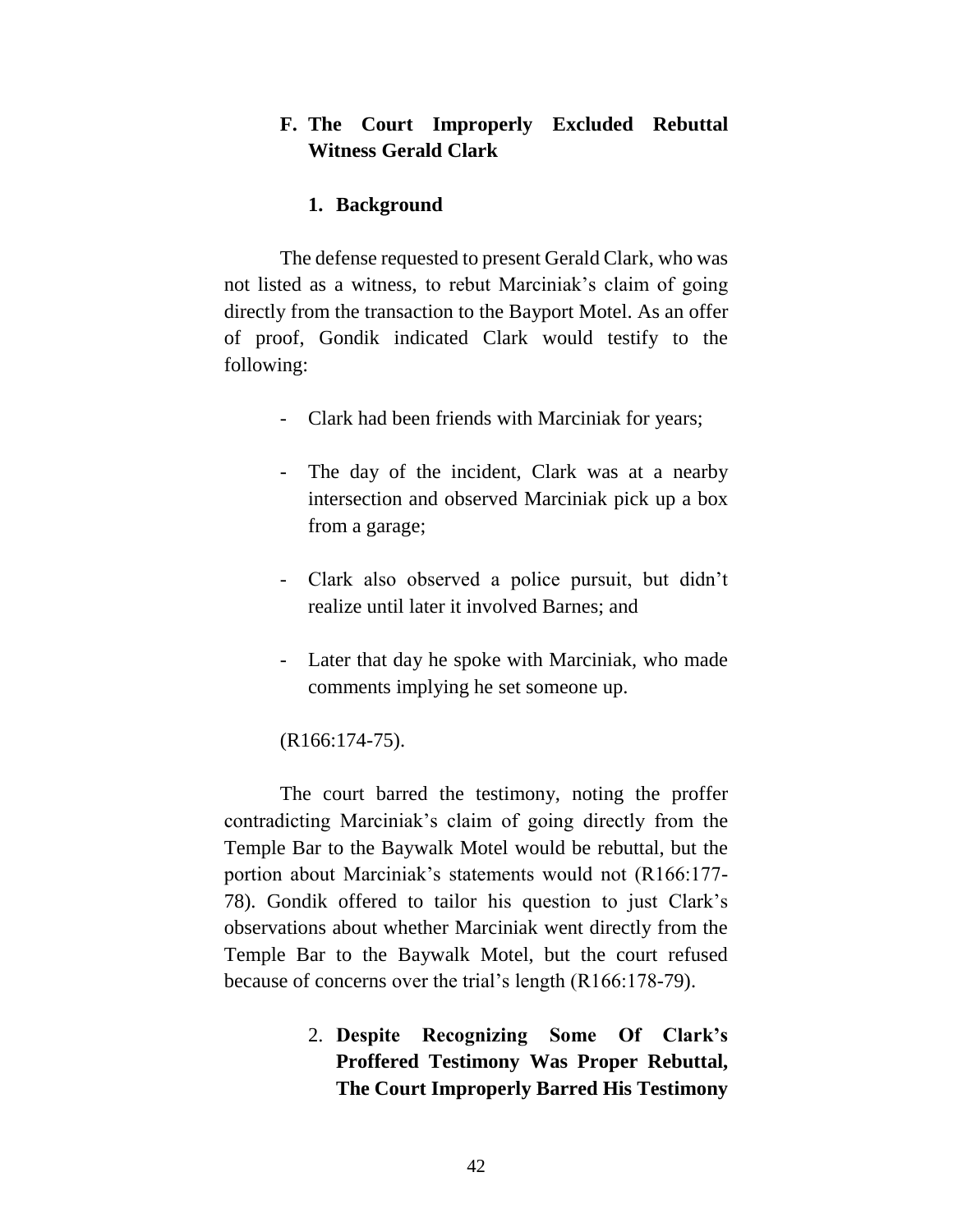Rebuttal evidence is proper when it becomes necessary and appropriate to rebut new facts put in by an opposing party's case-in-chief. *See State v. Konkol*, 2002 WI App 174, ⁋18, 256 Wis.2d 725, 649 N.W.2d 300. The court acknowledged Clark's proffer contradicting Marciniak's claim of going directly to the Baywalk was proper rebuttal (R166:177). Regardless, the court barred Clark's testimony because other aspects would not be rebuttal—even after the defense offered to restrict Clark's testimony to rebutting facts only (R166:177-79).

The court identified no rational reason to exclude that limited testimony. The court's concerns over the trial going from a one-day to two-day trial—prompted by the revelation that the State failed to disclose the wire recording—could not reasonably be used to restrict the defense presentation of evidence. The court erroneously exercised discretion in barring Clark's testimony.

# **G. The Errors Were Not Harmless And Caused Prejudice To Barnes's Defense**

The errors described *supra* entitle Barnes to a new trial unless the State can carry its burden of proving the errors were harmless beyond a reasonable doubt, e.g., *State v. Mayo,* 2007 WI 78, ¶47, 301 Wis.2d 642, 734 N.W.2d 115 (An "error is harmless if the beneficiary proves 'beyond a reasonable doubt that the error complained of did not contribute to the verdict obtained") (citation omitted).

In assessing whether errors are harmless, reviewing courts consider the frequency of the error, the importance of the erroneously admitted evidence, the presence or absence of evidence corroborating or contradicting the erroneously admitted evidence, whether the erroneously admitted evidence duplicates untainted evidence, the nature of the defense, the nature of the State's case, and the overall strength of the State's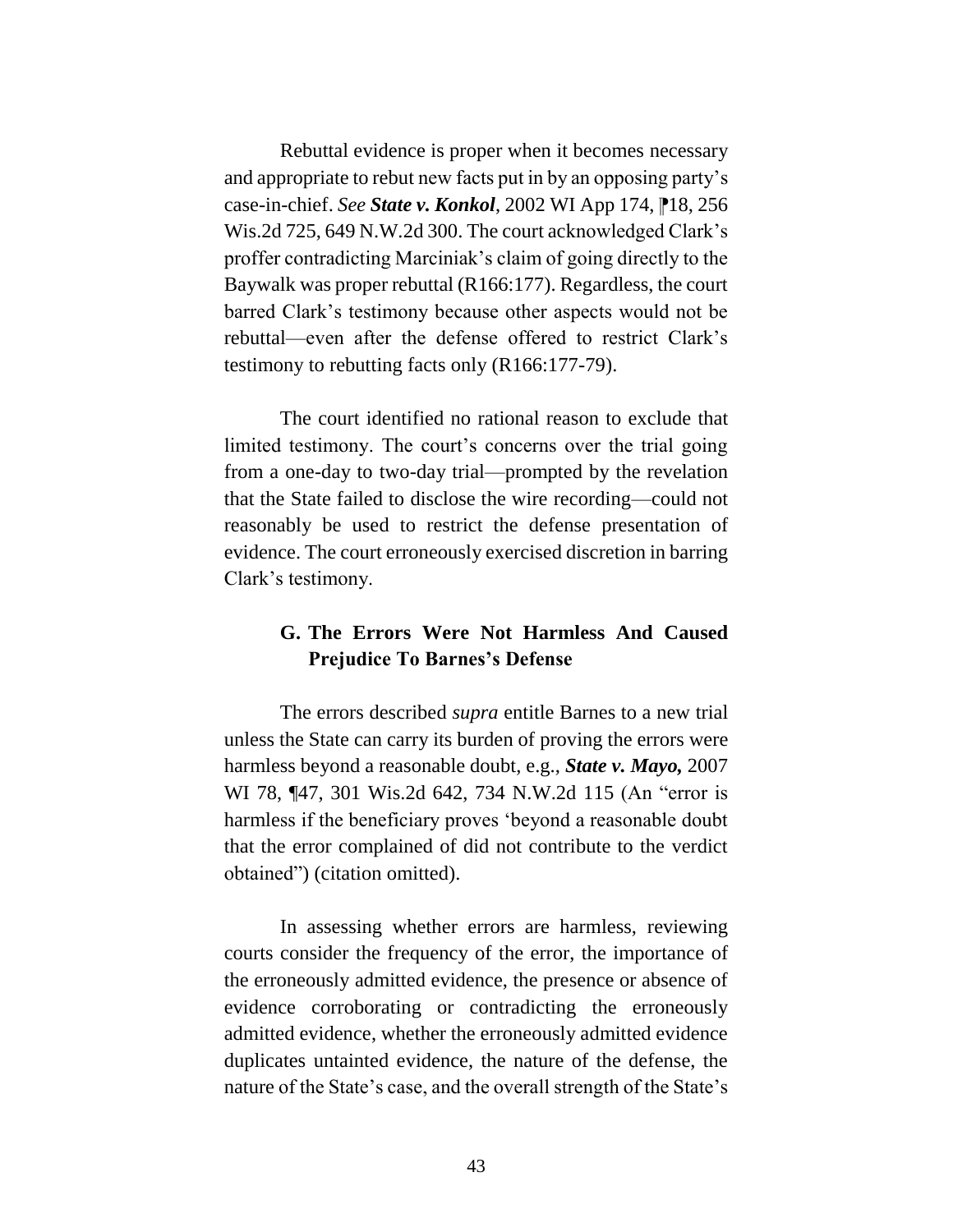case. *Id.*, ¶48. When assessing the impact of the errors, the court must assess the cumulative effect of all errors. *Id.,* ¶64 & n.8,  $\P$ 66.<sup>5</sup>

Reversal is required in this case because the errors were frequent, affecting some of the most important issues in the case, and because the State's case was not strong, having been infected with false testimony and deficiencies in the supposedly "controlled" buy. Assessing those deficiencies, and how the identified errors improperly bolstered the State's case against Barnes, demonstrates clearly the errors were not harmless.

The defense argued that Marciniak actually delivered the meth found in the possession of Bobbi Reed, and that Marciniak set Barnes up regarding the other meth. This put a premium on two categories of evidence: the credibility of Marciniak, and the objective circumstances of the "controlled" buy corroborated by police.

As a 25-time convict who'd previously been convicted of methamphetamine delivery, Marciniak's credibility was obviously questionable (R166:65-67). Further, Marciniak knew how to manufacture meth (R166:106). Marciniak was working as an informant because he'd been arrested for two methamphetamine deliveries, and wanted to avoid jail or prison at all costs (R166:68,108,113). Ultimately he received a substantial deal, involving complete dismissal of one charge, probation and a single day of jail on the other (R166:115-16).

Since Marciniak's credibility was subject to attack, the corroborating circumstances were extremely important. The main witness who could corroborate the objective

 $\overline{a}$ 

<sup>5</sup> Accordingly, this harmless error analysis includes the prejudice of the repeated other-acts violations referring to prior meth deliveries from Section II, in addition to the evidentiary errors identified in Section III.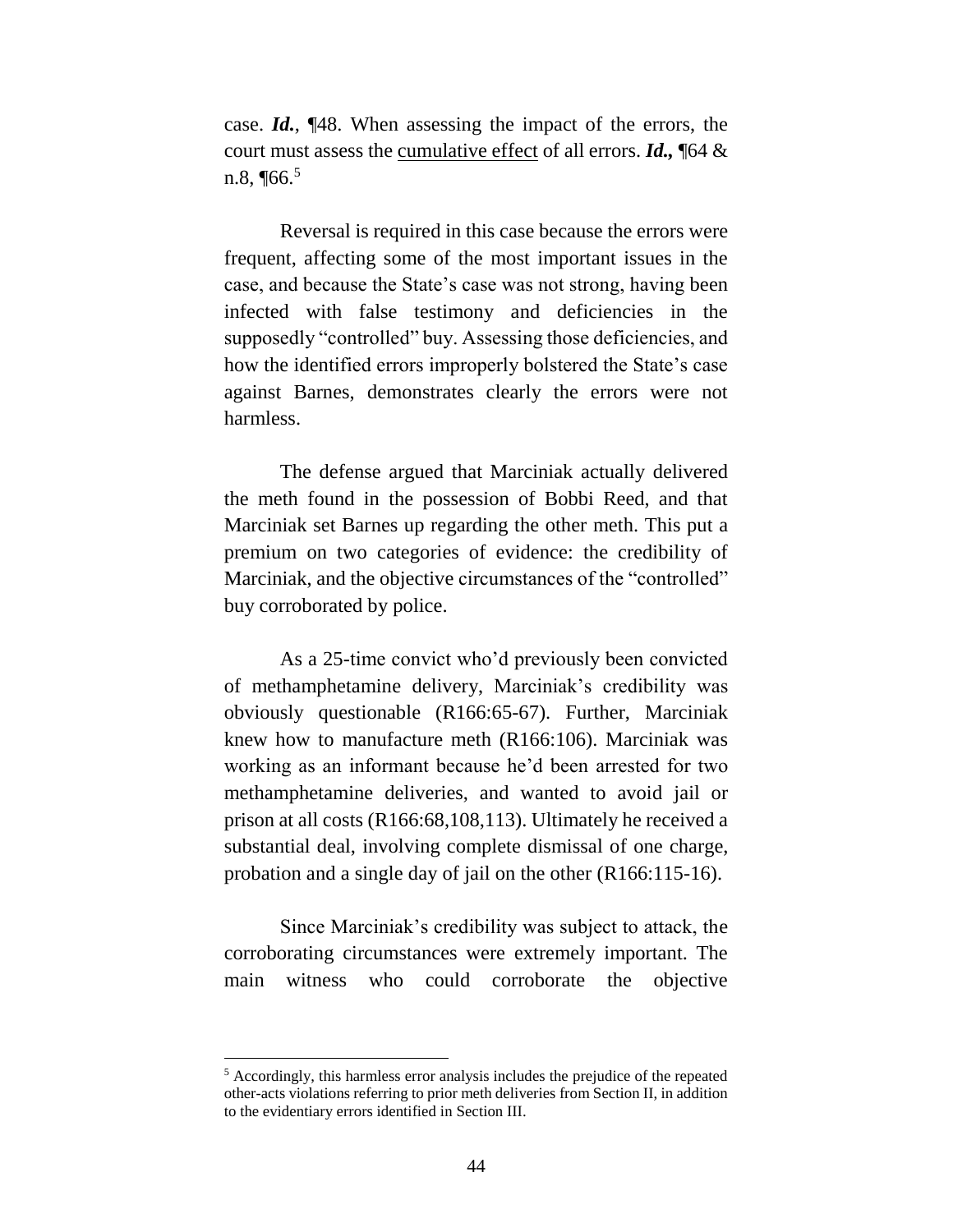circumstances, Investigator Winterscheidt, was exposed to have lied to the jury about the wire recording.

The evidentiary errors identified above each impact the corroborating evidence in some way. For example, the first key piece of evidence against Barnes was the recorded phone calls, purportedly between Barnes and Marciniak, for the purpose of arranging a methamphetamine delivery. However, the only evidence provided by the State to link those calls specifically to Barnes was the testimony of officers Winterscheidt and Madden identifying Barnes as the other person on the phone. However, since the officers lacked foundation to identify Barnes's voice, that identification evidence should have been inadmissible.

The 3rd recorded phone call was the most significant, since the discussion in the other calls is relatively ambiguous, but Winterscheidt testified Call 3 is where Barnes changed the amount of methamphetamine to be delivered (R167:100). However, the court had previously excluded any statements attributed to Barnes from Call 3. None of that evidence should have been admitted.

The first search of Marciniak's vehicle was an important aspect of controlling the transaction, to make sure Marciniak didn't have any narcotics hidden prior to the buy (R167:106). Accordingly, the testimony showing police searched Marciniak's vehicle and found no drugs was a significant part of the State's evidence challenging the theory of defense. But that testimony should have been stricken, since none of the testifying officers performed that search, and Winterscheidt's testimony about that search lacked foundation.

Rebuttal testimony from Gerald Clark could have provided an alternative source for Marciniak to obtain the box of meth—from a nearby garage, as Clark observed. The court barred this crucial testimony without any rational basis.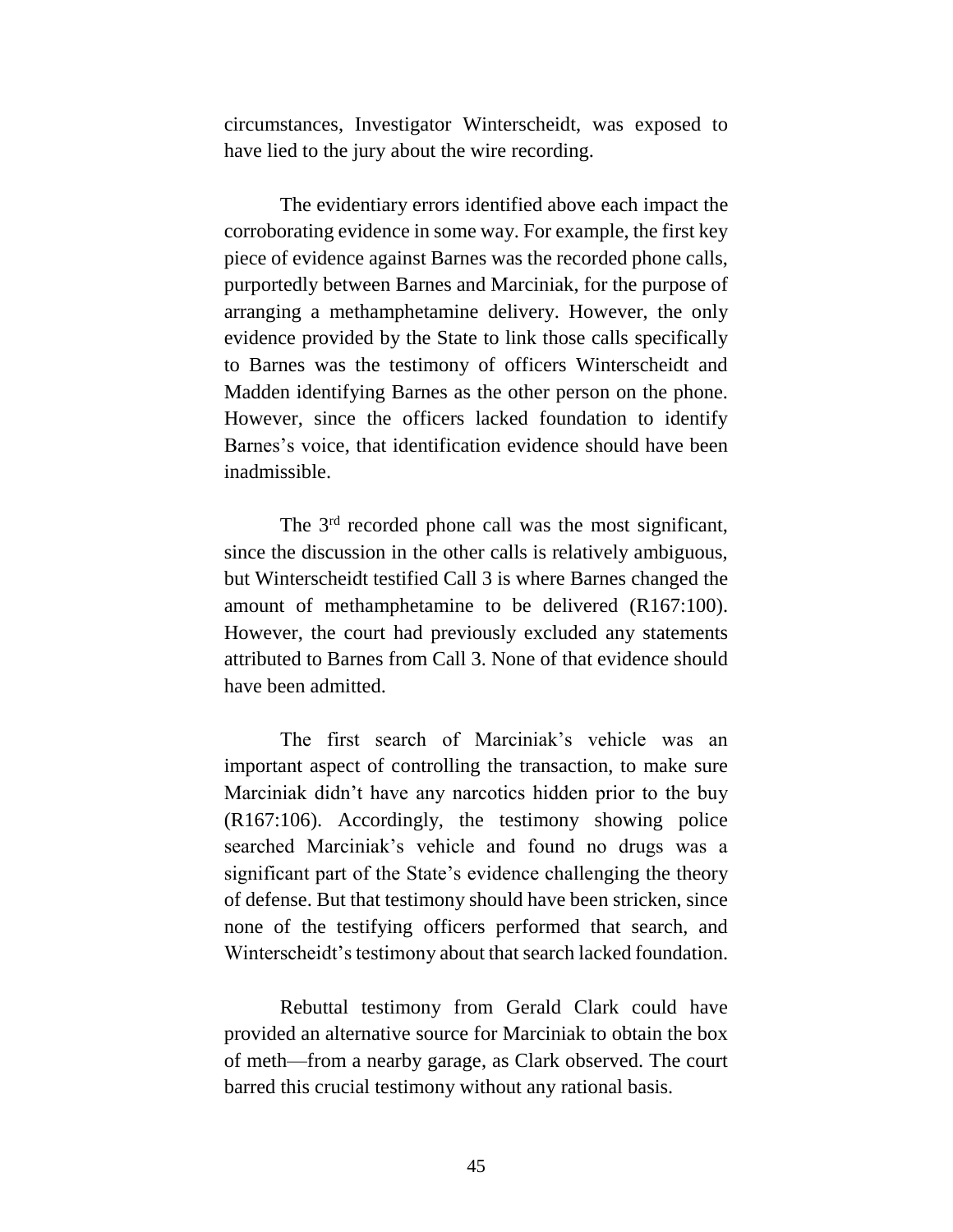The defense attacked officers' failure to control the transaction through video or photographic evidence, and the fact that none of the testifying officers saw the hand-to-hand. The State fixed this deficiency by presenting hearsay from Investigator Winterscheidt that Officer Clauer personally observed the transaction, and that it was Barnes providing meth to Marciniak. The claim that Clauer physically observed the transaction was highly prejudicial, creating a substantial danger that the jury used it for its truth, because it went to the heart of the controversy. The importance of this evidence is simple: if the jury believed Clauer personally witnessed Barnes deliver meth to Marciniak, that alone was enough to convict.

Investigator Winterscheidt's hearsay testimony provided a convenient end-around for the State's egregious discovery violation, allowing the State to present the most important fact Clauer would have provided. Conveniently for the State, this also deprived the defense of the opportunity to confront Clauer to challenge his supposed observations, or how his reports miraculously arrived just before trial to shore up the lack of any officers observing the transaction.

Finally, the improper other-acts evidence exacerbated the many, many evidentiary errors by completely undermining the defense argument that Marciniak was selling to Reed, by suggesting Barnes previously sold to Marciniak. Considering the repeated violations of the motions in limine, the repeated presentation of foundationless evidence, the weaknesses in the State's case, and the highly prejudicial other acts, the State cannot possibly prove the errors were harmless beyond a reasonable doubt. Reversal is required.

## **IV. THE REAL CONTROVERSY WAS NOT FULLY TRIED**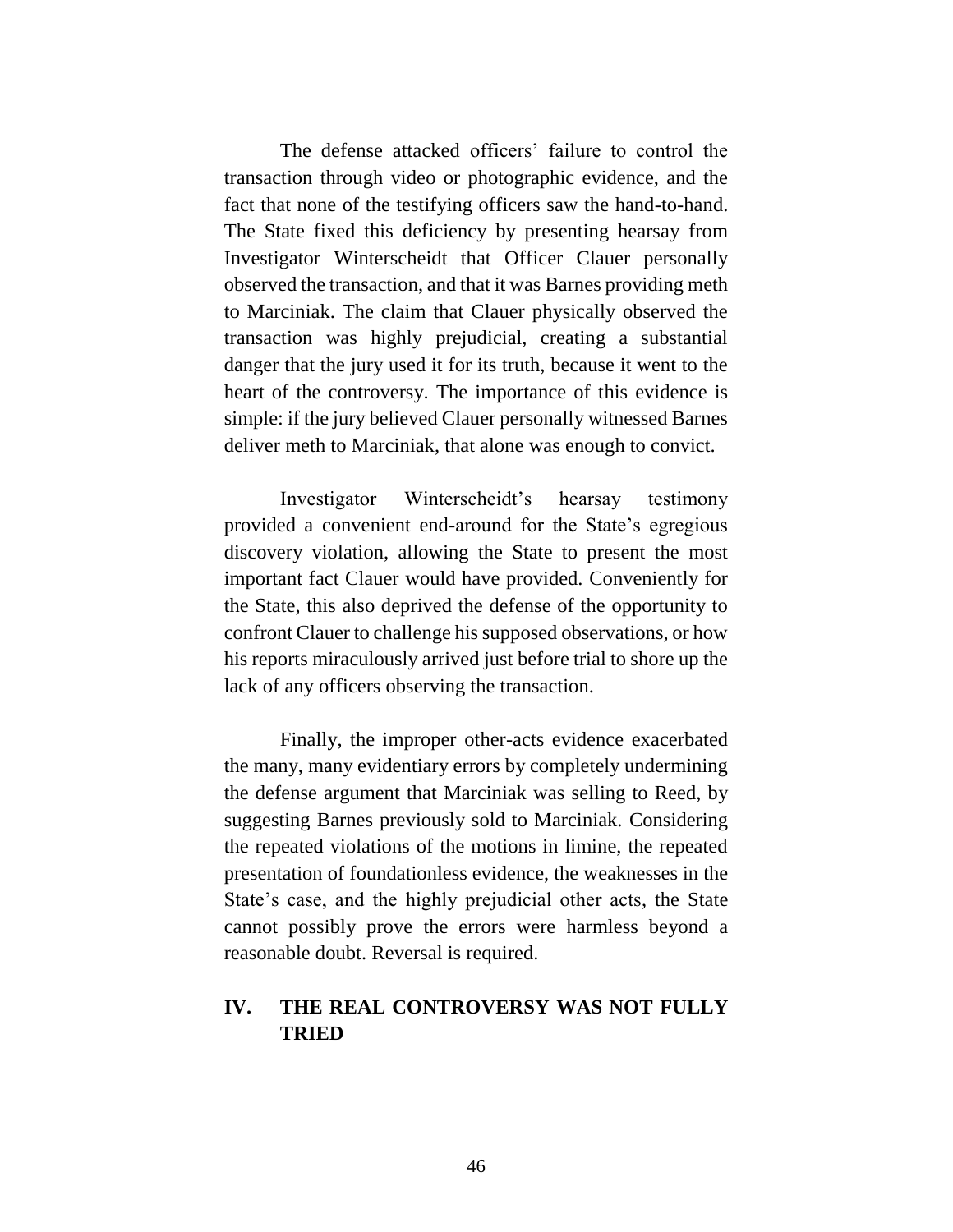Regardless of whether other errors independently justify relief, the combined effect of the discovery violations, perjured testimony, and evidentiary errors justifies reversal in the interests of justice because these factors resulted in the real controversy not being fully tried. *See Vollmer v. Luety*, 156 Wis.2d 1, 456 N.W.2d 797 (1990). The Court's discretionary authority to reverse in the interests of justice furthers its obligation to do justice in an individual case. *Id.,* 156 Wis.2d at 15.

### **A. Legal Basis For Finding The Real Controversy Was Not Fully Tried**

The Court of Appeals may grant defendants a new trial in the interest of justice when the real controversy was not fully tried, "regardless of whether the proper motion or objection appears in the record." Wis. Stat. sec. 752.35.

Situations in which the controversy may not have been fully tried include (1) when the jury was not given the opportunity to hear important testimony that bore on an important issue of the case; and (2) when the jury had before it evidence not properly admitted which so clouded a crucial issue that it may be fairly said that the real controversy was not fully tried. *State v. Hicks*, 202 Wis.2d 150, 160, 549 N.W.2d 435 (1996). The defendant need not make a showing of a substantial probability of a different result on retrial before the court may reverse when the real controversy has not been fully tried. *Hicks, id.* 

# **B. The Real Controversy Not Fully Tried Due To Flagrant Discovery Violations, False Testimony, And Improperly Admitted Evidence**

**1. Discovery Violations And False Testimony**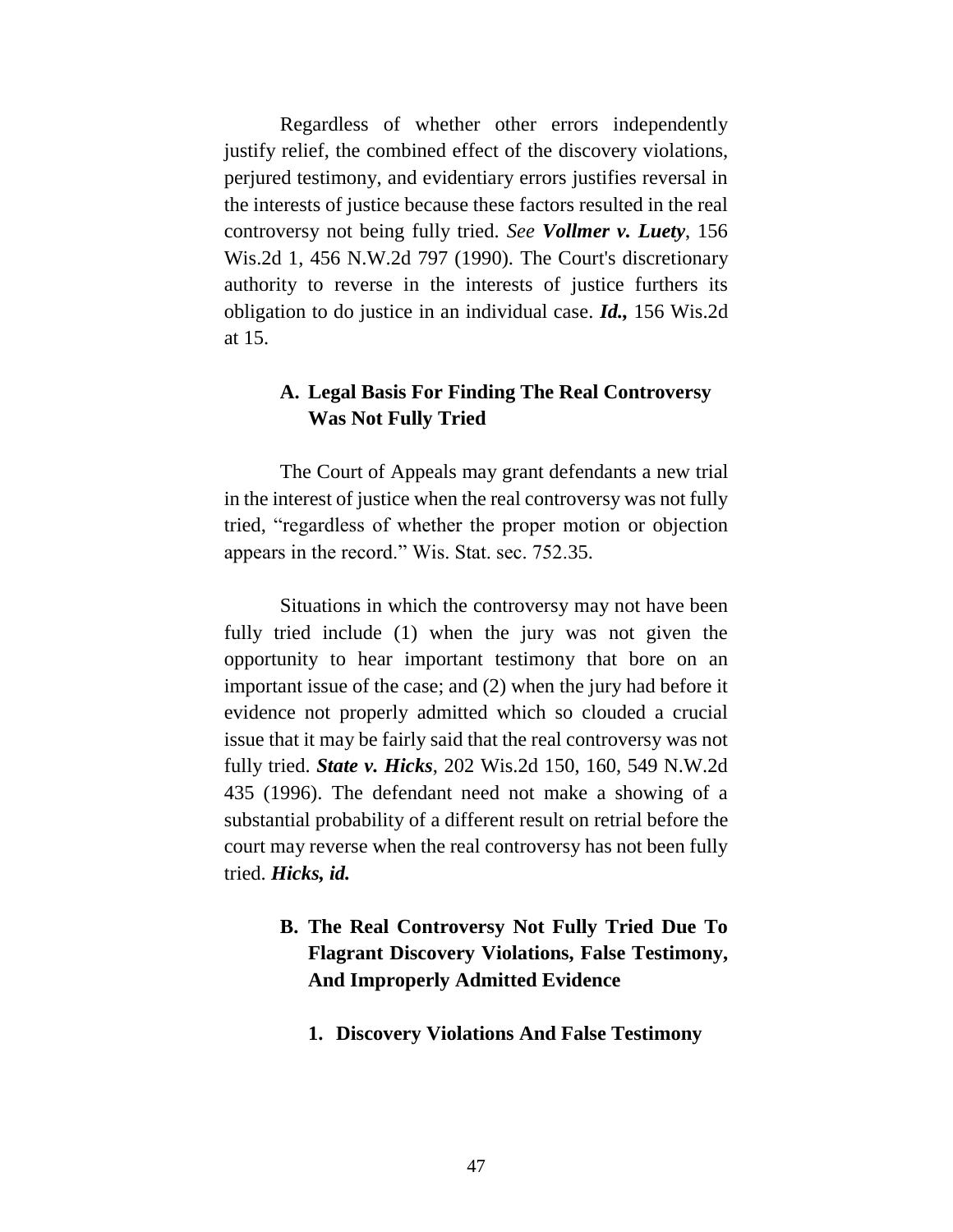When witness credibility is a primary issue, improper or false evidence unfairly affecting the credibility determination may warrant a new trial in the interest of justice. *See State v Penigar*, 139 Wis.2d 569, 578, 408 N.W.2d 28 (1987). Failure to disclose exculpatory evidence can also warrant a new trial in the interest of justice. *See State v. Stanislawski,* 62 Wis.2d 730, 216 N.W.2d 8 (1974).

As discussed in Section I, *supra,* the prosecution committed several egregious discovery violations, the worst of which involved the wire recording. The State and law enforcement suppressed that recording for over two years. The prosecution submitted false documents indicating the recording had already been provided to the defense. At the start of trial, the prosecutor misrepresented the recording's contents to justify why it wasn't being presented or disclosed to the defense. Investigator Winterscheidt committed perjury regarding the recording's contents.

The State ultimately only disclosed the recording when ordered by the court, after Winterscheidt's perjury had been exposed, and in the middle of trial when the defense lacked sufficient time to analyze it. Now that the recording has been examined, the defense has discovered additional exculpatory value, and that it demonstrates other false testimony provided by Winterscheidt that went unchallenged during trial.

#### **2. Evidence The Jury Should Have Heard**

In addition to the wire recording which could have supported the defense, the jury was improperly deprived of hearing testimony from Gerald Clark. Clark would have contradicted Marciniak's claim of going straight back to the motel to wait for police, and identified a possible location where Marciniak obtained the meth to set up Barnes.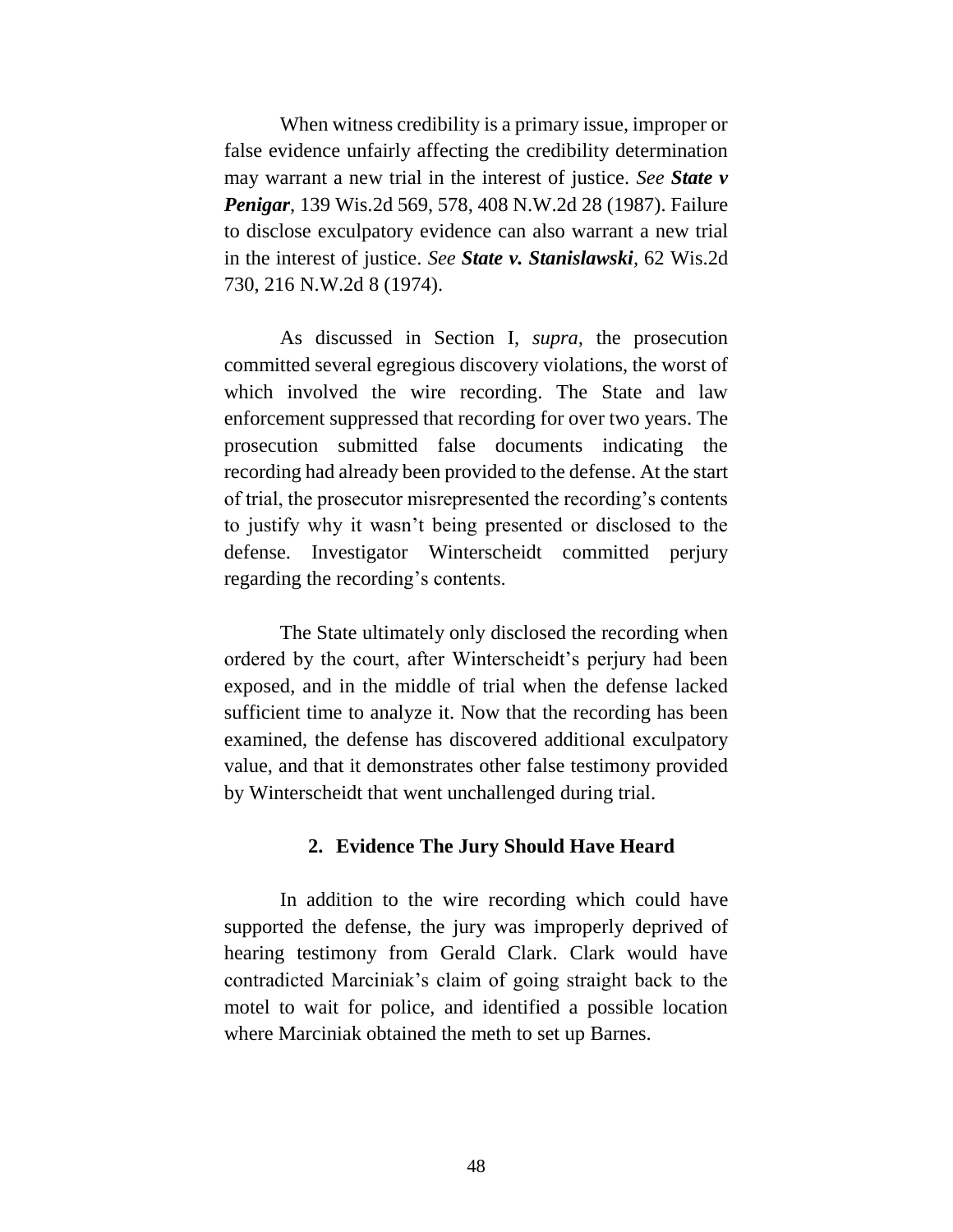### **3. Improper Evidence And Arguments The Jury Should Not Have Heard**

As discussed *supra,* the jury heard substantial evidence and arguments that were improper and clouded the real controversy, which warrants a new trial. To summarize, the jury heard: (1) improper testimony and arguments regarding prior allegations of meth delivery by Barnes to Marciniak; (2) hearsay observations of Officer Clauer supposedly witnessing the hand-to-hand exchange; (3) evidence regarding a phone call which officers claimed involved Barnes setting up a meth transaction, which the court had excluded before trial; (4) foundationless testimony identifying the voice of Barnes on all the recorded phone calls; and (5) foundationless testimony that Marciniak's vehicle had been thoroughly searched and no contraband was found before the controlled buy. None of this evidence should have been admitted.

#### **C. The Real Controversy Was Not Fully Tried**

The central controversy in this case was who provided the methamphetamines on April 21, 2013, and whether the State had enough evidence to prove it was Garland Barnes. The defendant submits the errors identified *supra* prevented the real controversy from being fully and fairly tried.

There is no exact standard for determining at what point the controversy has not been fully tried. The question boils down to fairness to the defendant. The Wisconsin Supreme Court has held the real controversy was not fully tried in *Hicks*  when improperly admitted evidence "so clouded a crucial issue." 202 Wis.2d at 160. The court determined that reversal was necessary because "[w]e cannot say with any degree of certainty that the [improperly admitted] evidence used by the State during trial played little or no part in the jury's verdict." *Id.* at 153.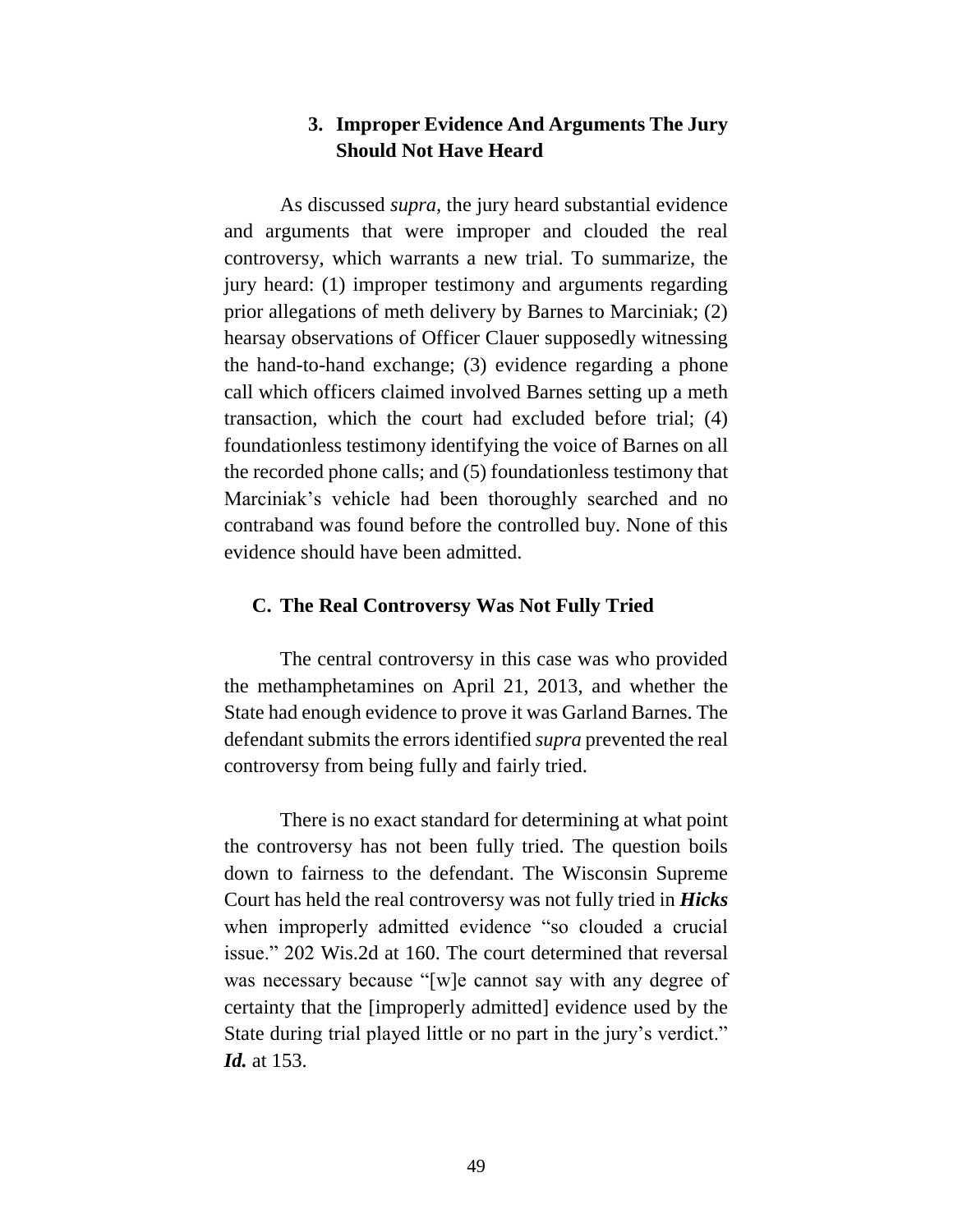The central dispute in this case was repeatedly clouded by improper propensity evidence, false testimony by law enforcement, foundationless testimony trying to plug holes in the State's case, and attempts to back-door hearsay testimony regarding the ultimate fact in the case in order to get around the State's blatant discovery violations. As discussed previously in Sections I(C), II(C), and III(G), *supra*, these errors prevented the jury from fully and fairly resolving the decisive issues at Barnes's trial. The interests of justice warrant a new trial.

### **V. BARNES WAS DENIED THE EFFECTIVE ASSISTANCE OF COUNSEL**

Barnes was denied the effective assistance of counsel at trial. U.S. Const. amends. VI; Wis. Const. art. I, §7. The specific instances of ineffectiveness are discussed below. Barnes submits that there was no legitimate tactical basis for the identified conduct or failures of counsel, that such conduct or failures were unreasonable under prevailing professional norms, and the errors prejudiced his defense.

#### **A. Standard For Ineffectiveness**

The defendant must show trial counsel's representation was deficient and that he was prejudiced by counsel's errors. *Strickland v. Washington*, 466 U.S. 668, 687 (1984). Counsel's conduct is constitutionally deficient if it falls below an objective standard of reasonableness. *Id***.** at 688. When evaluating counsel's performance, courts are to be "highly deferential" and must avoid the "distorting effects of hindsight." *Id***.** at 689.

The defendant need not show total incompetence of counsel; a single unreasonable error may be sufficient. *State v. Thiel,* 2003 WI 111, ¶60, 264 Wis.2d 571, 665 N.W.2d 305. Likewise, the cumulative effect of several deficient acts or omissions may, in certain instances, also undermine a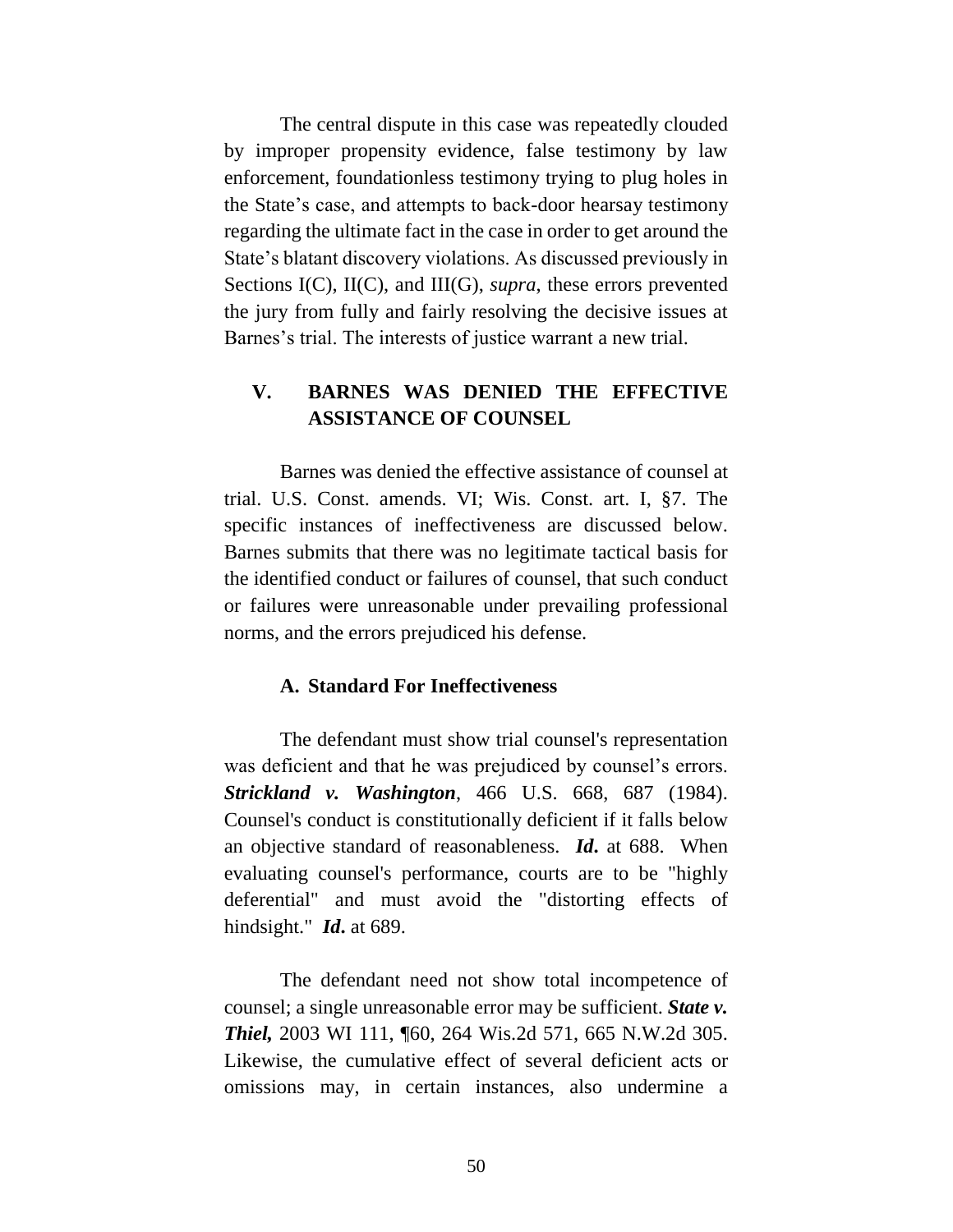reviewing court's confidence in the outcome of a proceeding. *Id***.**. Therefore, in determining whether a defendant has been prejudiced as a result of counsel's deficient performance, the court may aggregate the effects of multiple deficient acts in determining whether the overall impact satisfies the standard for a new trial under *Strickland. Id.*

The second prong requires establishing prejudice. "The defendant is not required to show 'that counsel's deficient conduct more likely than not altered the outcome of the case.'" *Strickland*, 466 U.S. at 693. Instead, the question is "whether there is a reasonable probability that, but for counsel's unprofessional errors, the result of the proceeding would have been different." *Id.*, 466 U.S. at 694. "Reasonable probability," under this standard, is defined as a "probability sufficient to undermine confidence in the outcome." *Id.*

#### **B. Trial Counsel's Performance Was Deficient**

The defendant has alleged *supra* that counsel's objections to improper evidence were sufficient and preserved those issues for appellate review. However, if the court finds those objections were not sufficient and that the issues were forfeited, attorney Gondik performed deficiently by failing to object.

Specifically, the defendant believes that by moving *in limine* to preclude other-acts evidence of prior drug deliveries, attorney Gondik preserved all objections to such evidence and arguments. Further, Gondik's motion for a mistrial after Marciniak repeatedly referenced other-acts evidence preserved that objection. However, if attorney Gondik did not specifically object to Marciniak's violations or the prosecutor's arguments referring to Barnes as Marciniak's supplier or the "bigger fish," then counsel's failures to object were deficient.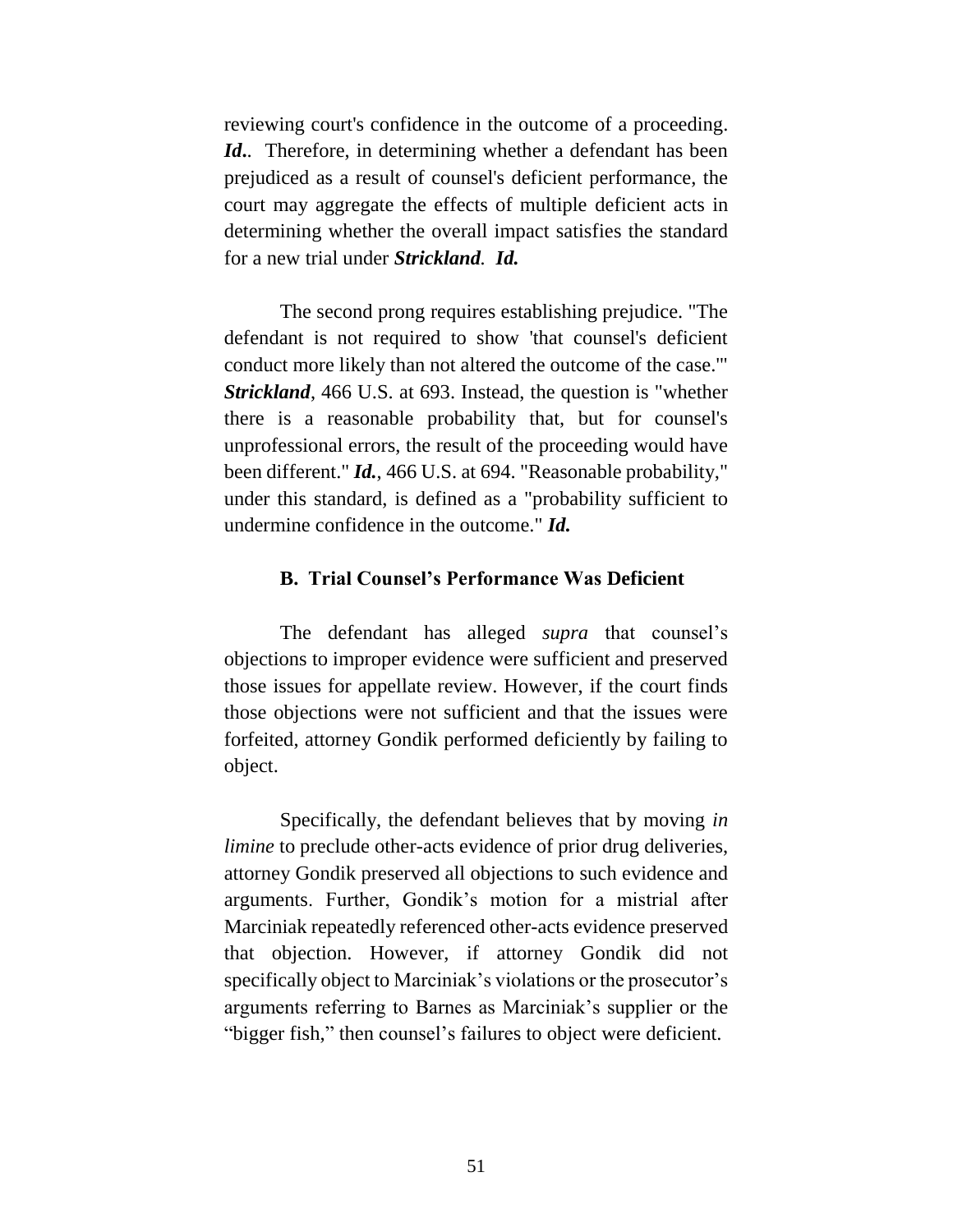The defendant believes Gondik sufficiently objected to the testimony of Officer Clauer, as well as the State's attempts to present Clauer's hearsay observations through Investigator Winterscheidt. To the extent that attorney Gondik did not specifically object on confrontation/ $6<sup>th</sup>$  amendment grounds (in addition to hearsay and discovery violations), and the court finds that objection is forfeited, the failure to object is deficient.

Likewise, if this court finds Gondik opened the door to Clauer's observations, that failure is deficient. *See Harding v. Sternes,* 380 F.3d 1034, 1045 (7th Cir. 2004) (Inadvertently opening the door to damaging evidence is deficient). The point of counsel's questions—to demonstrate law enforcement performed a shoddy investigation—could have been more effectively addressed through argument, without opening the door to improper evidence.

The defendant believes attorney Gondik sufficiently objected to law enforcement testimony identifying Barnes as the voice in the recorded phone calls based on foundation. However, if the court finds that Gondik raised this specific objection too late, and didn't preserve it during Investigator Winterscheidt's testimony, the defense submits Gondik's failure to object was deficient.

For each of these claims, the defendant hereby incorporates the factual discussions *supra,* Sections II-III.

### **C. Trial Counsel's Deficient Performance Prejudiced Barnes**

As already demonstrated *supra*, there can be no reasonable dispute that the improperly presented evidence prejudiced Barnes's defense and that, but for those errors, there exists a reasonable probability of a different result at trial in this case. If counsel's failure to object waived one or more of those errors, that deficiency prejudiced Barnes.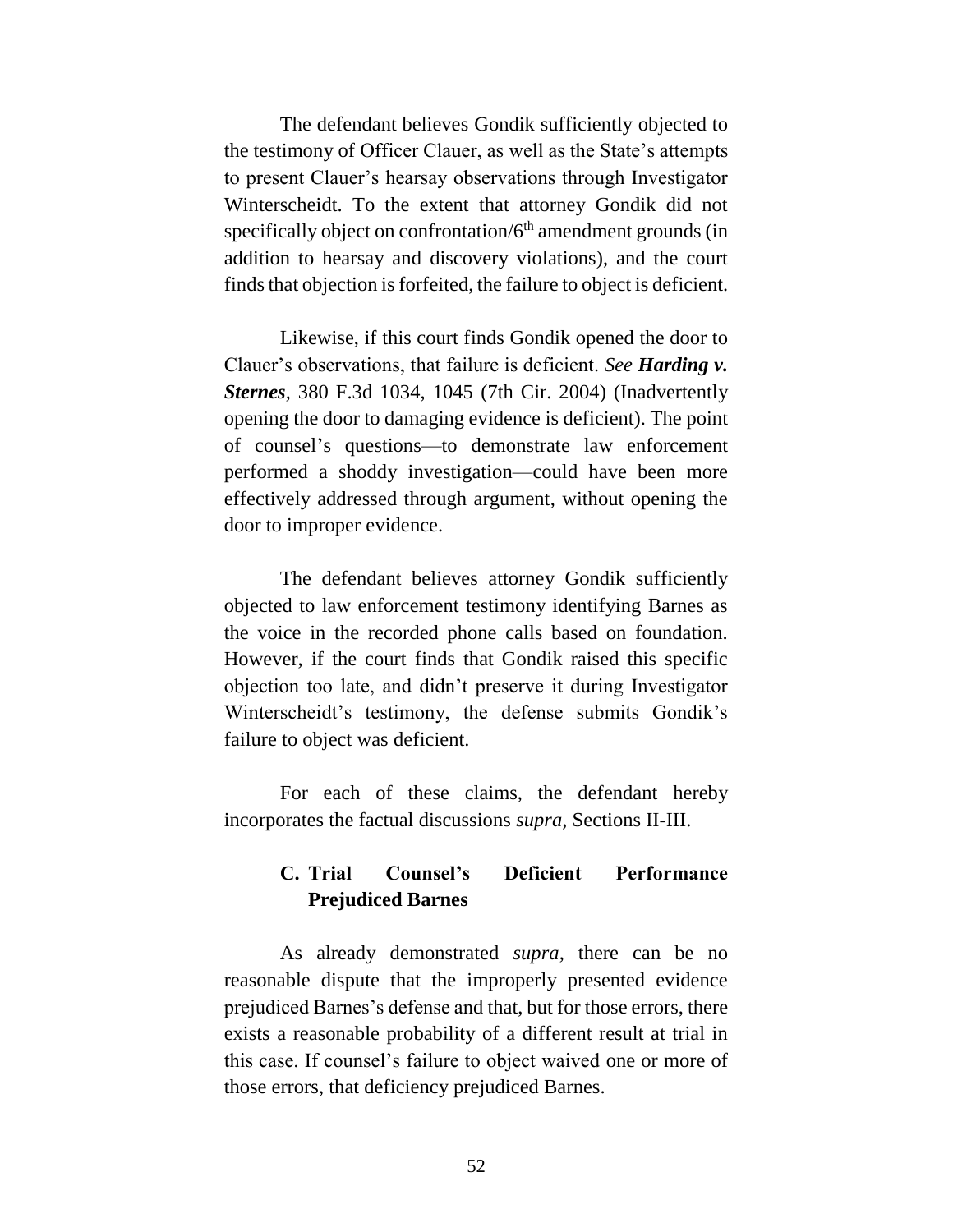Given the importance of the other acts evidence and arguments, Officer Clauer's hearsay observations claiming to have witnessed the transaction, and the testimony of officers claiming Barnes was the voice on the recorded phone calls, any of those errors individually would be sufficient to cause resulting prejudice. However, ineffectiveness of counsel must be assessed under the totality of the circumstances. It is thus the cumulative effect of counsels' errors and other errors in the case, as demonstrated in Section II-III, *supra*, which is controlling. *See Thiel*, 2003 WI 111, ¶¶59-60. The defendant hereby incorporates the arguments from the harmless error discussion, Section III(G), *supra,* to explain how these errors prejudiced Barnes. Due to the combined prejudice that resulted from counsel's errors, and the close nature of the evidence in this case, the defendant is entitled to a new trial.

#### **CONCLUSION**

For the reasons discussed in this brief, Barnes respectfully requests that the court vacate the judgment of conviction and remand for a new trial.

Respectfully submitted: July 16, 2019

**\_\_\_\_\_\_\_\_\_\_\_\_\_\_\_\_\_\_\_\_\_\_\_\_\_\_\_\_\_**

Cole Daniel Ruby State Bar No. 1064819 **Martinez & Ruby, LLP** 144 4<sup>th</sup> Avenue, Suite 2 Baraboo, WI 53913 Telephone: (608) 355-2000 Fax: (608) 355-2009